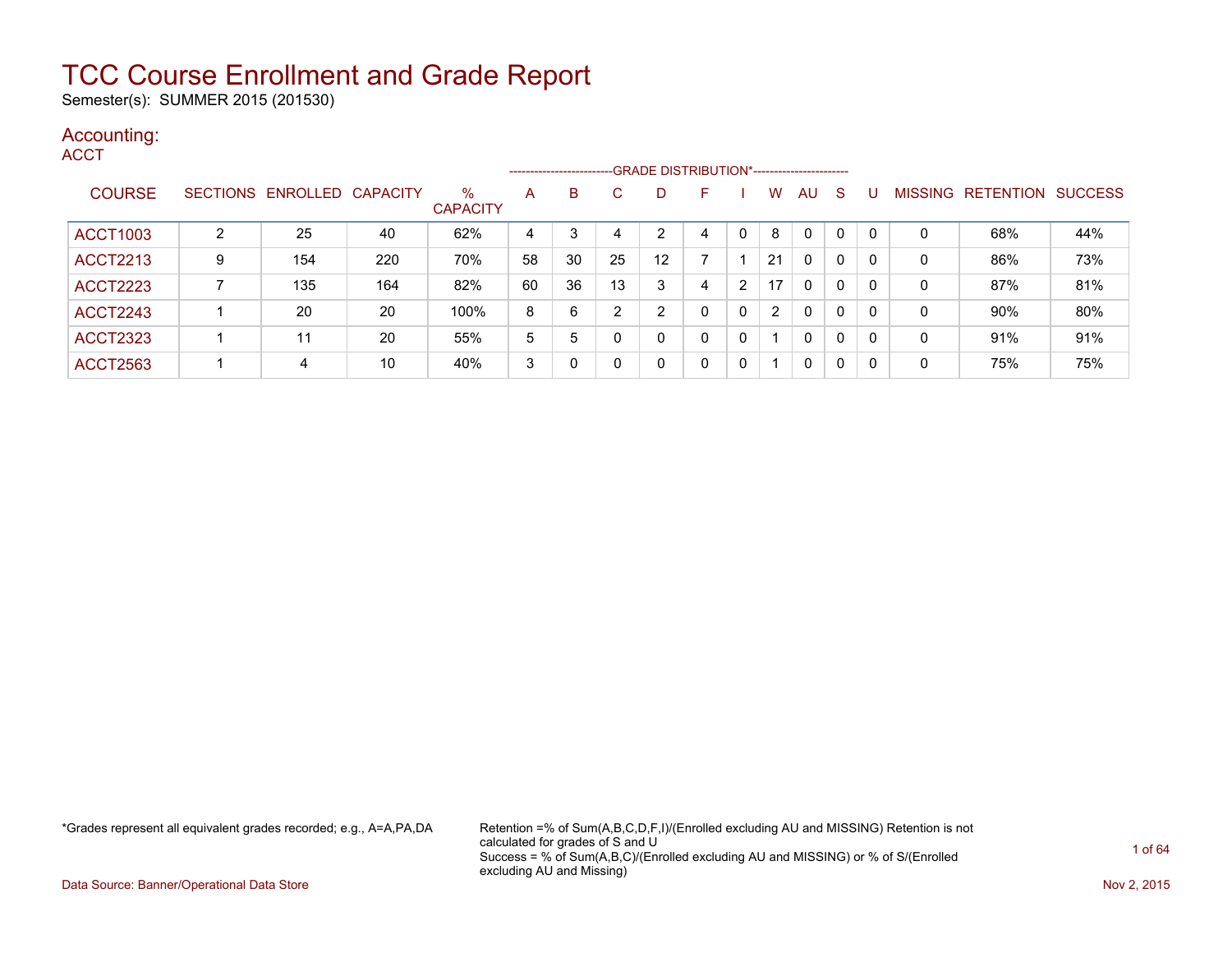Semester(s): SUMMER 2015 (201530)

#### Allied Health: ALDH<sub>1</sub>

| ALUN            |                            |     |                      | ------------------------GRADE DISTRIBUTION*----------------------- |    |    |  |                 |              |  |                                                |     |
|-----------------|----------------------------|-----|----------------------|--------------------------------------------------------------------|----|----|--|-----------------|--------------|--|------------------------------------------------|-----|
| <b>COURSE</b>   | SECTIONS ENROLLED CAPACITY |     | %<br><b>CAPACITY</b> |                                                                    |    |    |  |                 |              |  | A B C D F I W AU S U MISSING RETENTION SUCCESS |     |
| <b>ALDH1323</b> | 101                        | 130 | 78%                  | 44                                                                 | 33 | 6. |  | 10 <sup>1</sup> | $\mathbf{0}$ |  | 90%                                            | 82% |

\*Grades represent all equivalent grades recorded; e.g., A=A,PA,DA Retention =% of Sum(A,B,C,D,F,I)/(Enrolled excluding AU and MISSING) Retention is not calculated for grades of S and U Success = % of Sum(A,B,C)/(Enrolled excluding AU and MISSING) or % of S/(Enrolled excluding AU and Missing)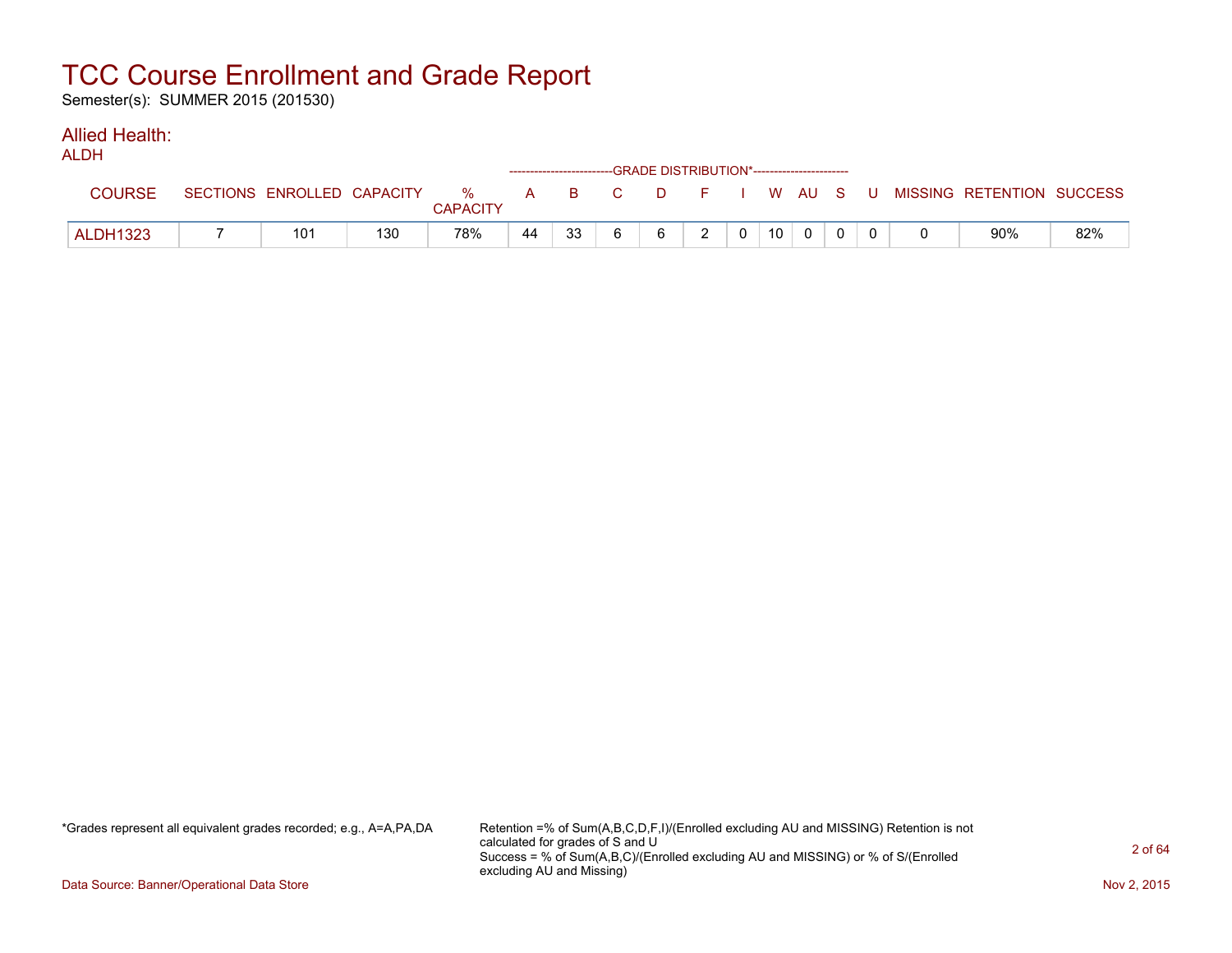Semester(s): SUMMER 2015 (201530)

#### Alternative Energy: ALTE

| ALIE            |                            |                      |     |    |                      | ------------------------GRADE DISTRIBUTION*----------------------- |  |          |  |                                        |     |
|-----------------|----------------------------|----------------------|-----|----|----------------------|--------------------------------------------------------------------|--|----------|--|----------------------------------------|-----|
| <b>COURSE</b>   | SECTIONS ENROLLED CAPACITY | %<br><b>CAPACITY</b> | A B | C. | in <b>D</b> irection |                                                                    |  |          |  | F I W AU S U MISSING RETENTION SUCCESS |     |
| <b>ALTE2994</b> |                            | 100%                 |     |    |                      |                                                                    |  | $\Omega$ |  | 75%                                    | 75% |

\*Grades represent all equivalent grades recorded; e.g., A=A,PA,DA Retention =% of Sum(A,B,C,D,F,I)/(Enrolled excluding AU and MISSING) Retention is not calculated for grades of S and U Success = % of Sum(A,B,C)/(Enrolled excluding AU and MISSING) or % of S/(Enrolled excluding AU and Missing)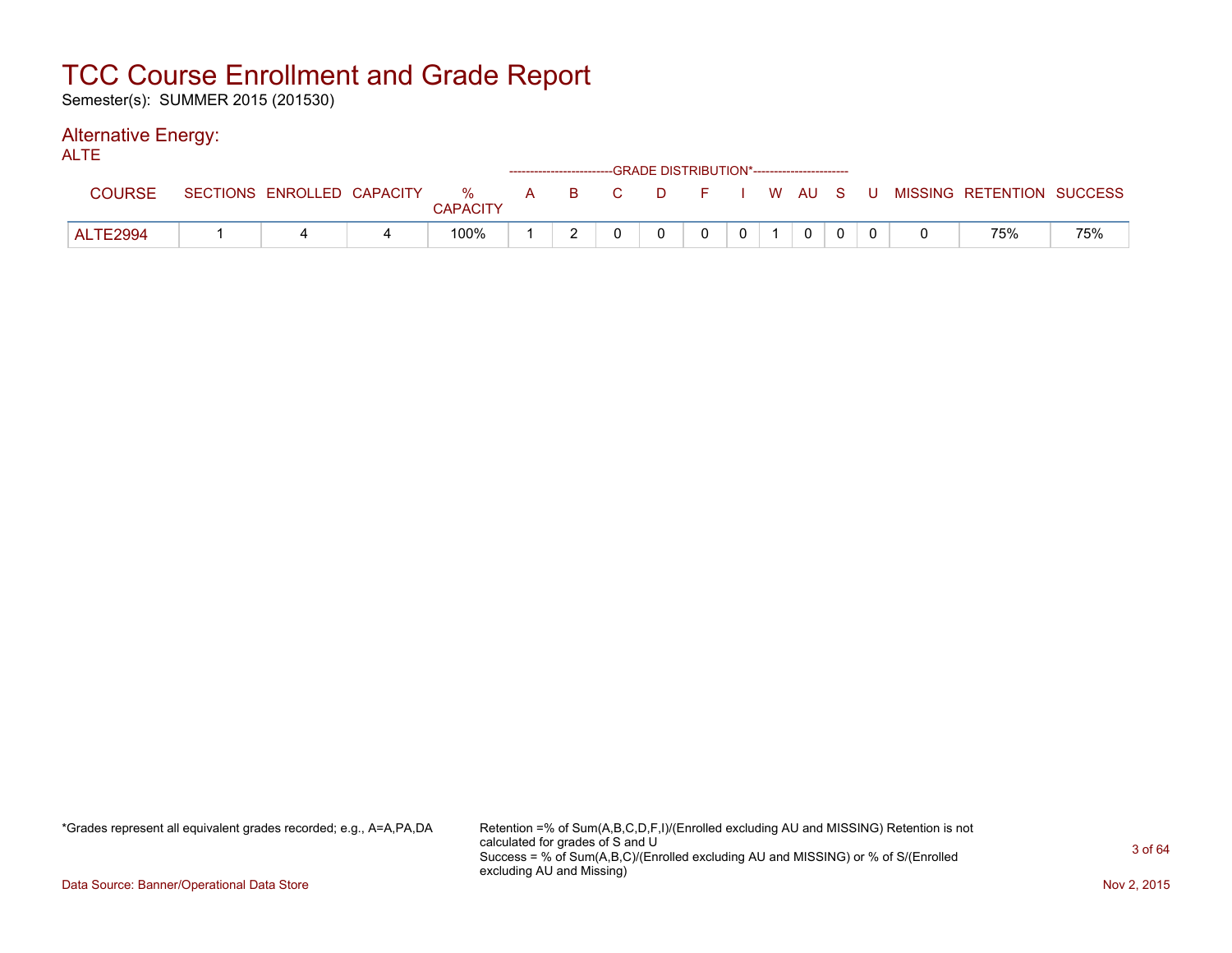Semester(s): SUMMER 2015 (201530)

#### Art: ADT

| AR I           |                            |    |                      |                   |    | -GRADE DISTRIBUTION*---------------------- |  |   |              |    |   |   |                           |      |
|----------------|----------------------------|----|----------------------|-------------------|----|--------------------------------------------|--|---|--------------|----|---|---|---------------------------|------|
| <b>COURSE</b>  | SECTIONS ENROLLED CAPACITY |    | ℅<br><b>CAPACITY</b> | A                 | B. | D                                          |  | W | AU           | -S | U |   | MISSING RETENTION SUCCESS |      |
| ART1013        | 13                         | 12 | 108%                 | 5                 |    |                                            |  |   | $\mathbf{0}$ |    |   | 0 | 100%                      | 100% |
| ART1053        | 18                         | 20 | 90%                  | $12 \overline{ }$ | 4  |                                            |  |   | $\mathbf{0}$ |    |   | 0 | 94%                       | 89%  |
| <b>ART1113</b> | 54                         | 60 | 90%                  | 30                | 13 |                                            |  | 6 |              |    |   | 0 | 89%                       | 87%  |

\*Grades represent all equivalent grades recorded; e.g., A=A,PA,DA Retention =% of Sum(A,B,C,D,F,I)/(Enrolled excluding AU and MISSING) Retention is not calculated for grades of S and U Success = % of Sum(A,B,C)/(Enrolled excluding AU and MISSING) or % of S/(Enrolled excluding AU and Missing)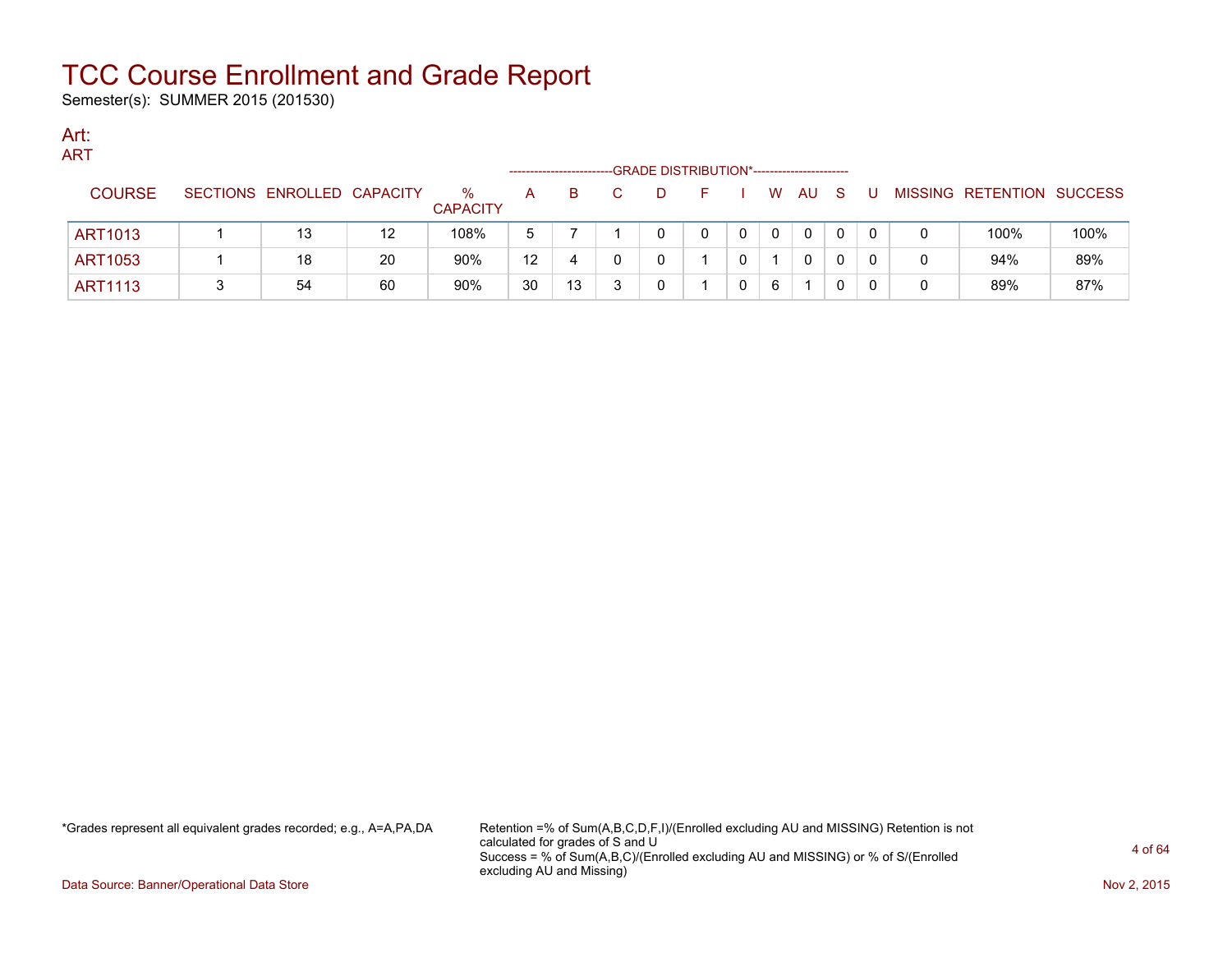Semester(s): SUMMER 2015 (201530)

#### Astronomy:

| <b>ASTR</b>     |    |    |                 |  | ------------------------GRADE DISTRIBUTION*----------------------- |                |  |                 |              |  |                                                                               |     |
|-----------------|----|----|-----------------|--|--------------------------------------------------------------------|----------------|--|-----------------|--------------|--|-------------------------------------------------------------------------------|-----|
| <b>COURSE</b>   |    |    | <b>CAPACITY</b> |  |                                                                    |                |  |                 |              |  | SECTIONS ENROLLED CAPACITY 3 % A B C D F I W AU S U MISSING RETENTION SUCCESS |     |
| <b>ASTR1104</b> | 19 | 20 | 95%             |  |                                                                    | $\overline{2}$ |  | $0 \mid 2 \mid$ | $\mathbf{0}$ |  | 89%                                                                           | 74% |

\*Grades represent all equivalent grades recorded; e.g., A=A,PA,DA Retention =% of Sum(A,B,C,D,F,I)/(Enrolled excluding AU and MISSING) Retention is not calculated for grades of S and U Success = % of Sum(A,B,C)/(Enrolled excluding AU and MISSING) or % of S/(Enrolled excluding AU and Missing)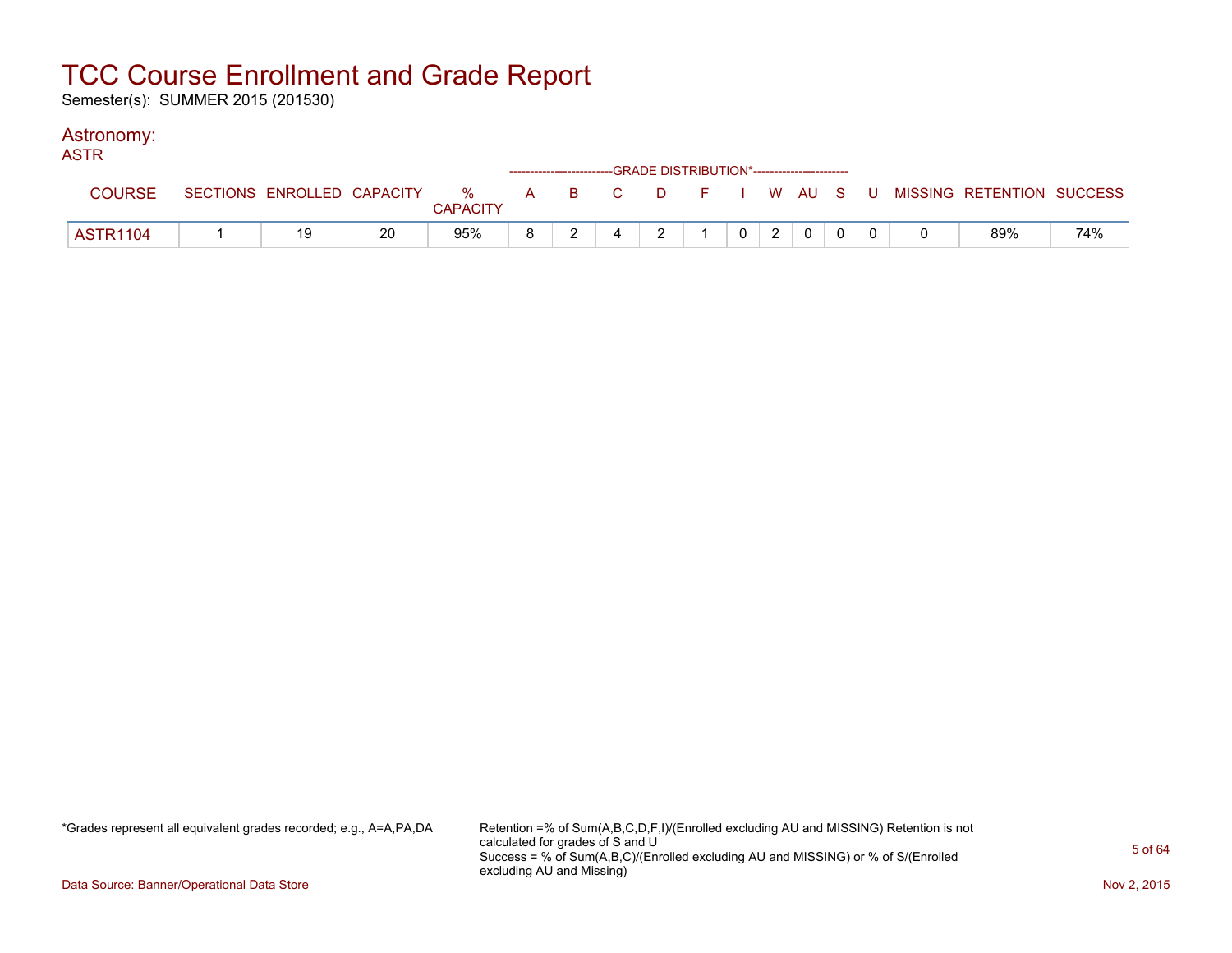Semester(s): SUMMER 2015 (201530)

#### Aviation Sciences Technology: AVST

|                 |                 |                   |    |                         |                |   |          | ------------------------GRADE                DISTRIBUTION*---------------------- |   |   |              |              |   |          |                |                  |                |
|-----------------|-----------------|-------------------|----|-------------------------|----------------|---|----------|----------------------------------------------------------------------------------|---|---|--------------|--------------|---|----------|----------------|------------------|----------------|
| <b>COURSE</b>   | <b>SECTIONS</b> | ENROLLED CAPACITY |    | $\%$<br><b>CAPACITY</b> | A              | B | C.       | D                                                                                | F |   | w            | AU           | S |          | <b>MISSING</b> | <b>RETENTION</b> | <b>SUCCESS</b> |
| <b>AVST1209</b> |                 | 2                 | 10 | 20%                     | $\overline{2}$ |   |          |                                                                                  |   | 0 | $\mathbf{0}$ | $\mathbf{0}$ | 0 |          | 0              | 100%             | 100%           |
| <b>AVST1232</b> |                 | 4                 | 12 | 33%                     | 3              |   |          |                                                                                  | 0 |   | 0            | $\mathbf{0}$ | 0 |          | 0              | 100%             | 75%            |
| <b>AVST1239</b> |                 | 2                 | 10 | 20%                     | 0              | 0 |          |                                                                                  | 0 | 2 | 0            | $\mathbf{0}$ | 0 | $\Omega$ | 0              | 100%             | 0%             |
| <b>AVST1259</b> |                 |                   | 10 | 10%                     |                | 0 |          |                                                                                  | 0 | 0 | $\mathbf{0}$ | $\mathbf{0}$ | 0 | $\Omega$ | 0              | 100%             | 100%           |
| <b>AVST1354</b> |                 | 3                 | 3  | 100%                    | 3              | 0 |          |                                                                                  | 0 | 0 | $\Omega$     | $\mathbf{0}$ | 0 | $\Omega$ | 0              | 100%             | 100%           |
| <b>AVST2246</b> |                 | 8                 | 12 | 67%                     | 8              | 0 |          |                                                                                  | 0 | 0 | $\mathbf{0}$ | $\mathbf{0}$ | 0 | $\Omega$ | $\mathbf 0$    | 100%             | 100%           |
| <b>AVST2262</b> |                 | 9                 | 20 | 45%                     | 9              | 0 | $\Omega$ | 0                                                                                | 0 | 0 | $\Omega$     | $\mathbf{0}$ | 0 | 0        | 0              | 100%             | 100%           |

\*Grades represent all equivalent grades recorded; e.g., A=A,PA,DA Retention =% of Sum(A,B,C,D,F,I)/(Enrolled excluding AU and MISSING) Retention is not calculated for grades of S and U Success = % of Sum(A,B,C)/(Enrolled excluding AU and MISSING) or % of S/(Enrolled excluding AU and Missing)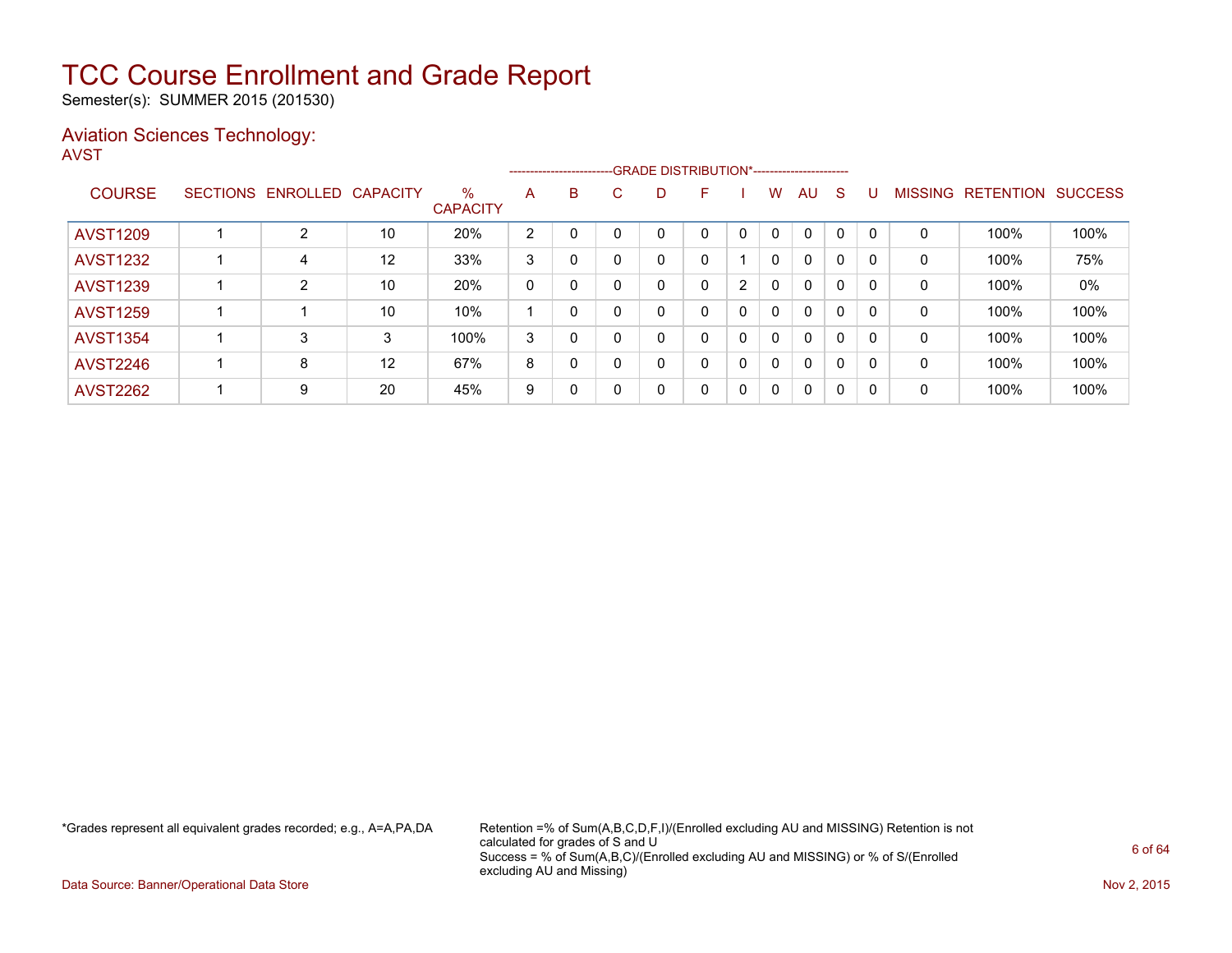Semester(s): SUMMER 2015 (201530)

#### Biology:

BIOL

|                 |                |                   |                 |                         |                | ------------------------ |                | -GRADE DISTRIBUTION*----------------------- |    |              |              |                |              |          |                |                  |                |
|-----------------|----------------|-------------------|-----------------|-------------------------|----------------|--------------------------|----------------|---------------------------------------------|----|--------------|--------------|----------------|--------------|----------|----------------|------------------|----------------|
| <b>COURSE</b>   |                | SECTIONS ENROLLED | <b>CAPACITY</b> | $\%$<br><b>CAPACITY</b> | A              | B                        | C              | D                                           | F  |              | W            | AU             | S            |          | <b>MISSING</b> | <b>RETENTION</b> | <b>SUCCESS</b> |
| <b>BIOL1114</b> | 13             | 225               | 276             | 82%                     | 106            | 66                       | 29             | 4                                           | 9  | 0            | 11           | 0              | 0            | $\Omega$ | $\mathbf 0$    | 95%              | 89%            |
| <b>BIOL1224</b> |                | 137               | 166             | 83%                     | 70             | 35                       | 21             |                                             | 5  | 0            | 5            | $\mathbf{0}$   | 0            | 0        | 0              | 96%              | 92%            |
| <b>BIOL1314</b> | 6              | 66                | 118             | 56%                     | 32             | 18                       | 6              | 0                                           | 0  | 0            | 10           | 0              | 0            | $\Omega$ | 0              | 85%              | 85%            |
| <b>BIOL1323</b> |                | 10                | 24              | 42%                     | 4              |                          | $\overline{2}$ |                                             |    | 0            |              | $\mathbf{0}$   | 0            | $\Omega$ | 0              | 90%              | 70%            |
| <b>BIOL1383</b> | 15             | 283               | 338             | 84%                     | 105            | 76                       | 43             | 12                                          | 20 | 0            | 27           | 0              | 0            | 0        | 0              | 90%              | 79%            |
| <b>BIOL1604</b> | $\overline{2}$ | 27                | 44              | 61%                     | 17             | 9                        |                |                                             | 0  | 0            | 0            | 0              | 0            | $\Omega$ | 0              | 100%             | 96%            |
| <b>BIOL2123</b> |                | $\overline{2}$    | 20              | 10%                     | 0              | $\mathbf{0}$             | 0              | 0                                           | 0  | $\mathbf{0}$ | $\mathbf{0}$ | $\overline{2}$ | $\Omega$     | $\Omega$ | 0              |                  |                |
| <b>BIOL2134</b> |                | 131               | 168             | 78%                     | 49             | 37                       | 24             | 6                                           | 0  |              | 14           | 0              | 0            | $\Omega$ | 0              | 89%              | 84%            |
| <b>BIOL2154</b> | 5              | 90                | 120             | 75%                     | 53             | 19                       | 11             |                                             |    | 0            | 5            | $\mathbf{0}$   | 0            | $\Omega$ | 0              | 94%              | 92%            |
| <b>BIOL2164</b> | 5              | 88                | 120             | 73%                     | 42             | 32                       |                | 0                                           |    |              | 5            | $\mathbf{0}$   | $\mathbf{0}$ | $\Omega$ | 0              | 94%              | 92%            |
| <b>BIOL2991</b> |                | ٠                 | 5               | 20%                     |                | 0                        | $\Omega$       | 0                                           | 0  | 0            | 0            | $\mathbf{0}$   | 0            | $\Omega$ | 0              | 100%             | 100%           |
| <b>BIOL2993</b> |                | $\overline{2}$    | 5               | 40%                     | $\overline{2}$ | 0                        |                | 0                                           | 0  | 0            | 0            | $\mathbf{0}$   | 0            | 0        | 0              | 100%             | 100%           |

\*Grades represent all equivalent grades recorded; e.g., A=A,PA,DA Retention =% of Sum(A,B,C,D,F,I)/(Enrolled excluding AU and MISSING) Retention is not calculated for grades of S and U Success = % of Sum(A,B,C)/(Enrolled excluding AU and MISSING) or % of S/(Enrolled excluding AU and Missing)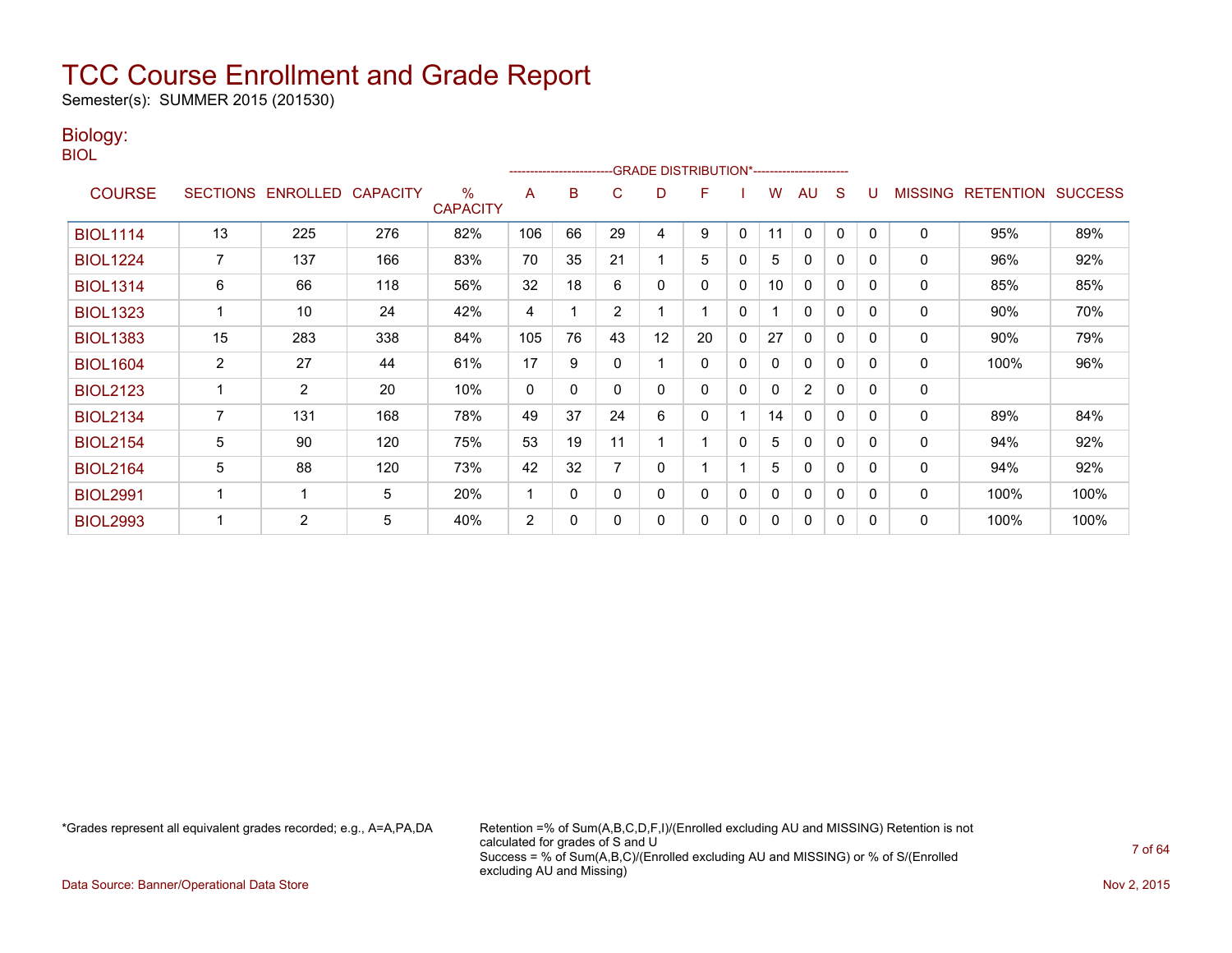Semester(s): SUMMER 2015 (201530)

#### Biotechnology: **BIOT**

| ____            |                            |    |                         | --------------------- |    | -GRADE DISTRIBUTION*----------------------- |   |   |    |              |   |   |                   |                |
|-----------------|----------------------------|----|-------------------------|-----------------------|----|---------------------------------------------|---|---|----|--------------|---|---|-------------------|----------------|
| <b>COURSE</b>   | SECTIONS ENROLLED CAPACITY |    | $\%$<br><b>CAPACITY</b> | A                     | B. |                                             |   | W | AU | <sub>S</sub> |   |   | MISSING RETENTION | <b>SUCCESS</b> |
| <b>BIOT2512</b> |                            | 10 | 20%                     | າ                     |    |                                             |   | 0 | 0  |              |   | 0 | 100%              | 100%           |
| <b>BIOT2991</b> | 6                          | 10 | 60%                     | 6                     |    | 0                                           |   | 0 | 0  |              | 0 | 0 | 100%              | 100%           |
| <b>BIOT2992</b> | 10                         | 15 | 67%                     | 8                     |    | 0                                           | 0 |   | 0  | 0            | 0 | 0 | 90%               | 90%            |
| <b>BIOT2993</b> |                            | 10 | 10%                     |                       |    |                                             |   |   | 0  |              |   | 0 | 100%              | 100%           |

\*Grades represent all equivalent grades recorded; e.g., A=A,PA,DA Retention =% of Sum(A,B,C,D,F,I)/(Enrolled excluding AU and MISSING) Retention is not calculated for grades of S and U Success = % of Sum(A,B,C)/(Enrolled excluding AU and MISSING) or % of S/(Enrolled excluding AU and Missing)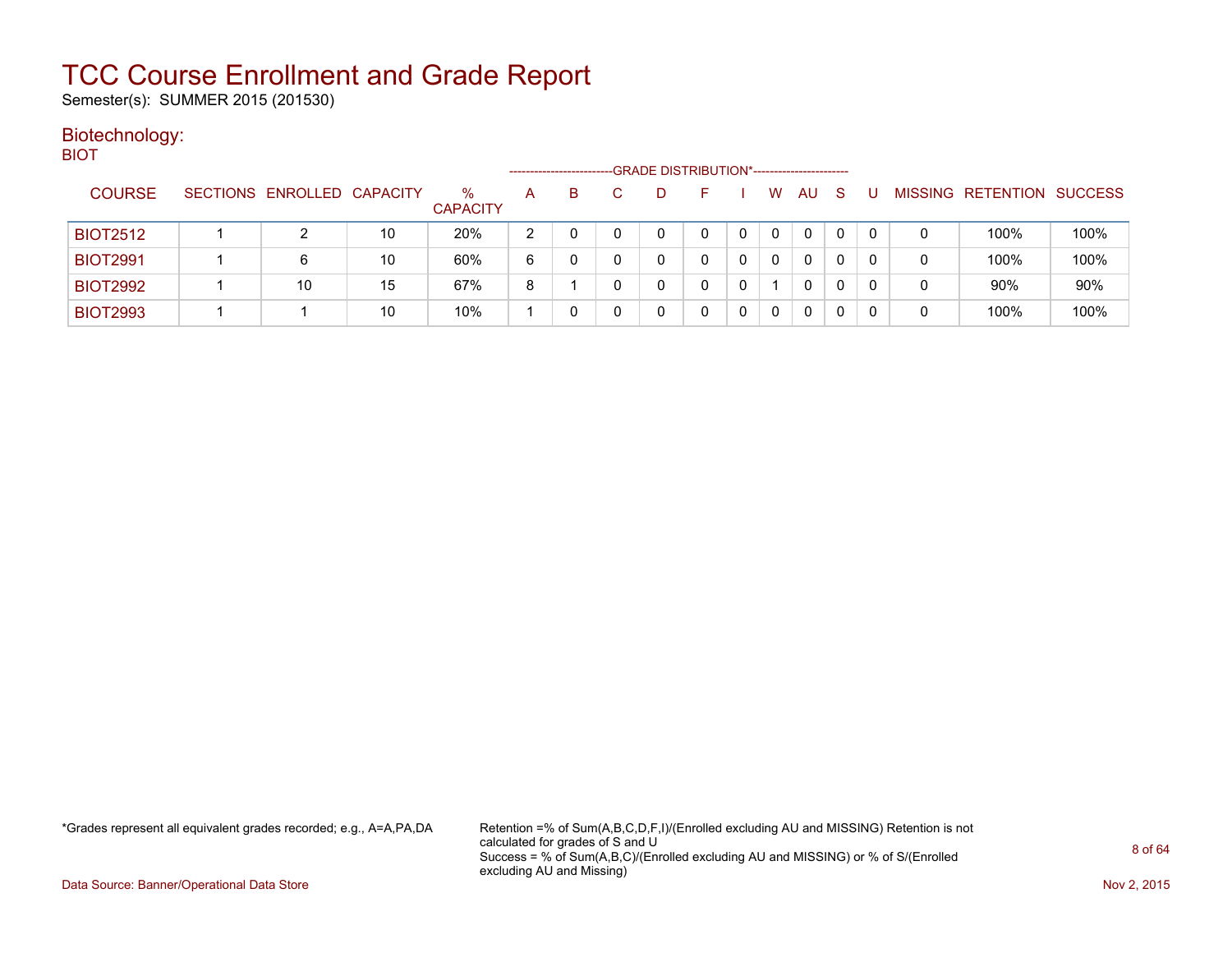Semester(s): SUMMER 2015 (201530)

#### Biomedical Equipment Technolog: BMET

| -----           |                            |                      |   |          | ------------------------GRADE DISTRIBUTION*----------------------- |      |    |          |          |  |                           |     |
|-----------------|----------------------------|----------------------|---|----------|--------------------------------------------------------------------|------|----|----------|----------|--|---------------------------|-----|
| <b>COURSE</b>   | SECTIONS ENROLLED CAPACITY | %<br><b>CAPACITY</b> | A | <b>B</b> | C.                                                                 | - D- | ÷. | I WAUS U |          |  | MISSING RETENTION SUCCESS |     |
| <b>BMET2373</b> |                            | 100%                 |   |          |                                                                    |      |    |          | $\Omega$ |  | 80%                       | 60% |

\*Grades represent all equivalent grades recorded; e.g., A=A,PA,DA Retention =% of Sum(A,B,C,D,F,I)/(Enrolled excluding AU and MISSING) Retention is not calculated for grades of S and U Success = % of Sum(A,B,C)/(Enrolled excluding AU and MISSING) or % of S/(Enrolled excluding AU and Missing)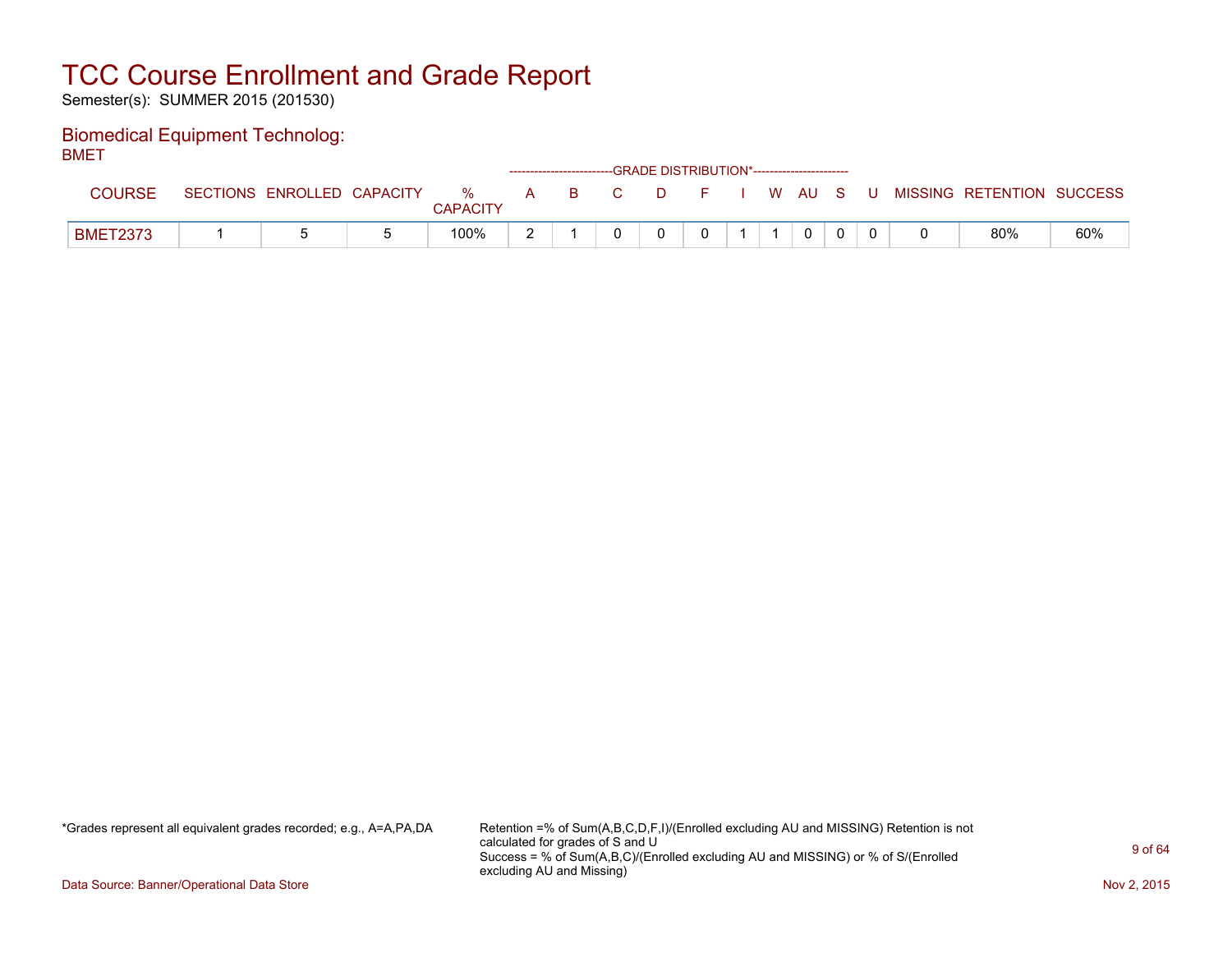Semester(s): SUMMER 2015 (201530)

#### Business: BUSN

| ייטש            |   |                            |     |                         |    | ------------------------ |    | -GRADE DISTRIBUTION*----------------------- |    |   |          |              |              |    |   |                                  |      |
|-----------------|---|----------------------------|-----|-------------------------|----|--------------------------|----|---------------------------------------------|----|---|----------|--------------|--------------|----|---|----------------------------------|------|
| <b>COURSE</b>   |   | SECTIONS ENROLLED CAPACITY |     | $\%$<br><b>CAPACITY</b> | A  | B                        | C  | D                                           |    |   | W        | AU           | <sub>S</sub> |    |   | <b>MISSING RETENTION SUCCESS</b> |      |
| <b>BUSN1053</b> | 6 | 96                         | 120 | 80%                     | 31 | 21                       | 19 | 2                                           | ۰. |   | 16       | 0            | $\mathbf 0$  | -0 | 0 | 83%                              | 74%  |
| <b>BUSN1123</b> | ົ | 25                         | 40  | 62%                     | 18 | 3                        |    |                                             |    |   |          | $\mathbf{0}$ | 0            |    | 0 | 96%                              | 88%  |
| <b>BUSN1143</b> | 3 | 21                         | 60  | 35%                     | 12 | 4                        |    | 0                                           |    | 0 | 4        | $\mathbf{0}$ | 0            | -0 | 0 | 81%                              | 81%  |
| <b>BUSN2053</b> |   | 4                          | 20  | 20%                     | 2  |                          |    | 0                                           | 0  | 0 | $\Omega$ | $\mathbf{0}$ | 0            | -0 | 0 | 100%                             | 100% |
| <b>BUSN2313</b> | ົ | 40                         | 40  | 100%                    | 11 | 9                        | 6  | 0                                           |    | 0 |          | $\mathbf{0}$ | 0            | C  | 0 | 82%                              | 65%  |

\*Grades represent all equivalent grades recorded; e.g., A=A,PA,DA Retention =% of Sum(A,B,C,D,F,I)/(Enrolled excluding AU and MISSING) Retention is not calculated for grades of S and U Success = % of Sum(A,B,C)/(Enrolled excluding AU and MISSING) or % of S/(Enrolled excluding AU and Missing)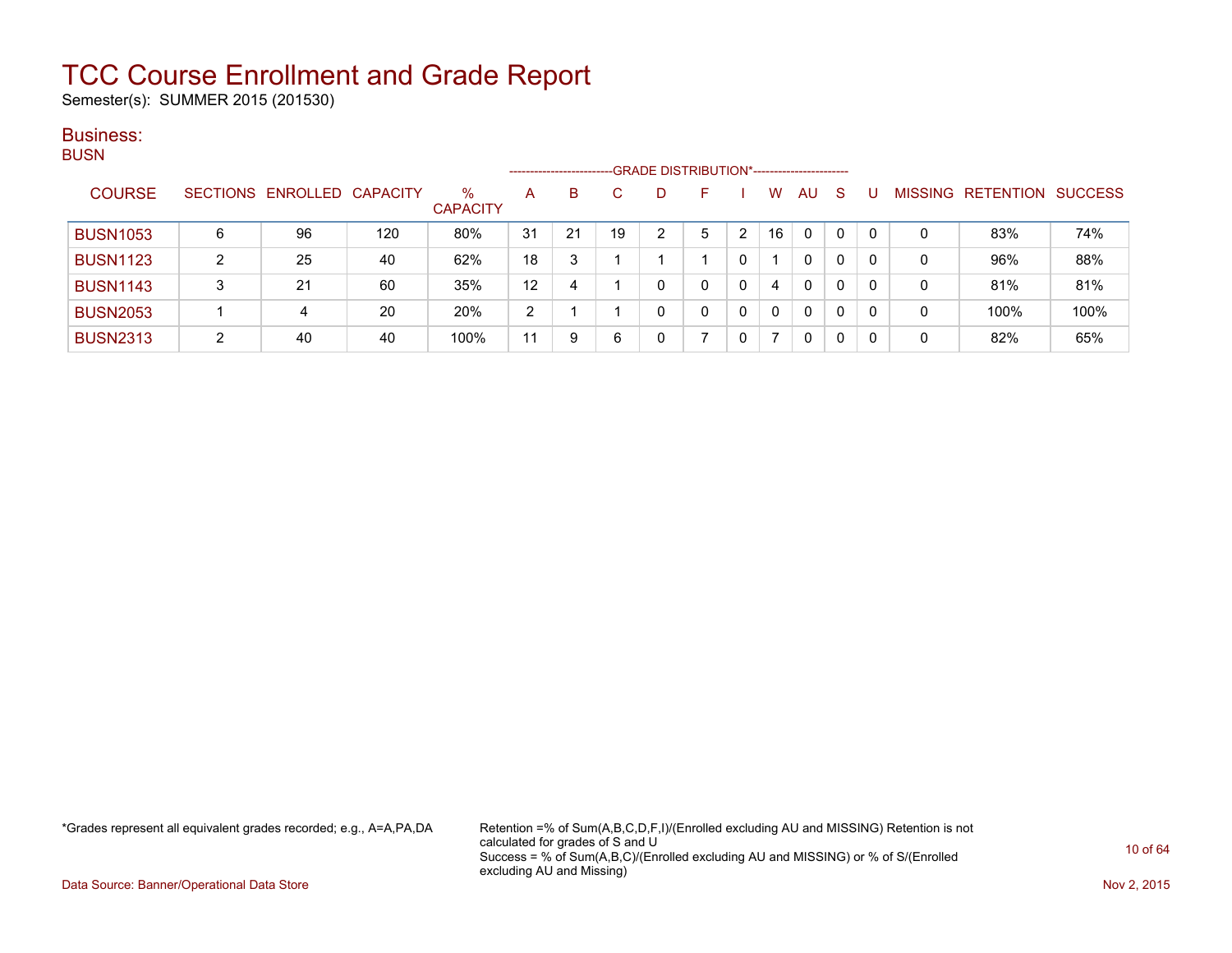Semester(s): SUMMER 2015 (201530)

#### Careers:

| <b>CARS</b>     |    |     |                 |  | --GRADE DISTRIBUTION*----------------------- |   |   |                |    |  |                                                                             |     |
|-----------------|----|-----|-----------------|--|----------------------------------------------|---|---|----------------|----|--|-----------------------------------------------------------------------------|-----|
| <b>COURSE</b>   |    |     | <b>CAPACITY</b> |  |                                              |   |   |                |    |  | SECTIONS ENROLLED CAPACITY % A B C D F I W AU S U MISSING RETENTION SUCCESS |     |
| <b>CARS1011</b> | 25 | 160 | 16%             |  |                                              | 0 | 3 | $\overline{0}$ | 21 |  |                                                                             | 84% |

\*Grades represent all equivalent grades recorded; e.g., A=A,PA,DA Retention =% of Sum(A,B,C,D,F,I)/(Enrolled excluding AU and MISSING) Retention is not calculated for grades of S and U Success = % of Sum(A,B,C)/(Enrolled excluding AU and MISSING) or % of S/(Enrolled excluding AU and Missing)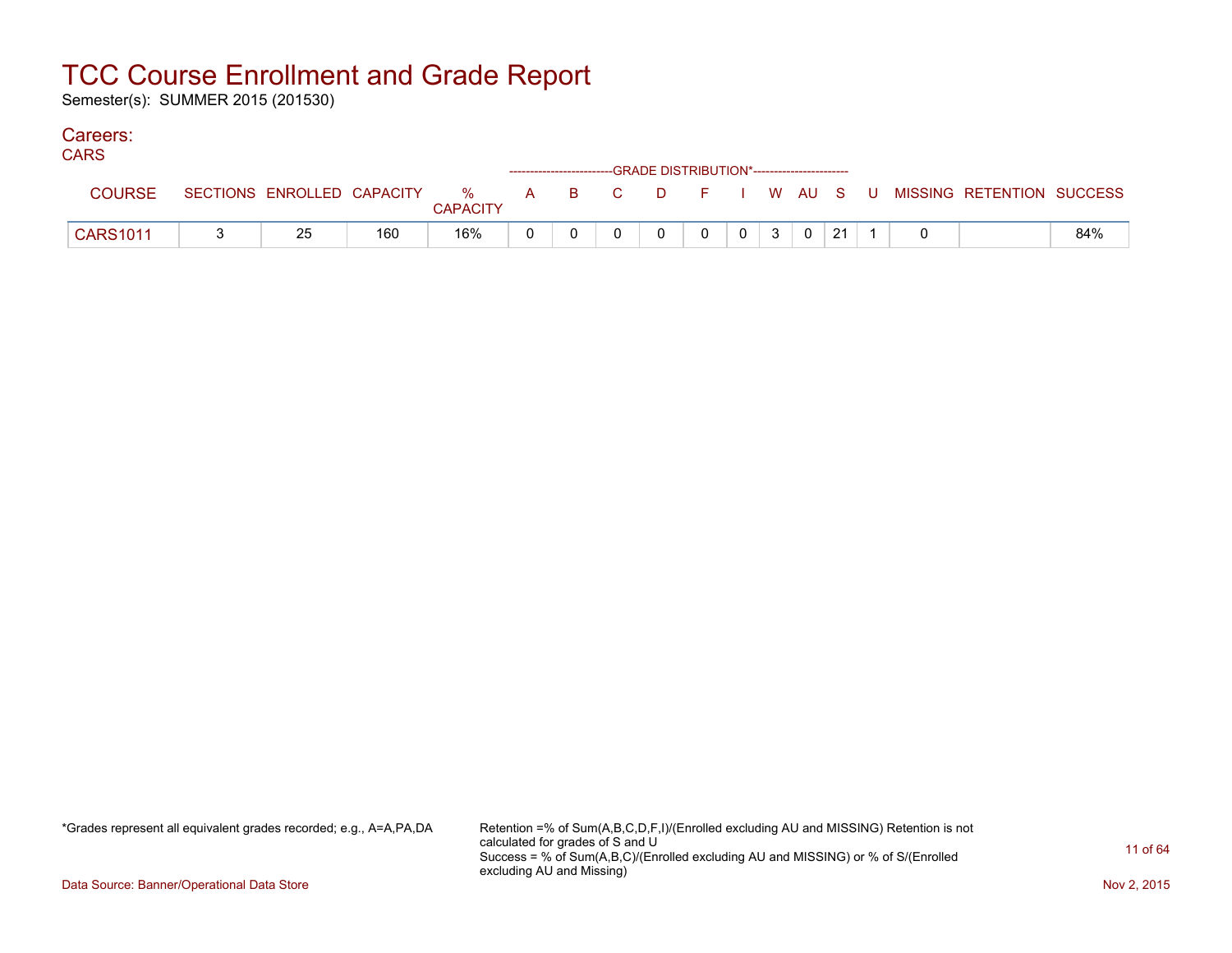Semester(s): SUMMER 2015 (201530)

#### Chemistry: **CHEM**

| -----           |   |                            |     |                         |    | ---------------------- |    | -GRADE DISTRIBUTION*---------------------- |   |              |             |              |    |          |                |           |                |
|-----------------|---|----------------------------|-----|-------------------------|----|------------------------|----|--------------------------------------------|---|--------------|-------------|--------------|----|----------|----------------|-----------|----------------|
| <b>COURSE</b>   |   | SECTIONS ENROLLED CAPACITY |     | $\%$<br><b>CAPACITY</b> | A  | B                      | C  | D                                          |   |              | W           | AU           | -S |          | <b>MISSING</b> | RETENTION | <b>SUCCESS</b> |
| <b>CHEM1114</b> | 5 | 84                         | 108 | 78%                     | 23 | 32                     | 8  | 4                                          | 6 | 0            | 11          | $\Omega$     | 0  |          | 0              | 87%       | 75%            |
| <b>CHEM1315</b> | 8 | 156                        | 192 | 81%                     | 71 | 41                     | 18 | 6                                          | າ |              | 18          | $\Omega$     | 0  | 0        | 0              | 88%       | 83%            |
| <b>CHEM1415</b> | 5 | 99                         | 120 | 82%                     | 65 | 22                     |    |                                            | 4 | $\mathbf{0}$ | 3           | $\mathbf{0}$ | 0  | $\Omega$ | 0              | 97%       | 92%            |
| <b>CHEM2145</b> | ົ | 22                         | 24  | 92%                     | 8  | 10                     |    | 0                                          | 0 |              |             | $\mathbf{0}$ | 0  |          | 0              | 95%       | 95%            |
| <b>CHEM2245</b> |   | 10                         | 12  | 83%                     | 3  | 3                      |    |                                            | 0 | 0            | $\mathbf 0$ | $\Omega$     | 0  |          | 0              | 100%      | 100%           |

\*Grades represent all equivalent grades recorded; e.g., A=A,PA,DA Retention =% of Sum(A,B,C,D,F,I)/(Enrolled excluding AU and MISSING) Retention is not calculated for grades of S and U Success = % of Sum(A,B,C)/(Enrolled excluding AU and MISSING) or % of S/(Enrolled excluding AU and Missing)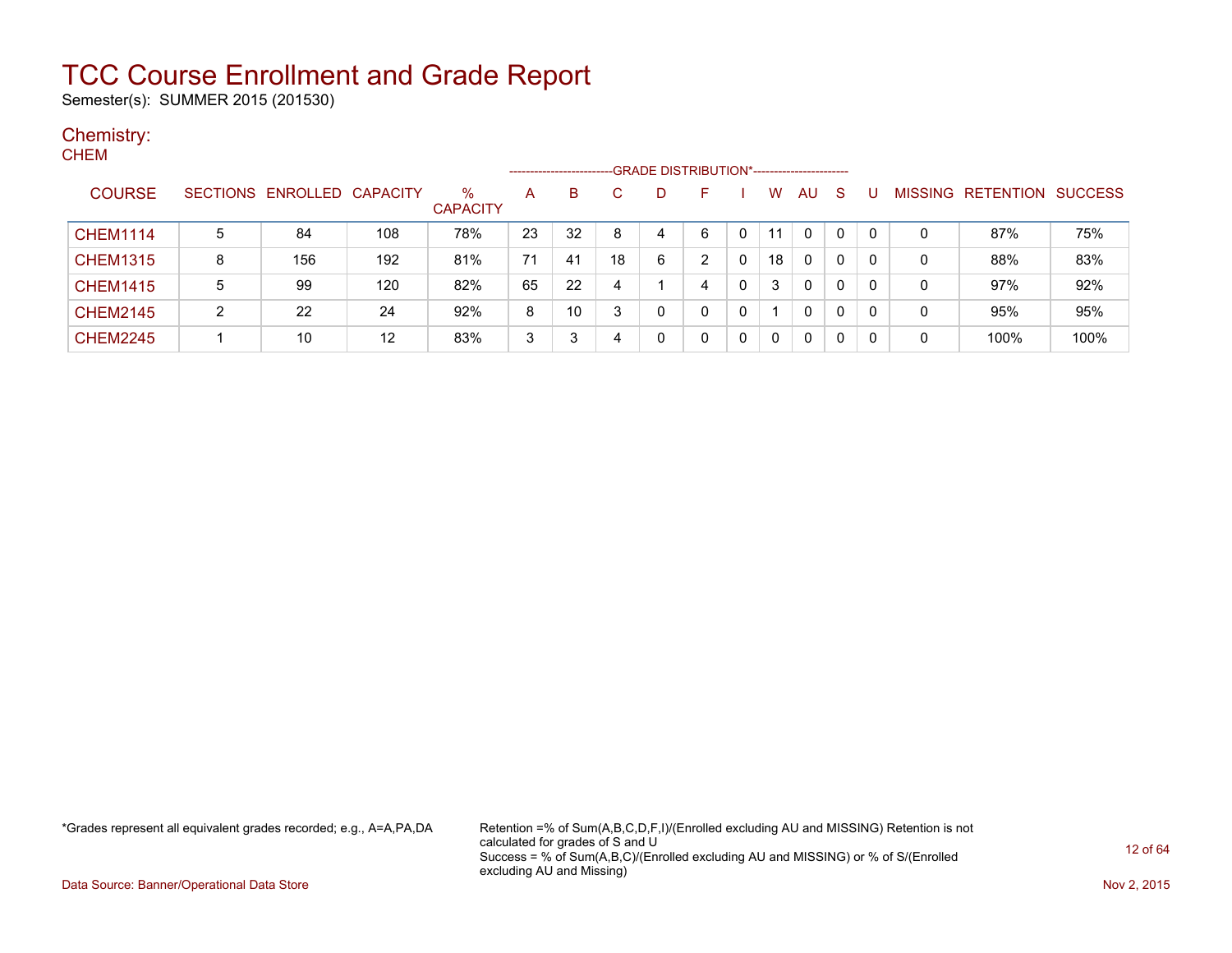Semester(s): SUMMER 2015 (201530)

#### Child Development:

**CHLD** 

| - - - - -       |                 |          |                 |                         |    |                |                | -GRADE DISTRIBUTION*---------------------- |                |          |                |              |              |              |                |                  |                |
|-----------------|-----------------|----------|-----------------|-------------------------|----|----------------|----------------|--------------------------------------------|----------------|----------|----------------|--------------|--------------|--------------|----------------|------------------|----------------|
| <b>COURSE</b>   | <b>SECTIONS</b> | ENROLLED | <b>CAPACITY</b> | $\%$<br><b>CAPACITY</b> | A  | в              | C              | D                                          | F              |          | w              | AU           | S            | U            | <b>MISSING</b> | <b>RETENTION</b> | <b>SUCCESS</b> |
| <b>CHLD1101</b> |                 | 13       | 20              | 65%                     | 11 | $\mathbf{0}$   | $\overline{2}$ | 0                                          | 0              | 0        | $\Omega$       | $\mathbf{0}$ | $\mathbf{0}$ | $\Omega$     | 0              | 100%             | 100%           |
| <b>CHLD1102</b> |                 | 8        | 20              | 40%                     | 6  |                | 0              | 0                                          | 0              | 0        |                | 0            | 0            | 0            | 0              | 88%              | 88%            |
| <b>CHLD1202</b> |                 | 20       | 20              | 100%                    | 5  | 9              | 3              |                                            | $\overline{2}$ | 0        | 0              | 0            | 0            | 0            | 0              | 100%             | 85%            |
| <b>CHLD1302</b> |                 | 6        | 20              | 30%                     | 6  | $\mathbf{0}$   | 0              | 0                                          | 0              | 0        | 0              | 0            | $\mathbf{0}$ | <sup>0</sup> | 0              | 100%             | 100%           |
| <b>CHLD1402</b> |                 | 8        | 20              | 40%                     | 3  | $\overline{2}$ | 3              | 0                                          | 0              | 0        | 0              | $\mathbf{0}$ | 0            | $\Omega$     | 0              | 100%             | 100%           |
| <b>CHLD2003</b> |                 | 18       | 20              | 90%                     | 5  | 3              | 4              | 0                                          |                | $\Omega$ | 5              | 0            | $\mathbf{0}$ | 0            | 0              | 72%              | 67%            |
| <b>CHLD2023</b> |                 | 8        | 20              | 40%                     | 5  | $\overline{2}$ |                | 0                                          | 0              | 0        | 0              | 0            | 0            | 0            | 0              | 100%             | 100%           |
| <b>CHLD2103</b> | 2               | 28       | 40              | 70%                     | 4  | 11             | 5              | 2                                          | 3              | 0        | 3              | $\mathbf{0}$ | 0            | $\Omega$     | 0              | 89%              | 71%            |
| <b>CHLD2203</b> |                 | 14       | 20              | 70%                     | 5  | 4              |                | 0                                          | $\overline{2}$ | 0        | $\overline{2}$ | 0            | 0            | 0            | 0              | 86%              | 71%            |
| <b>CHLD2213</b> |                 | 11       | 20              | 55%                     | 4  | 4              |                | 0                                          | 0              | 0        | $\overline{2}$ | 0            | $\mathbf{0}$ | 0            | 0              | 82%              | 82%            |
| <b>CHLD2233</b> |                 | 10       | 20              | 50%                     | 8  |                |                | 0                                          | 0              | 0        | 0              | 0            | 0            | 0            | 0              | 100%             | 100%           |
| <b>CHLD2253</b> |                 | 7        | 8               | 88%                     | 5  | $\overline{2}$ | 0              | 0                                          | 0              | 0        | 0              | 0            | 0            | <sup>0</sup> | 0              | 100%             | 100%           |
| <b>CHLD2263</b> |                 | 10       | 10              | 100%                    | 4  | 5              | ი              | 0                                          |                | 0        | 0              | 0            | 0            | 0            | 0              | 100%             | 90%            |

\*Grades represent all equivalent grades recorded; e.g., A=A,PA,DA Retention =% of Sum(A,B,C,D,F,I)/(Enrolled excluding AU and MISSING) Retention is not calculated for grades of S and U Success = % of Sum(A,B,C)/(Enrolled excluding AU and MISSING) or % of S/(Enrolled excluding AU and Missing)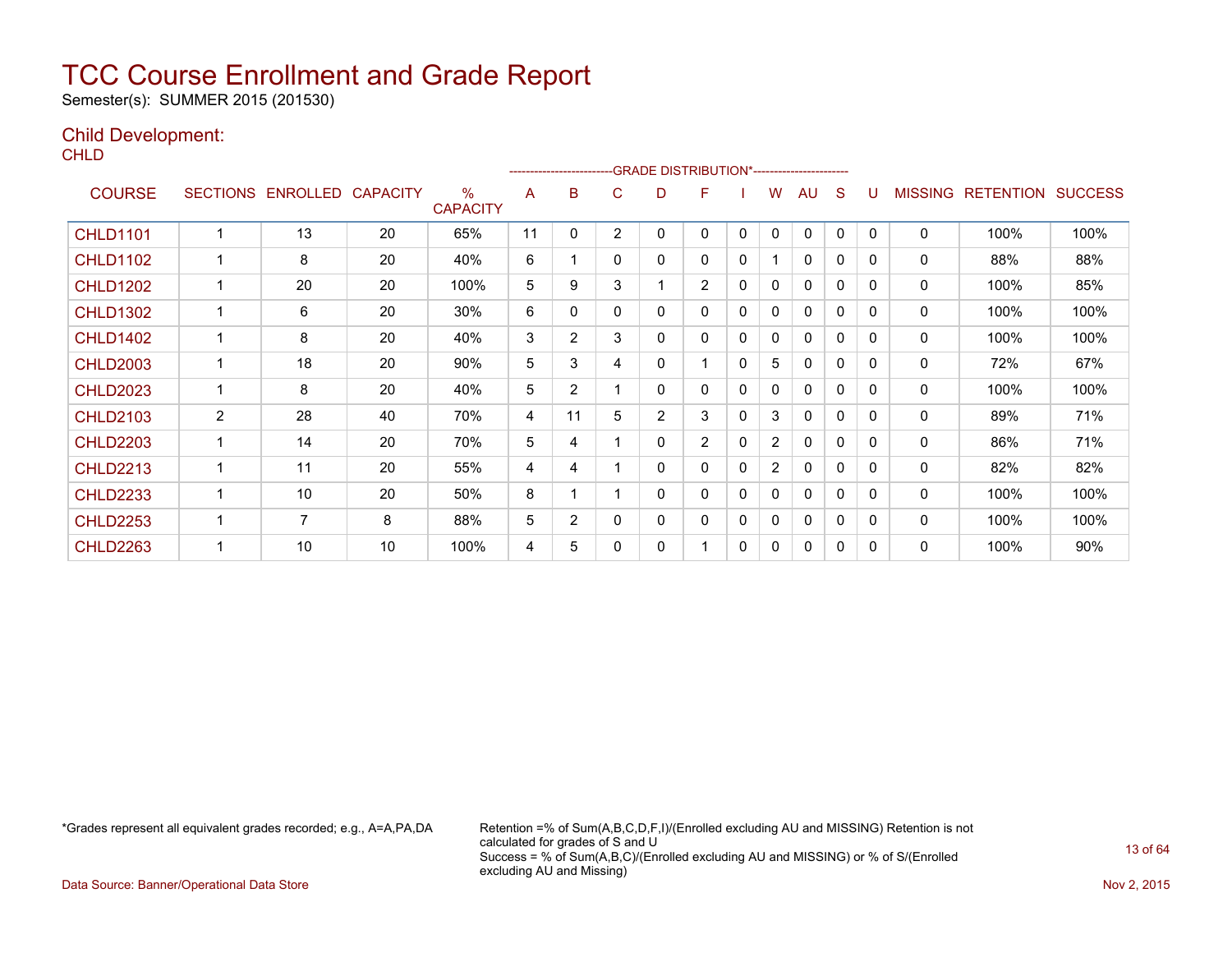Semester(s): SUMMER 2015 (201530)

#### Chinese:  $C$

| <b>CHNS</b>     |                            |    |                 |  | ------------------------GRADE DISTRIBUTION*----------------------- |          |          |                |  |  |                                                  |     |
|-----------------|----------------------------|----|-----------------|--|--------------------------------------------------------------------|----------|----------|----------------|--|--|--------------------------------------------------|-----|
| <b>COURSE</b>   | SECTIONS ENROLLED CAPACITY |    | <b>CAPACITY</b> |  |                                                                    |          |          |                |  |  | % A B C D F I W AU S U MISSING—RETENTION SUCCESS |     |
| <b>CHNS2143</b> |                            | 20 | 60%             |  | $\Omega$                                                           | $\Omega$ | $\Omega$ | 0 <sup>1</sup> |  |  | 91%                                              | 91% |

\*Grades represent all equivalent grades recorded; e.g., A=A,PA,DA Retention =% of Sum(A,B,C,D,F,I)/(Enrolled excluding AU and MISSING) Retention is not calculated for grades of S and U Success = % of Sum(A,B,C)/(Enrolled excluding AU and MISSING) or % of S/(Enrolled excluding AU and Missing)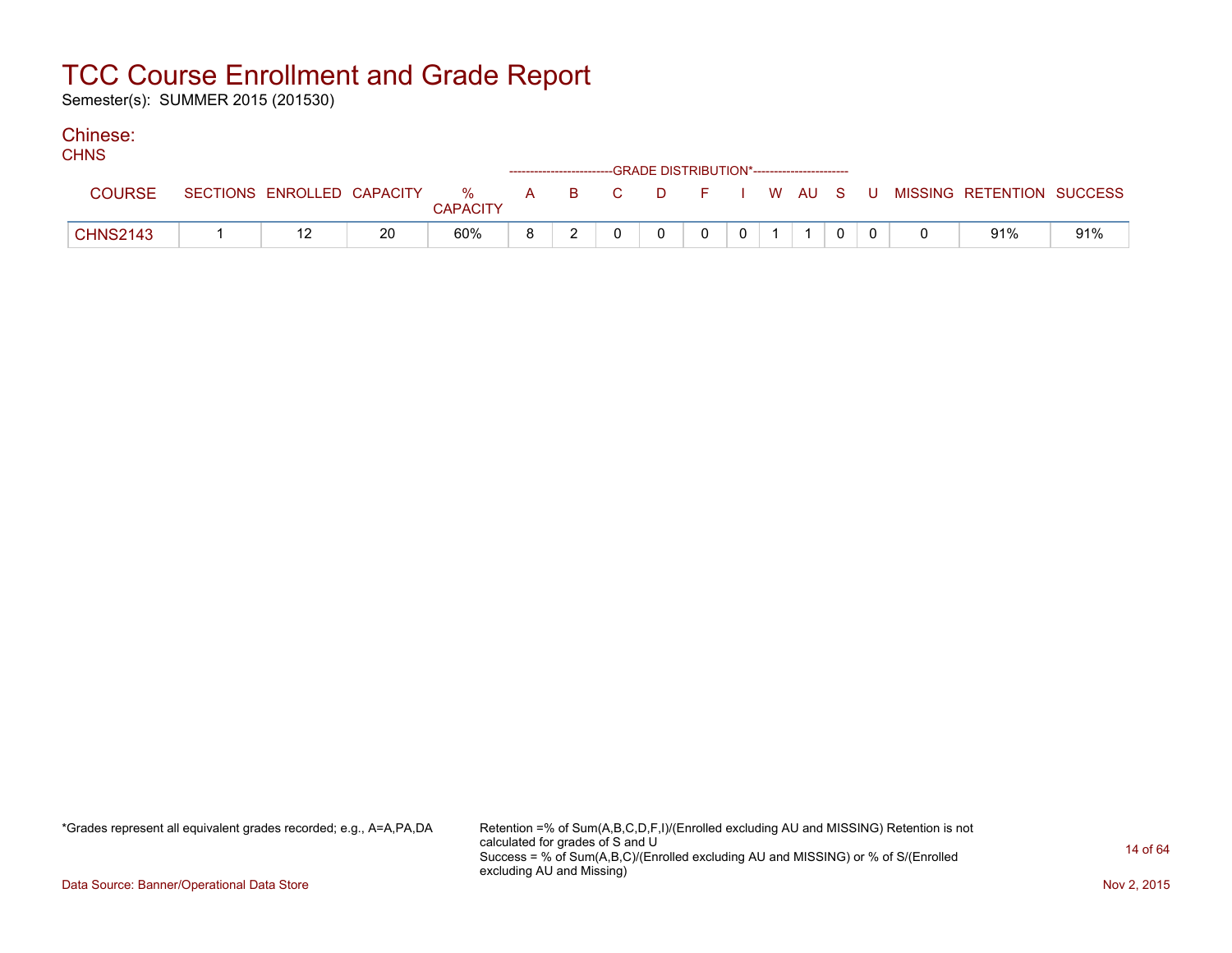Semester(s): SUMMER 2015 (201530)

#### CSCI Computer Info Systems: **CSCI**

|                 |                 |          |                 |                         |     |    |        |                | --------------------------GRADE DISTRIBUTION*----------------------- |              |                |              |              |          |                |                  |                |
|-----------------|-----------------|----------|-----------------|-------------------------|-----|----|--------|----------------|----------------------------------------------------------------------|--------------|----------------|--------------|--------------|----------|----------------|------------------|----------------|
| <b>COURSE</b>   | <b>SECTIONS</b> | ENROLLED | <b>CAPACITY</b> | $\%$<br><b>CAPACITY</b> | A   | B  | C.     | D              | F                                                                    |              | w              | AU           | S            |          | <b>MISSING</b> | <b>RETENTION</b> | <b>SUCCESS</b> |
| <b>CSCI1203</b> | 17              | 311      | 334             | 93%                     | 190 | 36 | 15     | ⇁              | 14                                                                   |              | 48             | $\Omega$     | 0            | $\Omega$ | 0              | 85%              | 77%            |
| <b>CSCI1263</b> |                 | 15       | 20              | 75%                     | 7   | 0  |        | 0              | 5                                                                    |              | $\overline{2}$ | 0            | 0            | $\Omega$ | 0              | 87%              | 47%            |
| <b>CSCI1483</b> | 2               | 24       | 35              | 69%                     | 12  | 7  |        | $\overline{2}$ | 2                                                                    | $\mathbf{0}$ |                | $\mathbf{0}$ | $\Omega$     |          | 0              | 96%              | 79%            |
| <b>CSCI2033</b> | 2               | 40       | 41              | 98%                     | 21  | 5  |        | 2              |                                                                      | 0            | 10             | $\mathbf{0}$ | $\mathbf{0}$ | $\Omega$ | 0              | 75%              | 68%            |
| <b>CSCI2133</b> |                 | 11       | 15              | 73%                     | 6   | 2  |        | 0              |                                                                      | 0            |                | $\mathbf{0}$ | $\Omega$     | $\Omega$ | 0              | 91%              | 82%            |
| <b>CSCI2143</b> |                 | 3        | 20              | 15%                     |     |    |        | 0              | 0                                                                    | 0            | 0              | $\mathbf{0}$ | $\Omega$     |          | 0              | 100%             | 100%           |
| <b>CSCI2163</b> |                 | 15       | 20              | 75%                     | 2   | 6  | ົ      |                |                                                                      | 0            | 3              | $\mathbf{0}$ | $\Omega$     | $\Omega$ | 0              | 80%              | 67%            |
| <b>CSCI2473</b> | 3               | 45       | 50              | 90%                     | 8   | 14 | 10     | 0              | $\overline{2}$                                                       | 0            | 10             | -1           | $\mathbf{0}$ | $\Omega$ | 0              | 77%              | 73%            |
| <b>CSCI2843</b> |                 | 14       | 15              | 93%                     | 5   | 2  | $\sim$ | 0              |                                                                      | 0            | 4              | $\mathbf{0}$ | 0            |          | 0              | 71%              | 64%            |

\*Grades represent all equivalent grades recorded; e.g., A=A,PA,DA Retention =% of Sum(A,B,C,D,F,I)/(Enrolled excluding AU and MISSING) Retention is not calculated for grades of S and U Success = % of Sum(A,B,C)/(Enrolled excluding AU and MISSING) or % of S/(Enrolled excluding AU and Missing)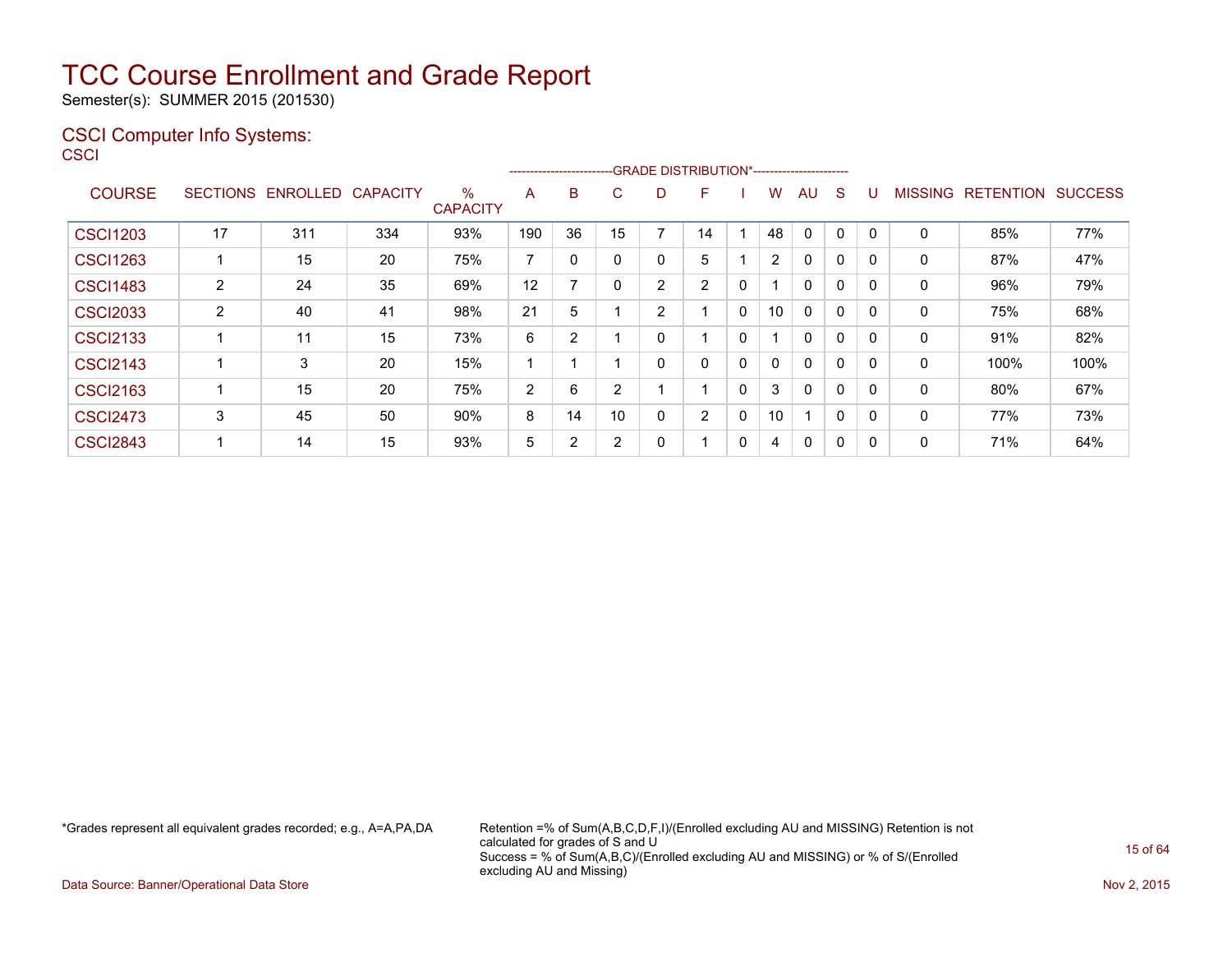Semester(s): SUMMER 2015 (201530)

#### CSYS Computer Info Systems:

**CSYS** 

|                 |                 |                 |          |                         |    |   |                |                | -------------------------GRADE                DISTRIBUTION*---------------------- |              |                |              |              |              |                |                  |                |
|-----------------|-----------------|-----------------|----------|-------------------------|----|---|----------------|----------------|-----------------------------------------------------------------------------------|--------------|----------------|--------------|--------------|--------------|----------------|------------------|----------------|
| <b>COURSE</b>   | <b>SECTIONS</b> | <b>ENROLLED</b> | CAPACITY | $\%$<br><b>CAPACITY</b> | A  | B | C.             | D              | F                                                                                 |              | w              | AU           | S            |              | <b>MISSING</b> | <b>RETENTION</b> | <b>SUCCESS</b> |
| <b>CSYS1013</b> |                 | 20              | 20       | 100%                    | 13 |   |                |                |                                                                                   | 0            | 4              | 0            | 0            |              | 0              | 80%              | 70%            |
| <b>CSYS1033</b> | $\overline{2}$  | 36              | 40       | 90%                     | 17 |   | 5              | $\overline{2}$ | 3                                                                                 | 0            | $\overline{2}$ | 0            | 0            | 0            | 0              | 94%              | 81%            |
| <b>CSYS1043</b> |                 | 12              | 20       | 60%                     | 4  | 3 |                | 0              | 4                                                                                 | 0            | $\mathbf{0}$   | $\mathbf{0}$ | $\mathbf{0}$ | $\Omega$     | $\mathbf{0}$   | 100%             | 67%            |
| <b>CSYS1203</b> | 2               | 36              | 40       | 90%                     | 23 | 6 | $\overline{2}$ | 0              | 4                                                                                 | $\mathbf{0}$ |                | $\Omega$     | $\mathbf{0}$ | $\Omega$     | 0              | 97%              | 86%            |
| <b>CSYS1211</b> |                 | 8               | 14       | 57%                     | 7  |   | 0              | 0              | 0                                                                                 | 0            | 0              | 0            | $\mathbf{0}$ | 0            | 0              | 100%             | 100%           |
| <b>CSYS2023</b> |                 | 3               | 20       | 15%                     |    |   |                | 0              | 0                                                                                 | 0            | 0              | 0            | $\mathbf 0$  | $\Omega$     | 0              | 100%             | 100%           |
| <b>CSYS2073</b> | 5               | 73              | 95       | 77%                     | 39 | 5 | 4              | 4              | 4                                                                                 | 0            | 17             | 0            | $\mathbf{0}$ | <sup>0</sup> | 0              | 77%              | 66%            |
| <b>CSYS2293</b> |                 | 8               | 20       | 40%                     | 2  |   | 0              | 0              |                                                                                   | 0            | 3              | 1            | 0            | $\Omega$     | 0              | 57%              | 43%            |
| <b>CSYS2563</b> |                 | 8               | 20       | 40%                     | 3  | 3 |                | $\Omega$       | 0                                                                                 | 0            |                | $\mathbf{0}$ | $\Omega$     | $\Omega$     | $\Omega$       | 88%              | 88%            |
| <b>CSYS2613</b> |                 | 10              | 15       | 67%                     | 6  | 0 |                |                |                                                                                   | $\mathbf{0}$ |                | $\Omega$     | $\mathbf{0}$ | $\Omega$     | 0              | 90%              | 70%            |
| <b>CSYS2643</b> |                 | 6               | 20       | 30%                     | 4  |   |                | 0              | 0                                                                                 | 0            | 0              | $\mathbf{0}$ | 0            | 0            | 0              | 100%             | 100%           |

\*Grades represent all equivalent grades recorded; e.g., A=A,PA,DA Retention =% of Sum(A,B,C,D,F,I)/(Enrolled excluding AU and MISSING) Retention is not calculated for grades of S and U Success = % of Sum(A,B,C)/(Enrolled excluding AU and MISSING) or % of S/(Enrolled excluding AU and Missing)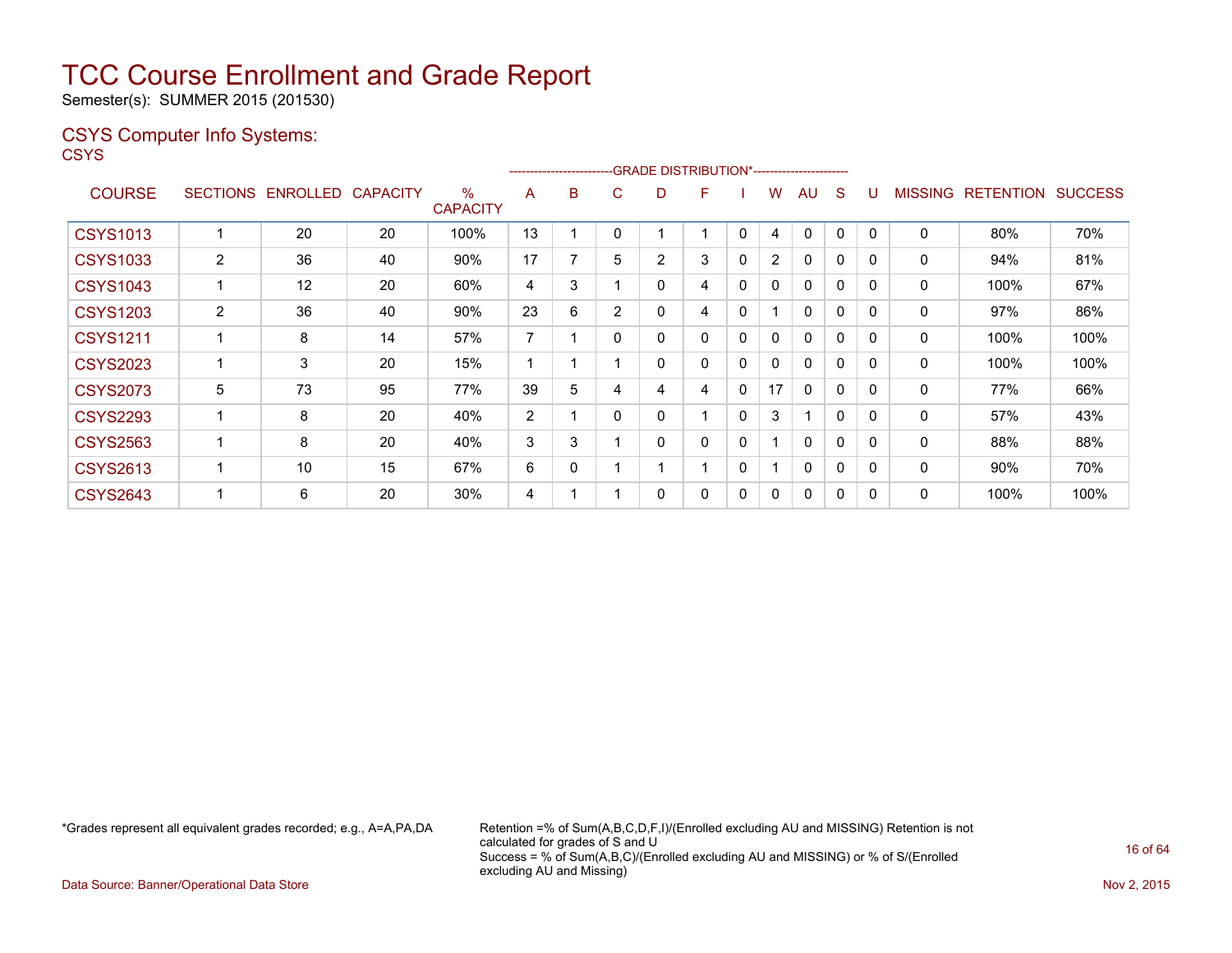Semester(s): SUMMER 2015 (201530)

#### Cardiovascular Technology:

**CVTC** 

|                 |                            |                      |   |    |                | ------------------------GRADE DISTRIBUTION*----------------------- |  |                |      |     |       |                           |      |
|-----------------|----------------------------|----------------------|---|----|----------------|--------------------------------------------------------------------|--|----------------|------|-----|-------|---------------------------|------|
| <b>COURSE</b>   | SECTIONS ENROLLED CAPACITY | %<br><b>CAPACITY</b> | A | B. | $\overline{C}$ | $\Box$ $\Box$ $\Box$                                               |  |                | W AU | - S | - U - | MISSING RETENTION SUCCESS |      |
| <b>CVTC1063</b> |                            | 58%                  |   |    |                |                                                                    |  | $\overline{0}$ | 0    |     |       | 100%                      | 100% |

\*Grades represent all equivalent grades recorded; e.g., A=A,PA,DA Retention =% of Sum(A,B,C,D,F,I)/(Enrolled excluding AU and MISSING) Retention is not calculated for grades of S and U Success = % of Sum(A,B,C)/(Enrolled excluding AU and MISSING) or % of S/(Enrolled excluding AU and Missing)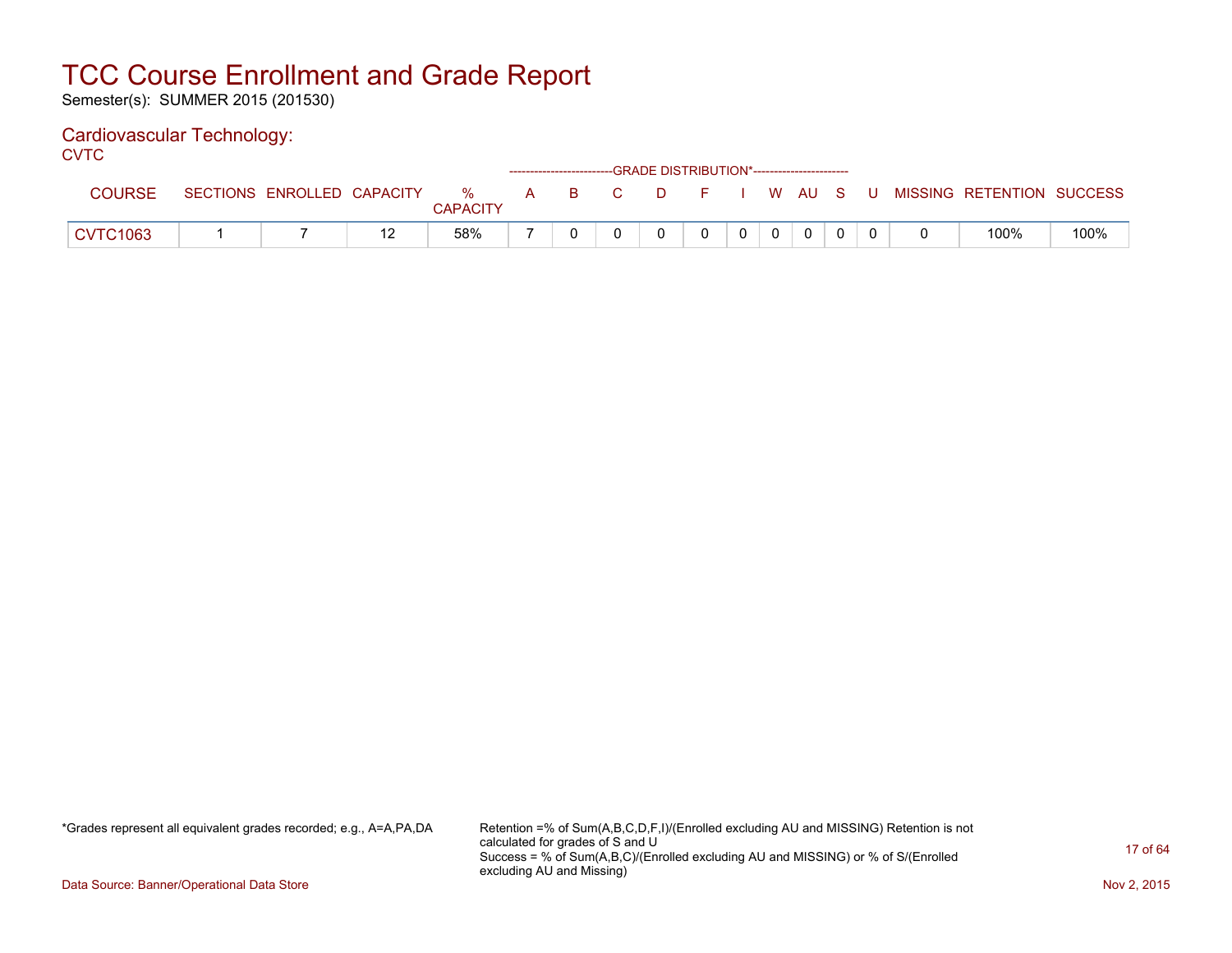Semester(s): SUMMER 2015 (201530)

#### Dental Hygiene:

| <b>DHYG</b>     |                            |    |                         |              |    | -GRADE DISTRIBUTION*----------------------- |              |          |                |          |     |                           |      |
|-----------------|----------------------------|----|-------------------------|--------------|----|---------------------------------------------|--------------|----------|----------------|----------|-----|---------------------------|------|
| <b>COURSE</b>   | SECTIONS ENROLLED CAPACITY |    | $\%$<br><b>CAPACITY</b> | $\mathsf{A}$ | B. | - D                                         | - F -        |          |                | I W AU S | - U | MISSING RETENTION SUCCESS |      |
| <b>DHYG1302</b> | 14                         | 14 | 100%                    | 14           |    | <sup>n</sup>                                | $\mathbf{0}$ | $\Omega$ | $\overline{0}$ | $\Omega$ |     | 100%                      | 100% |
| <b>DHYG2991</b> |                            | 10 | 60%                     | 6            |    |                                             |              |          |                | 0        |     | 100%                      | 100% |

\*Grades represent all equivalent grades recorded; e.g., A=A,PA,DA Retention =% of Sum(A,B,C,D,F,I)/(Enrolled excluding AU and MISSING) Retention is not calculated for grades of S and U Success = % of Sum(A,B,C)/(Enrolled excluding AU and MISSING) or % of S/(Enrolled excluding AU and Missing)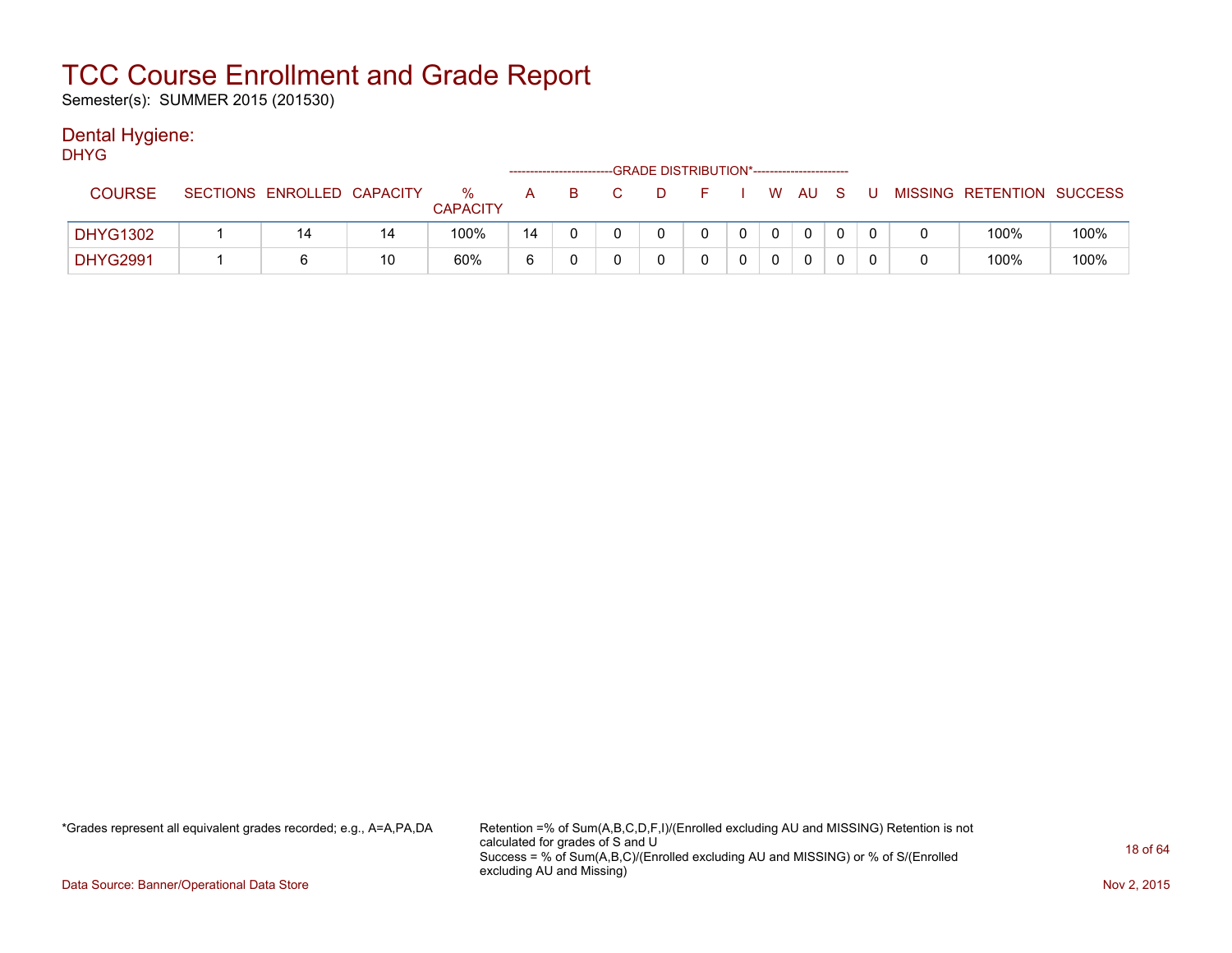Semester(s): SUMMER 2015 (201530)

#### Diagnostic Medical Sonography: DMS

|                |                            |    |                      |   |  | -GRADE DISTRIBUTION*----------------------- |  |      |   |                           |      |
|----------------|----------------------------|----|----------------------|---|--|---------------------------------------------|--|------|---|---------------------------|------|
| <b>COURSE</b>  | SECTIONS ENROLLED CAPACITY |    | %<br><b>CAPACITY</b> | A |  |                                             |  | W AU | U | MISSING RETENTION SUCCESS |      |
| <b>DMS1224</b> |                            |    | 67%                  |   |  |                                             |  | 0    |   | 100%                      | 100% |
| <b>DMS1252</b> |                            | 12 | 67%                  |   |  |                                             |  | 0    |   | 100%                      | 100% |

\*Grades represent all equivalent grades recorded; e.g., A=A,PA,DA Retention =% of Sum(A,B,C,D,F,I)/(Enrolled excluding AU and MISSING) Retention is not calculated for grades of S and U Success = % of Sum(A,B,C)/(Enrolled excluding AU and MISSING) or % of S/(Enrolled excluding AU and Missing)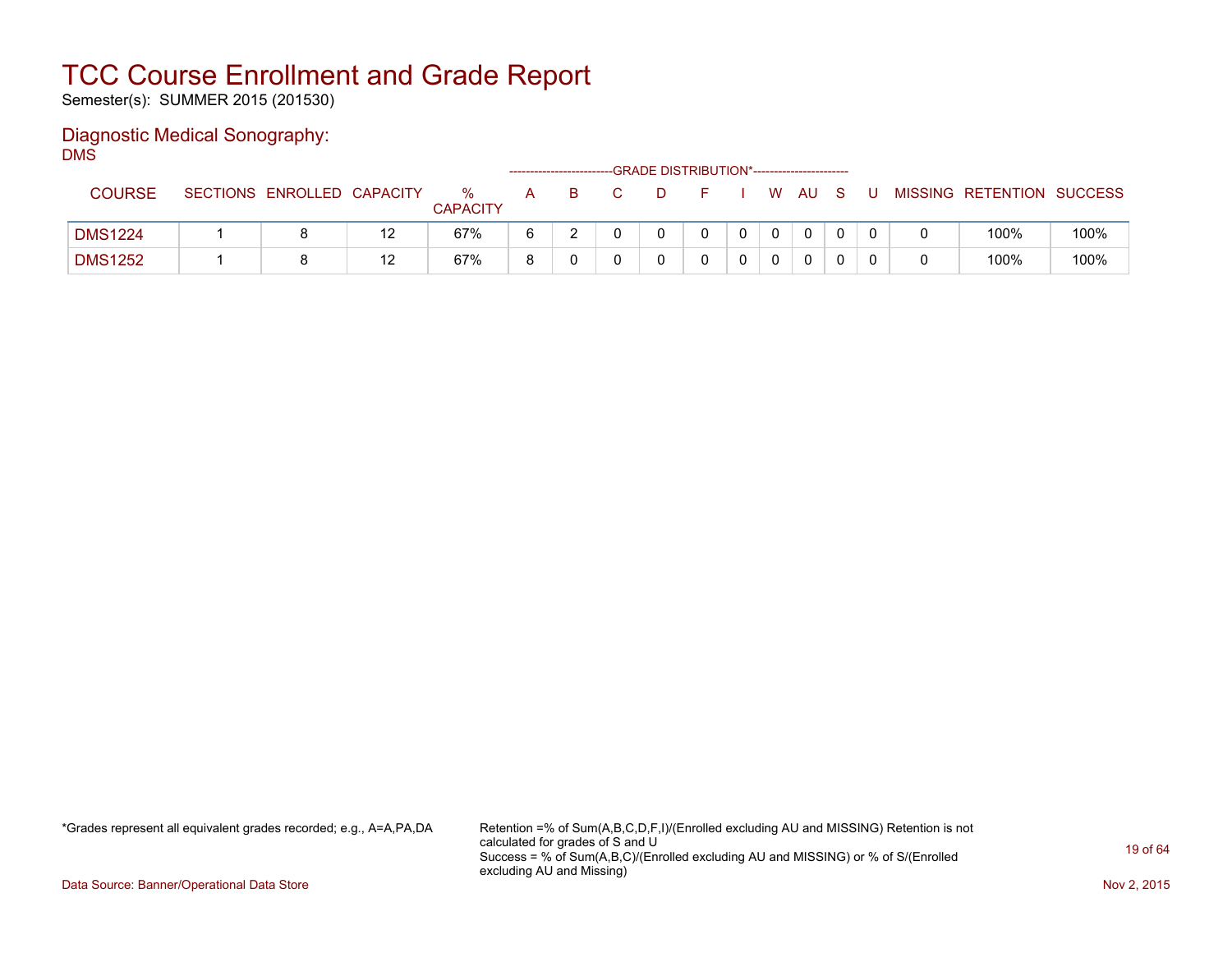Semester(s): SUMMER 2015 (201530)

#### Economics: ECON

| <b>ECON</b>     |    |                            |     |                         | ---------------- |    |    | -GRADE DISTRIBUTION*----------------------- |    |   |    |    |     |   |   |                                  |     |
|-----------------|----|----------------------------|-----|-------------------------|------------------|----|----|---------------------------------------------|----|---|----|----|-----|---|---|----------------------------------|-----|
| <b>COURSE</b>   |    | SECTIONS ENROLLED CAPACITY |     | $\%$<br><b>CAPACITY</b> | A                | B. |    | D                                           | н. |   | W  | AU | - S | U |   | <b>MISSING RETENTION SUCCESS</b> |     |
| <b>ECON1353</b> |    | 19                         | 20  | 95%                     | 6                |    |    |                                             |    |   | 2  | 0  |     |   |   | 89%                              | 68% |
| <b>ECON2013</b> | 11 | 211                        | 255 | 83%                     | 94               | 40 | 37 | 8                                           | 5  | 6 | 21 | 0  |     | 0 | 0 | 90%                              | 81% |
| <b>ECON2023</b> | 10 | 200                        | 269 | 74%                     | 91               | 60 | 19 | 6                                           | 4  |   | 19 | 0  |     | 0 | 0 | 90%                              | 85% |

\*Grades represent all equivalent grades recorded; e.g., A=A,PA,DA Retention =% of Sum(A,B,C,D,F,I)/(Enrolled excluding AU and MISSING) Retention is not calculated for grades of S and U Success = % of Sum(A,B,C)/(Enrolled excluding AU and MISSING) or % of S/(Enrolled excluding AU and Missing)

Data Source: Banner/Operational Data Store Nov 2, 2015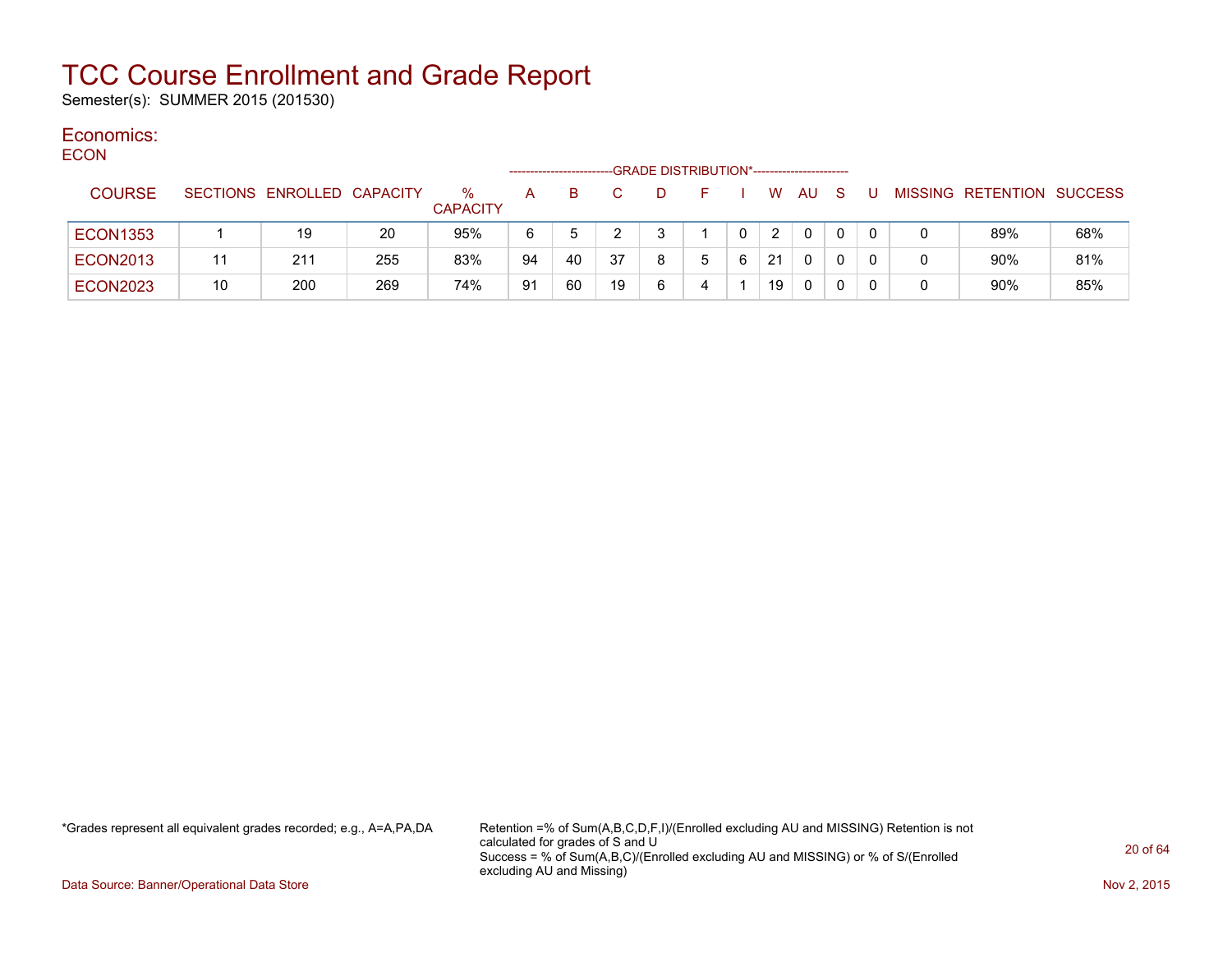Semester(s): SUMMER 2015 (201530)

#### Electronics Technology:

ELET

|                 |                            |    |                      |   |    | ------------------------GRADE DISTRIBUTION*----------------------- |  |    |      |     |   |                           |      |
|-----------------|----------------------------|----|----------------------|---|----|--------------------------------------------------------------------|--|----|------|-----|---|---------------------------|------|
| COURSE          | SECTIONS ENROLLED CAPACITY |    | ℅<br><b>CAPACITY</b> | A | B. | D                                                                  |  | W. | - AU | - S | U | MISSING RETENTION SUCCESS |      |
| <b>ELET1223</b> |                            | 12 | 92%                  |   |    |                                                                    |  |    |      |     |   | 82%                       | 82%  |
| ELET2994        |                            |    | 100%                 |   |    |                                                                    |  |    |      |     |   | 100%                      | 100% |

\*Grades represent all equivalent grades recorded; e.g., A=A,PA,DA Retention =% of Sum(A,B,C,D,F,I)/(Enrolled excluding AU and MISSING) Retention is not calculated for grades of S and U Success = % of Sum(A,B,C)/(Enrolled excluding AU and MISSING) or % of S/(Enrolled excluding AU and Missing)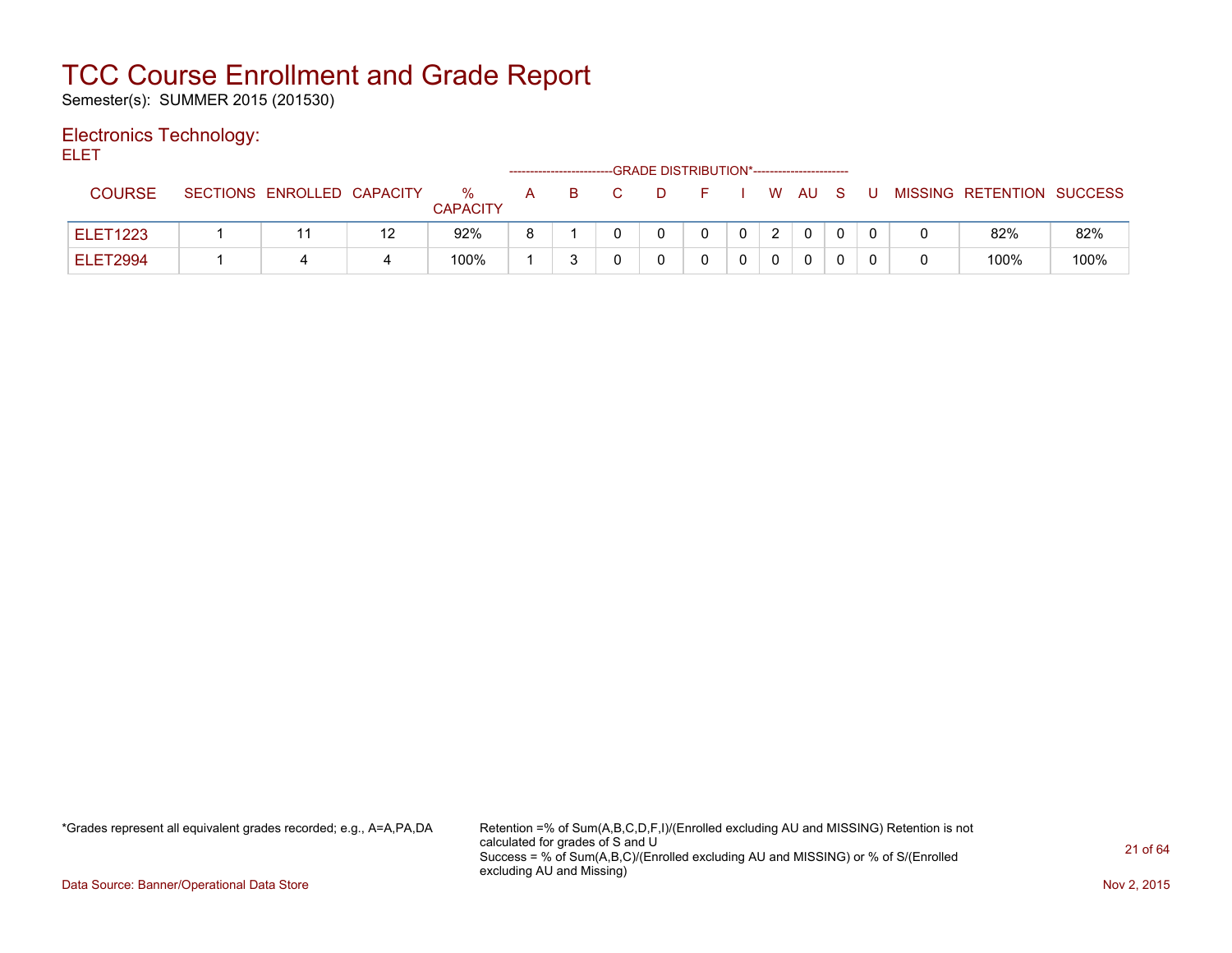Semester(s): SUMMER 2015 (201530)

#### English: **ENGL**

|                 |                 |                |                 |                                  |                | ---------------------- |                | -GRADE DISTRIBUTION*----------------------- |                |                |                |              |              |              |                |                  |                |
|-----------------|-----------------|----------------|-----------------|----------------------------------|----------------|------------------------|----------------|---------------------------------------------|----------------|----------------|----------------|--------------|--------------|--------------|----------------|------------------|----------------|
| <b>COURSE</b>   | <b>SECTIONS</b> | ENROLLED       | <b>CAPACITY</b> | $\frac{9}{6}$<br><b>CAPACITY</b> | A              | B                      | C              | D                                           | F              |                | W              | AU           | S            | U            | <b>MISSING</b> | <b>RETENTION</b> | <b>SUCCESS</b> |
| <b>ENGL0611</b> |                 | 5              | 5               | 100%                             |                | $\mathbf{0}$           | 0              | 0                                           | 0              | $\mathbf{0}$   | 4              | $\mathbf{0}$ | $\mathbf{0}$ | $\Omega$     | 0              | 20%              | 20%            |
| <b>ENGL0621</b> |                 | 5              | 5               | 100%                             | 1              | 0                      | 0              | 0                                           | 0              | $\mathbf{0}$   | 3              | 1            | $\mathbf 0$  | <sup>0</sup> | 0              | 25%              | 25%            |
| <b>ENGL0913</b> | 3               | 44             | 60              | 73%                              | $\overline{7}$ | 7                      |                | 4                                           | 6              | $\mathbf{0}$   | 13             | $\mathbf{0}$ | $\mathbf{0}$ | $\Omega$     | 0              | 70%              | 48%            |
| <b>ENGL0923</b> |                 | 15             | 20              | 75%                              |                | 4                      | $\overline{2}$ |                                             | $\overline{2}$ | $\mathbf{0}$   | 5              | $\mathbf{0}$ | $\mathbf{0}$ | $\Omega$     | 0              | 67%              | 47%            |
| <b>ENGL0933</b> | 4               | 74             | 80              | 92%                              | 20             | 11                     | 11             |                                             | 9              |                | 21             | $\Omega$     | $\mathbf{0}$ | <sup>0</sup> | 0              | 72%              | 57%            |
| <b>ENGL1003</b> | 10              | 180            | 196             | 92%                              | 81             | 47                     |                |                                             | 24             | $\mathbf{0}$   | 20             | 0            | $\mathbf{0}$ | <sup>0</sup> | 0              | 89%              | 75%            |
| <b>ENGL1071</b> | 1               | $\overline{7}$ | 10              | 70%                              | 4              | $\mathbf{0}$           |                | 0                                           | 0              | $\mathbf{0}$   | $\overline{2}$ | $\Omega$     | $\mathbf{0}$ | 0            | 0              | 71%              | 71%            |
| <b>ENGL1113</b> | 21              | 383            | 420             | 91%                              | 94             | 95                     | 51             | 21                                          | 26             | $\mathbf{0}$   | 96             | 0            | $\Omega$     | <sup>0</sup> | 0              | 75%              | 63%            |
| <b>ENGL1213</b> | 30              | 480            | 593             | 81%                              | 164            | 135                    | 81             | 17                                          | 25             | $\overline{2}$ | 56             | 0            | $\mathbf{0}$ | <sup>0</sup> | 0              | 88%              | 79%            |
| <b>ENGL2343</b> | 1               | 19             | 20              | 95%                              | 11             | 3                      | $\overline{2}$ |                                             | 1              | $\mathbf{0}$   |                | 0            | $\mathbf{0}$ | $\Omega$     | 0              | 95%              | 84%            |
| <b>ENGL2383</b> | 1               | 12             | 20              | 60%                              | 1              | 6                      | $\overline{2}$ | 0                                           |                | $\Omega$       | $\overline{2}$ | 0            | $\Omega$     | <sup>0</sup> | 0              | 83%              | 75%            |
| <b>ENGL2413</b> | $\overline{2}$  | 37             | 40              | 92%                              | 12             | 12                     | 5              |                                             | 4              | 0              | 3              | 0            | 0            | <sup>0</sup> | 0              | 92%              | 78%            |

\*Grades represent all equivalent grades recorded; e.g., A=A,PA,DA Retention =% of Sum(A,B,C,D,F,I)/(Enrolled excluding AU and MISSING) Retention is not calculated for grades of S and U Success = % of Sum(A,B,C)/(Enrolled excluding AU and MISSING) or % of S/(Enrolled excluding AU and Missing)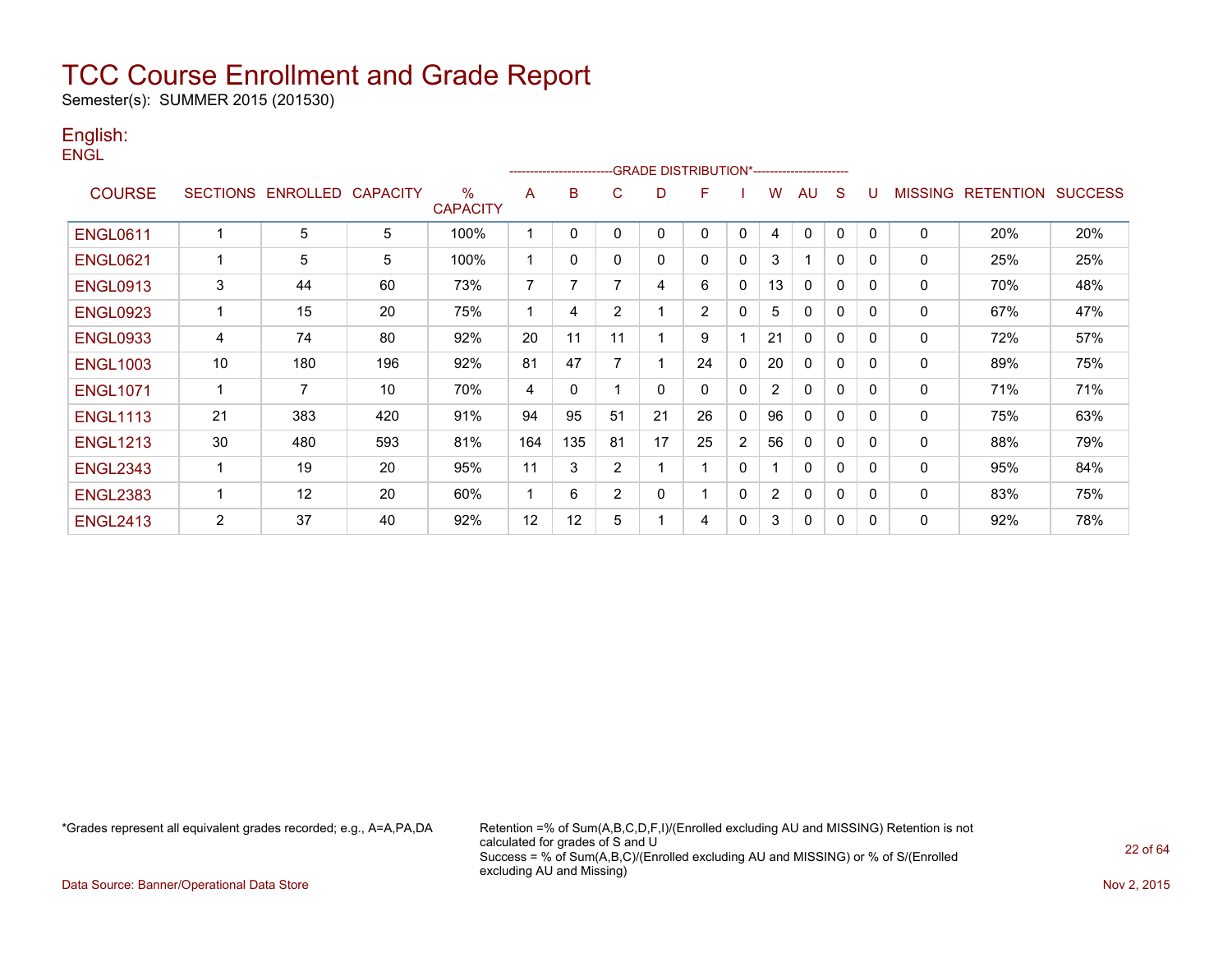Semester(s): SUMMER 2015 (201530)

#### Engineering: **ENGR**

|                 |   |                            |    |                      |                |                |    |   | ------------------------GRADE DISTRIBUTION*----------------------- |             |                |              |              |   |         |                  |                |
|-----------------|---|----------------------------|----|----------------------|----------------|----------------|----|---|--------------------------------------------------------------------|-------------|----------------|--------------|--------------|---|---------|------------------|----------------|
| <b>COURSE</b>   |   | SECTIONS ENROLLED CAPACITY |    | %<br><b>CAPACITY</b> | A              | B              | C. | D | F                                                                  |             | w              | AU           | <sub>S</sub> | U | MISSING | <b>RETENTION</b> | <b>SUCCESS</b> |
| <b>ENGR1111</b> | 2 | 38                         | 60 | 63%                  | 33             | $\Omega$       | 0  |   |                                                                    | 0           | 5.             | $\Omega$     |              | 0 | 0       | 87%              | 87%            |
| <b>ENGR1242</b> |   | 17                         | 18 | 94%                  | $\overline{7}$ | 6              | 2  | 0 | 0                                                                  | 0           | $\overline{2}$ | 0            | 0            | 0 | 0       | 88%              | 88%            |
| <b>ENGR2103</b> |   | 28                         | 25 | 112%                 | 13             |                | 3  |   |                                                                    | $\mathbf 0$ | 4              | $\mathbf{0}$ | 0            | 0 | 0       | 86%              | 82%            |
| <b>ENGR2143</b> |   | 14                         | 20 | 70%                  | 3              |                |    | 0 | 0                                                                  | 0           | 3              | $\mathbf{0}$ | $\mathbf{0}$ | 0 | 0       | 79%              | 79%            |
| <b>ENGR2213</b> |   | 22                         | 30 | 73%                  | 3              | 6              |    | 2 | 0                                                                  | 0           | 4              | $\mathbf{0}$ | 0            | 0 | 0       | 82%              | 73%            |
| <b>ENGR2523</b> |   | 16                         | 21 | 76%                  | 14             | $\overline{2}$ | 0  | 0 | 0                                                                  | 0           | <sup>0</sup>   | $\mathbf{0}$ | 0            | 0 | 0       | 100%             | 100%           |
| <b>ENGR2613</b> | 2 | 34                         | 36 | 94%                  | 13             | 14             | 4  | 0 | 0                                                                  | 0           | 3              | 0            | 0            | 0 | 0       | 91%              | 91%            |

\*Grades represent all equivalent grades recorded; e.g., A=A,PA,DA Retention =% of Sum(A,B,C,D,F,I)/(Enrolled excluding AU and MISSING) Retention is not calculated for grades of S and U Success = % of Sum(A,B,C)/(Enrolled excluding AU and MISSING) or % of S/(Enrolled excluding AU and Missing)

Data Source: Banner/Operational Data Store Nov 2, 2015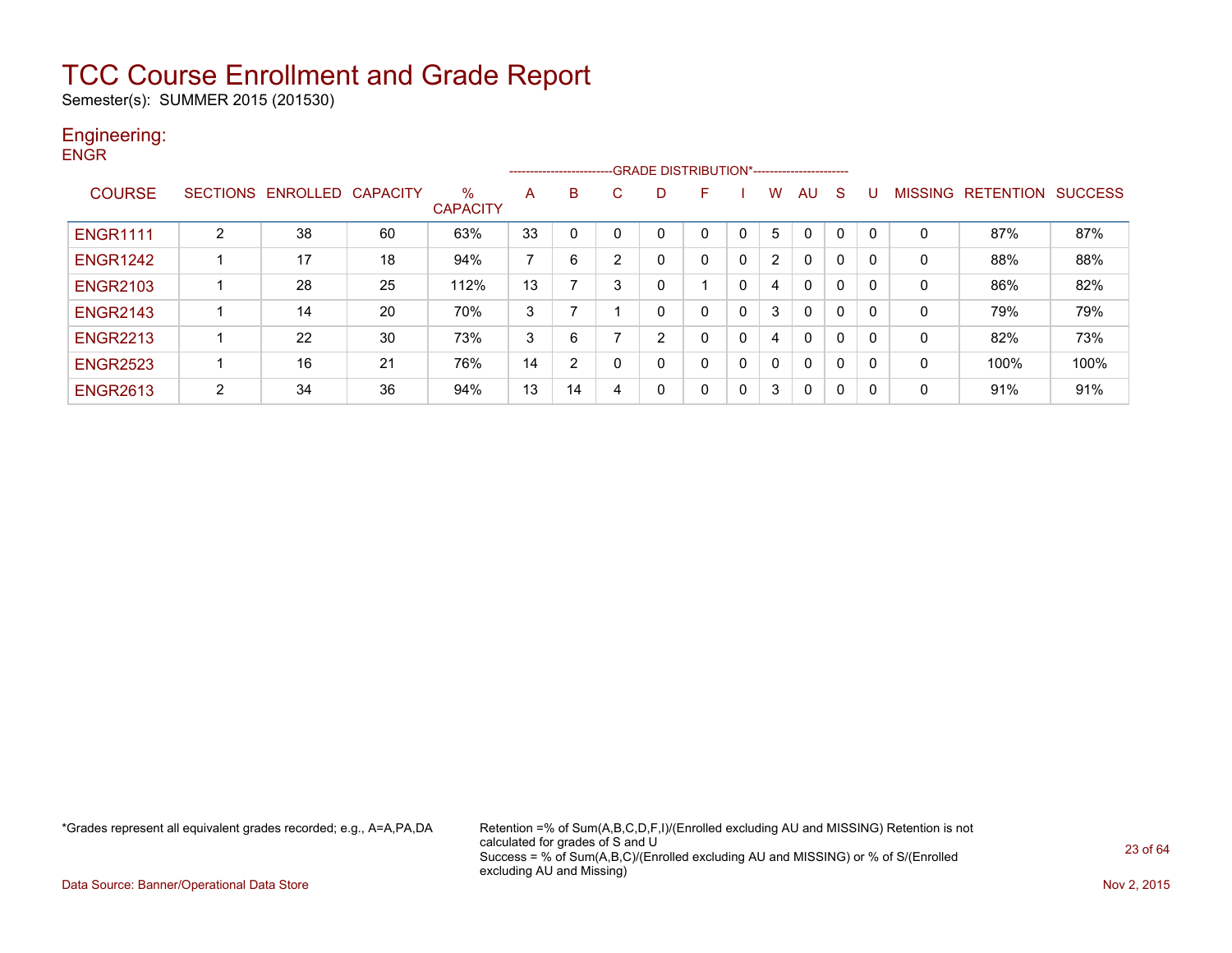Semester(s): SUMMER 2015 (201530)

#### Engineering Technology: ENGT

| --- |                 |                            |    |                      |    |    |       | ------------------------GRADE DISTRIBUTION*----------------------- |                |              |                |  |                                          |     |
|-----|-----------------|----------------------------|----|----------------------|----|----|-------|--------------------------------------------------------------------|----------------|--------------|----------------|--|------------------------------------------|-----|
|     | <b>COURSE</b>   | SECTIONS ENROLLED CAPACITY |    | %<br><b>CAPACITY</b> |    |    | A B C |                                                                    |                |              |                |  | D F I W AU S U MISSING RETENTION SUCCESS |     |
|     | <b>ENGT2993</b> | 67                         | 65 | 103%                 | 42 | 13 |       | $\mathcal{D}$                                                      | 0 <sup>1</sup> | $\mathbf{3}$ | $\overline{0}$ |  | 96%                                      | 91% |

\*Grades represent all equivalent grades recorded; e.g., A=A,PA,DA Retention =% of Sum(A,B,C,D,F,I)/(Enrolled excluding AU and MISSING) Retention is not calculated for grades of S and U Success = % of Sum(A,B,C)/(Enrolled excluding AU and MISSING) or % of S/(Enrolled excluding AU and Missing)

Data Source: Banner/Operational Data Store Nov 2, 2015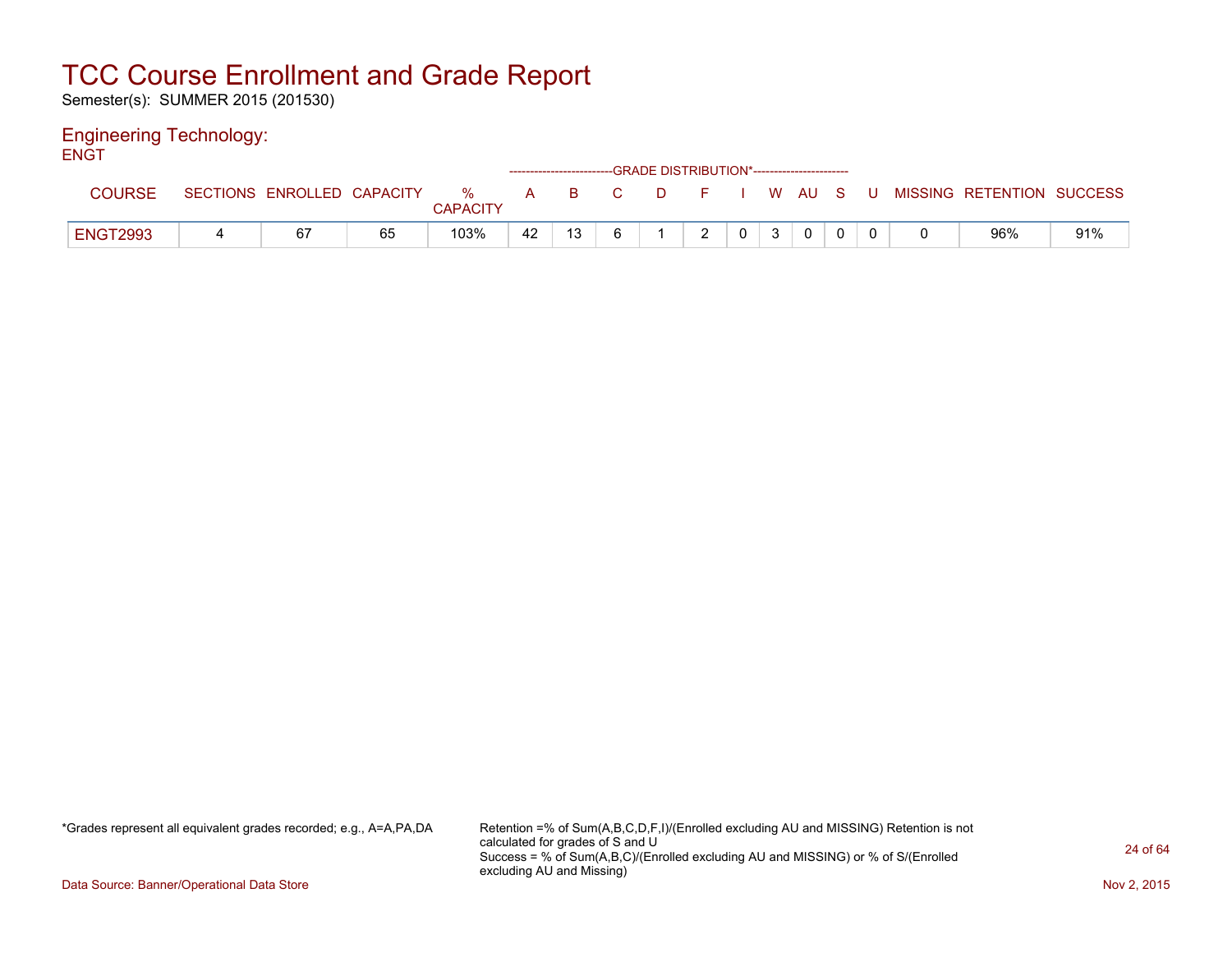Semester(s): SUMMER 2015 (201530)

#### English as a Second Language: **ESLG**

|                 |                            |     |                      |    | -------------------------- |  | -GRADE DISTRIBUTION*----------------------- |          |      |     |   |                           |     |
|-----------------|----------------------------|-----|----------------------|----|----------------------------|--|---------------------------------------------|----------|------|-----|---|---------------------------|-----|
| <b>COURSE</b>   | SECTIONS ENROLLED CAPACITY |     | %<br><b>CAPACITY</b> | A  | -B                         |  |                                             | <b>W</b> | AU - | - S | U | MISSING RETENTION SUCCESS |     |
| <b>ESLG0992</b> | 12                         | 75  | 16%                  | 4  |                            |  |                                             |          | 0    | 0   |   | 92%                       | 83% |
| <b>ESLG0993</b> | 52                         | 120 | 43%                  | 14 | 12                         |  |                                             |          | 0    |     |   | 98%                       | 73% |

\*Grades represent all equivalent grades recorded; e.g., A=A,PA,DA Retention =% of Sum(A,B,C,D,F,I)/(Enrolled excluding AU and MISSING) Retention is not calculated for grades of S and U Success = % of Sum(A,B,C)/(Enrolled excluding AU and MISSING) or % of S/(Enrolled excluding AU and Missing)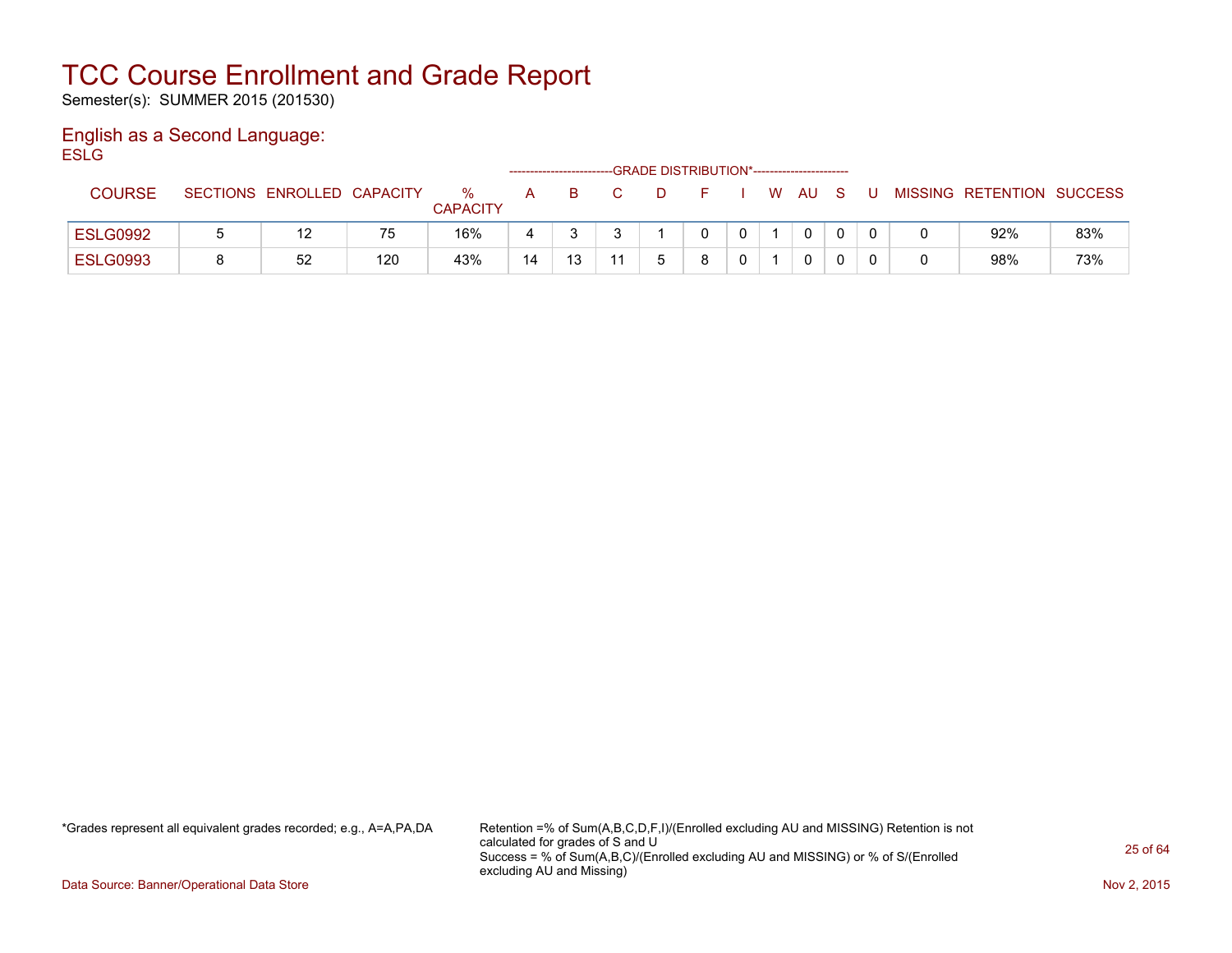Semester(s): SUMMER 2015 (201530)

#### Fire & Emergency Medical Svcs: FEMS

|                 |   |                   |                 |                                  |                |              |                | -GRADE DISTRIBUTION*----------------------- |   |          |          |              |          |              |                |                  |                |
|-----------------|---|-------------------|-----------------|----------------------------------|----------------|--------------|----------------|---------------------------------------------|---|----------|----------|--------------|----------|--------------|----------------|------------------|----------------|
| <b>COURSE</b>   |   | SECTIONS ENROLLED | <b>CAPACITY</b> | $\frac{0}{0}$<br><b>CAPACITY</b> | A              | B            | C              | D                                           | F |          | w        | AU           | S        |              | <b>MISSING</b> | <b>RETENTION</b> | <b>SUCCESS</b> |
| <b>FEMS2193</b> |   | 7                 | 20              | 35%                              | $\overline{7}$ | 0            | 0              | 0                                           | 0 | 0        | 0        | 0            | 0        | $\Omega$     | 0              | 100%             | 100%           |
| <b>FEMS2413</b> | 3 | 37                | 60              | 62%                              | 11             | 12           | 4              |                                             | 3 | 0        | 6        | $\mathbf{0}$ | 0        | 0            | 0              | 84%              | 73%            |
| <b>FEMS2424</b> | 4 | 37                | 70              | 53%                              | 9              | 10           | 8              |                                             | 3 | 0        | 6        | 0            | 0        | 0            | 0              | 84%              | 73%            |
| <b>FEMS2431</b> | 3 | 37                | 60              | 62%                              | 15             | 10           | $\overline{2}$ |                                             | 3 | 0        | 6        | 0            | $\Omega$ | 0            | 0              | 84%              | 73%            |
| <b>FEMS2621</b> |   | $\overline{2}$    | 20              | 10%                              | 2              | 0            | 0              | 0                                           | 0 | 0        | 0        | $\Omega$     | 0        | 0            | 0              | 100%             | 100%           |
| <b>FEMS2713</b> |   | 3                 | 20              | 15%                              | 3              | 0            | 0              | 0                                           | 0 | $\Omega$ | 0        | 0            | $\Omega$ | 0            | 0              | 100%             | 100%           |
| <b>FEMS2724</b> |   | 1                 | 1               | 100%                             |                | $\mathbf{0}$ | 0              | 0                                           | 0 | 0        | 0        | $\mathbf{0}$ | $\Omega$ | <sup>0</sup> | 0              | 100%             | 100%           |
| <b>FEMS2731</b> |   | $\overline{2}$    | 0               |                                  | $\overline{2}$ | 0            | 0              | 0                                           | 0 | 0        | 0        | 0            | $\Omega$ | 0            | 0              | 100%             | 100%           |
| <b>FEMS2811</b> |   | 1                 | $\mathbf 0$     |                                  |                | $\Omega$     | 0              | 0                                           | 0 | 0        | 0        | $\Omega$     | 0        | 0            | 0              | 100%             | 100%           |
| <b>FEMS2831</b> |   | $\overline{2}$    | 0               |                                  | $\overline{2}$ | 0            | 0              | 0                                           | 0 | 0        | 0        | 0            | 0        | 0            | 0              | 100%             | 100%           |
| <b>FEMS2852</b> |   | $\overline{2}$    | 0               |                                  | 2              | 0            | 0              | 0                                           | 0 | 0        | $\Omega$ | 0            | $\Omega$ | 0            | 0              | 100%             | 100%           |
| <b>FEMS2862</b> |   | $\overline{2}$    | 0               |                                  | $\overline{2}$ | 0            | 0              | 0                                           | 0 | 0        | $\Omega$ | $\mathbf{0}$ | 0        | 0            | 0              | 100%             | 100%           |
| <b>FEMS2992</b> |   | 3                 | 10              | 30%                              |                | 0            |                | 0                                           |   | 0        | 0        | 0            | 0        | 0            | 0              | 100%             | 67%            |

\*Grades represent all equivalent grades recorded; e.g., A=A,PA,DA Retention =% of Sum(A,B,C,D,F,I)/(Enrolled excluding AU and MISSING) Retention is not calculated for grades of S and U Success = % of Sum(A,B,C)/(Enrolled excluding AU and MISSING) or % of S/(Enrolled excluding AU and Missing)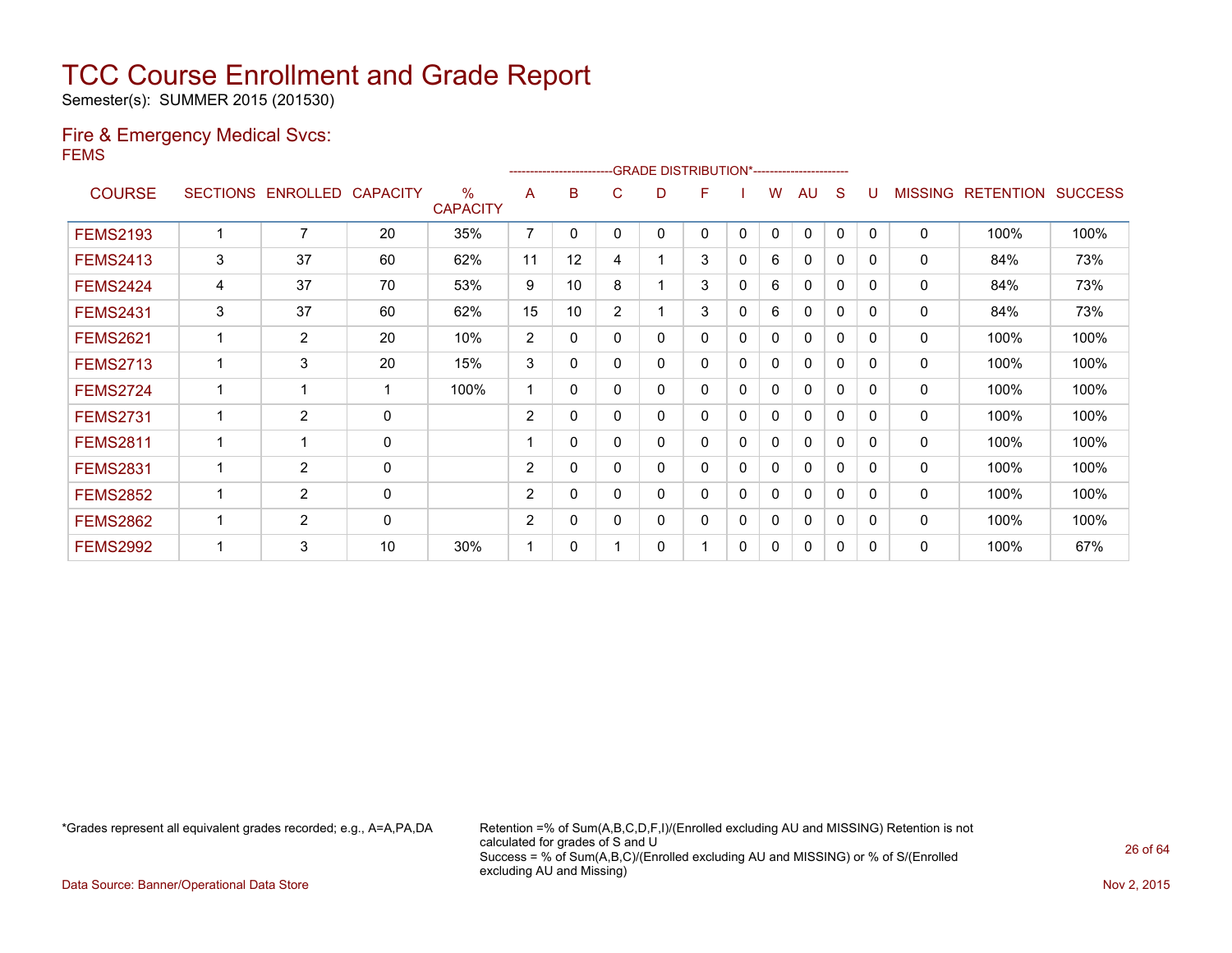Semester(s): SUMMER 2015 (201530)

#### French: FREN

| FREN            |                            |    |                      |    |                | ------------------------GRADE DISTRIBUTION*----------------------- |  |       |          |   |                           |      |
|-----------------|----------------------------|----|----------------------|----|----------------|--------------------------------------------------------------------|--|-------|----------|---|---------------------------|------|
| <b>COURSE</b>   | SECTIONS ENROLLED CAPACITY |    | %<br><b>CAPACITY</b> | A. | $\overline{B}$ |                                                                    |  |       | I WAUS   | U | MISSING RETENTION SUCCESS |      |
| <b>FREN1103</b> | 20                         | 20 | 100%                 |    |                |                                                                    |  | $5 -$ | $\Omega$ |   | 75%                       | 60%  |
| <b>FREN2333</b> | 10                         |    |                      |    |                |                                                                    |  |       | 5        |   | 100%                      | 100% |

\*Grades represent all equivalent grades recorded; e.g., A=A,PA,DA Retention =% of Sum(A,B,C,D,F,I)/(Enrolled excluding AU and MISSING) Retention is not calculated for grades of S and U Success = % of Sum(A,B,C)/(Enrolled excluding AU and MISSING) or % of S/(Enrolled excluding AU and Missing)

Data Source: Banner/Operational Data Store Nov 2, 2015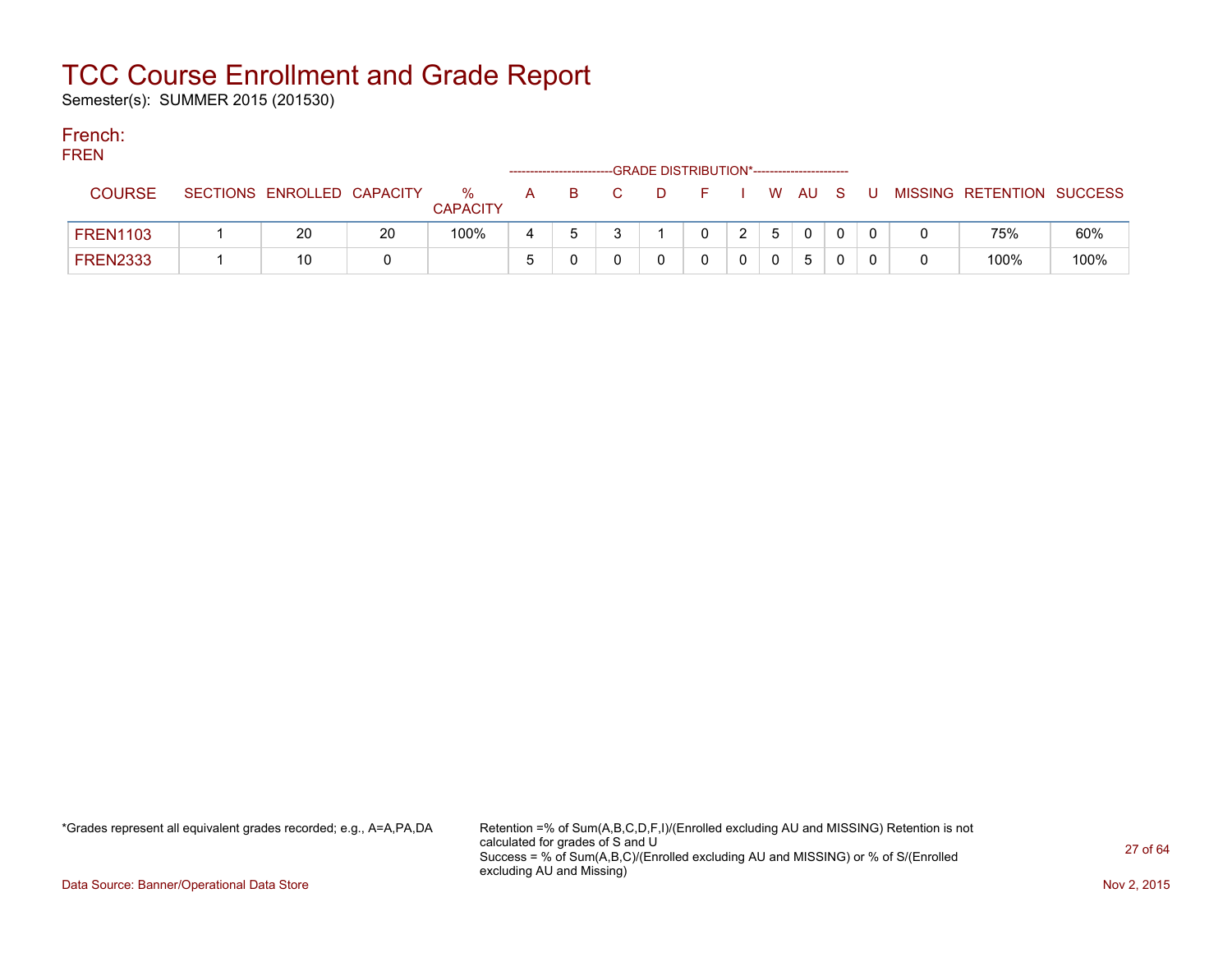Semester(s): SUMMER 2015 (201530)

#### Geography:

| <b>GEOG</b> |               |   |                            |    |                 |    |    |    |                                             |   |   |                |              |              |    |   |                                  |      |
|-------------|---------------|---|----------------------------|----|-----------------|----|----|----|---------------------------------------------|---|---|----------------|--------------|--------------|----|---|----------------------------------|------|
|             |               |   |                            |    |                 |    |    |    | -GRADE DISTRIBUTION*----------------------- |   |   |                |              |              |    |   |                                  |      |
|             | <b>COURSE</b> |   | SECTIONS ENROLLED CAPACITY |    | $\%$            | A  | B. |    | D.                                          |   |   | W              | <b>AU</b>    | <sub>S</sub> |    |   | <b>MISSING RETENTION SUCCESS</b> |      |
|             |               |   |                            |    | <b>CAPACITY</b> |    |    |    |                                             |   |   |                |              |              |    |   |                                  |      |
|             | GEOG1014      |   | 20                         | 20 | 100%            |    |    |    | 5                                           | ົ |   | $\overline{2}$ | 0            | 0            | -0 | 0 | 90%                              | 55%  |
|             | GEOG1023      |   |                            | 10 | 20%             |    |    |    | 0                                           | 0 | 0 | 0              | $\mathbf{0}$ | 0            | -0 | 0 | 100%                             | 100% |
|             | GEOG1043      | 5 | 77                         | 90 | 86%             | 36 | 19 | 10 | 4                                           | ົ |   | 5              |              | 0            | -0 | 0 | 93%                              | 86%  |
|             | GEOG2033      |   | 20                         | 20 | 100%            | 8  |    | 5  | 0                                           |   | 0 | 0              | 0            | 0            | -0 | 0 | 100%                             | 100% |

\*Grades represent all equivalent grades recorded; e.g., A=A,PA,DA Retention =% of Sum(A,B,C,D,F,I)/(Enrolled excluding AU and MISSING) Retention is not calculated for grades of S and U Success = % of Sum(A,B,C)/(Enrolled excluding AU and MISSING) or % of S/(Enrolled excluding AU and Missing)

Data Source: Banner/Operational Data Store Nov 2, 2015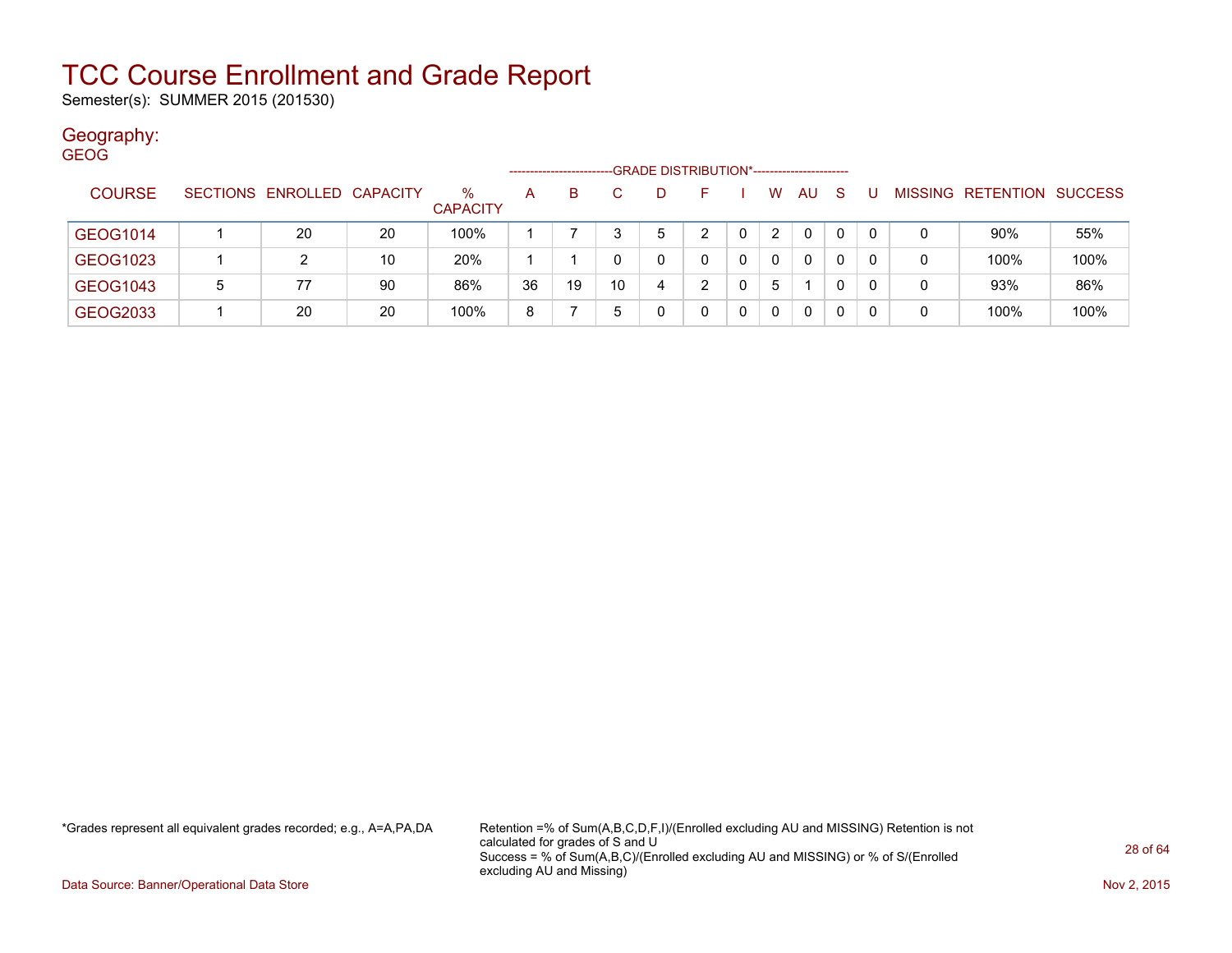Semester(s): SUMMER 2015 (201530)

#### Graphics and Imaging Tech: GRPH

| -----           |                            |                         | -------------------- |    |     | -GRADE DISTRIBUTION*----------------------- |       |             |              |     |    |                           |      |
|-----------------|----------------------------|-------------------------|----------------------|----|-----|---------------------------------------------|-------|-------------|--------------|-----|----|---------------------------|------|
| <b>COURSE</b>   | SECTIONS ENROLLED CAPACITY | $\%$<br><b>CAPACITY</b> | $\mathsf{A}$         | B. | -D. | F.                                          |       | W.          | AU           | - S | -U | MISSING RETENTION SUCCESS |      |
| <b>GRPH1233</b> |                            |                         |                      |    |     | 0                                           | $0-1$ | $\mathbf 0$ | $\mathbf{0}$ | 0   |    | 100%                      | 100% |
| <b>GRPH1242</b> |                            |                         |                      |    |     |                                             |       | $\Omega$    | $\mathbf{0}$ | 0   |    | 100%                      | 100% |
| <b>GRPH2014</b> |                            |                         | ◠                    |    |     |                                             |       | $\mathbf 0$ | 0            |     |    | 100%                      | 100% |

\*Grades represent all equivalent grades recorded; e.g., A=A,PA,DA Retention =% of Sum(A,B,C,D,F,I)/(Enrolled excluding AU and MISSING) Retention is not calculated for grades of S and U Success = % of Sum(A,B,C)/(Enrolled excluding AU and MISSING) or % of S/(Enrolled excluding AU and Missing)

Data Source: Banner/Operational Data Store Nov 2, 2015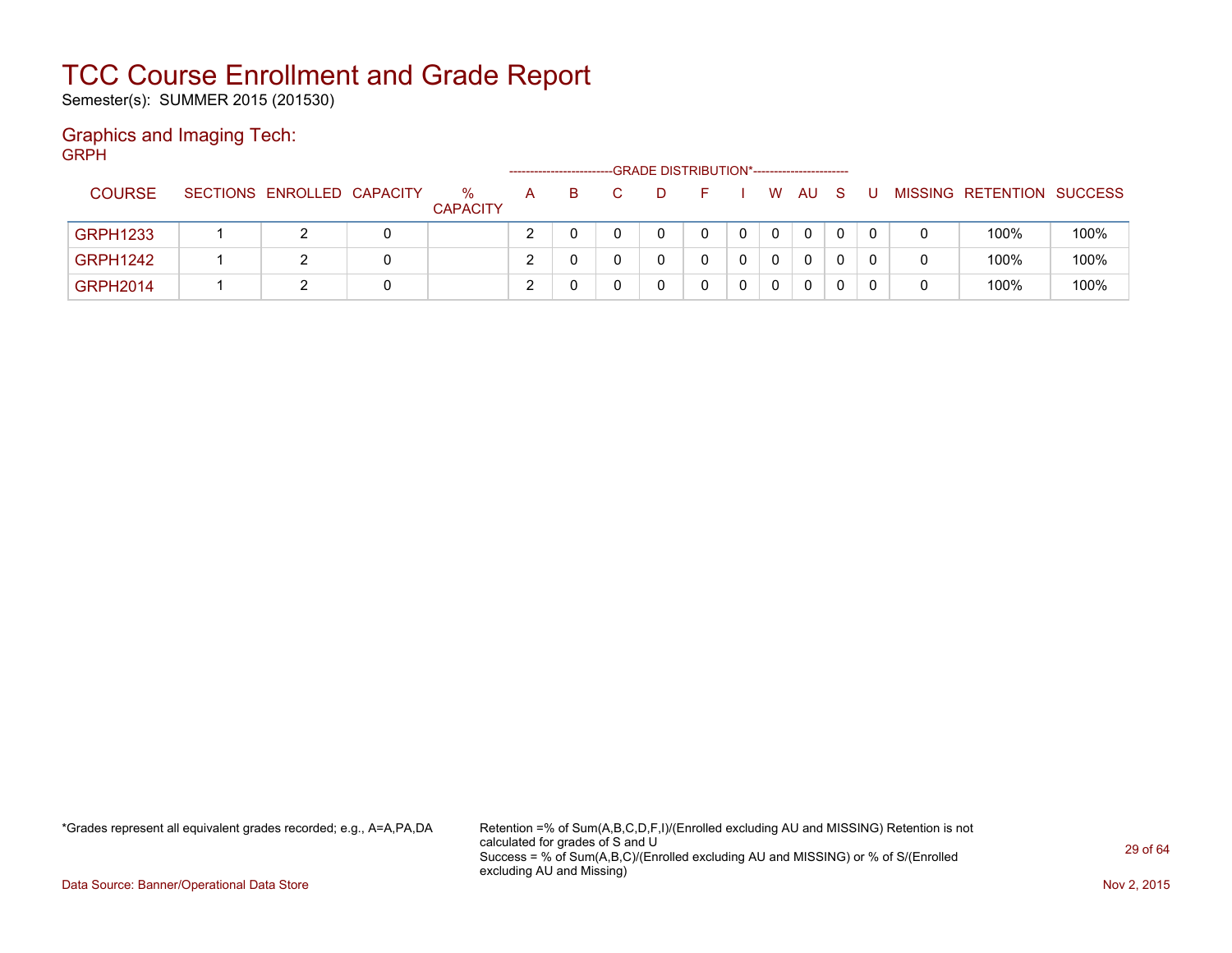Semester(s): SUMMER 2015 (201530)

#### History: **HIST**

| .               |    |                            |     |                      |     | ---------------------- |    |    | -GRADE DISTRIBUTION*----------------------- |   |               |              |              |   |   |                                  |     |
|-----------------|----|----------------------------|-----|----------------------|-----|------------------------|----|----|---------------------------------------------|---|---------------|--------------|--------------|---|---|----------------------------------|-----|
| <b>COURSE</b>   |    | SECTIONS ENROLLED CAPACITY |     | %<br><b>CAPACITY</b> | A   | B                      |    |    | н                                           |   | w             | AU           | -S           | U |   | <b>MISSING RETENTION SUCCESS</b> |     |
| <b>HIST1033</b> |    | 20                         | 20  | 100%                 | 3   |                        |    |    |                                             | 0 | 6             |              | 0            | 0 | 0 | 68%                              | 42% |
| <b>HIST1053</b> | 2  | 32                         | 40  | 80%                  | 13  | 5                      |    |    |                                             | 0 | 6             | $\Omega$     | $\mathbf{0}$ | 0 | 0 | 81%                              | 66% |
| <b>HIST1063</b> |    | 17                         | 20  | 85%                  | 11  | 3                      | 0  |    | <sup>0</sup>                                | 0 | $\mathcal{P}$ | $\Omega$     | $\mathbf{0}$ | 0 | 0 | 88%                              | 82% |
| <b>HIST1483</b> | 9  | 176                        | 210 | 84%                  | 49  | 30                     | 20 | 8  | 20                                          | 0 | 48            | $\mathbf{0}$ | $\mathbf{0}$ | 0 |   | 73%                              | 57% |
| <b>HIST1493</b> | 17 | 322                        | 415 | 78%                  | 128 | 90                     | 38 | 11 | 25                                          | 0 | 30            | $\mathbf{0}$ | 0            | 0 | 0 | 91%                              | 80% |

\*Grades represent all equivalent grades recorded; e.g., A=A,PA,DA Retention =% of Sum(A,B,C,D,F,I)/(Enrolled excluding AU and MISSING) Retention is not calculated for grades of S and U Success = % of Sum(A,B,C)/(Enrolled excluding AU and MISSING) or % of S/(Enrolled excluding AU and Missing)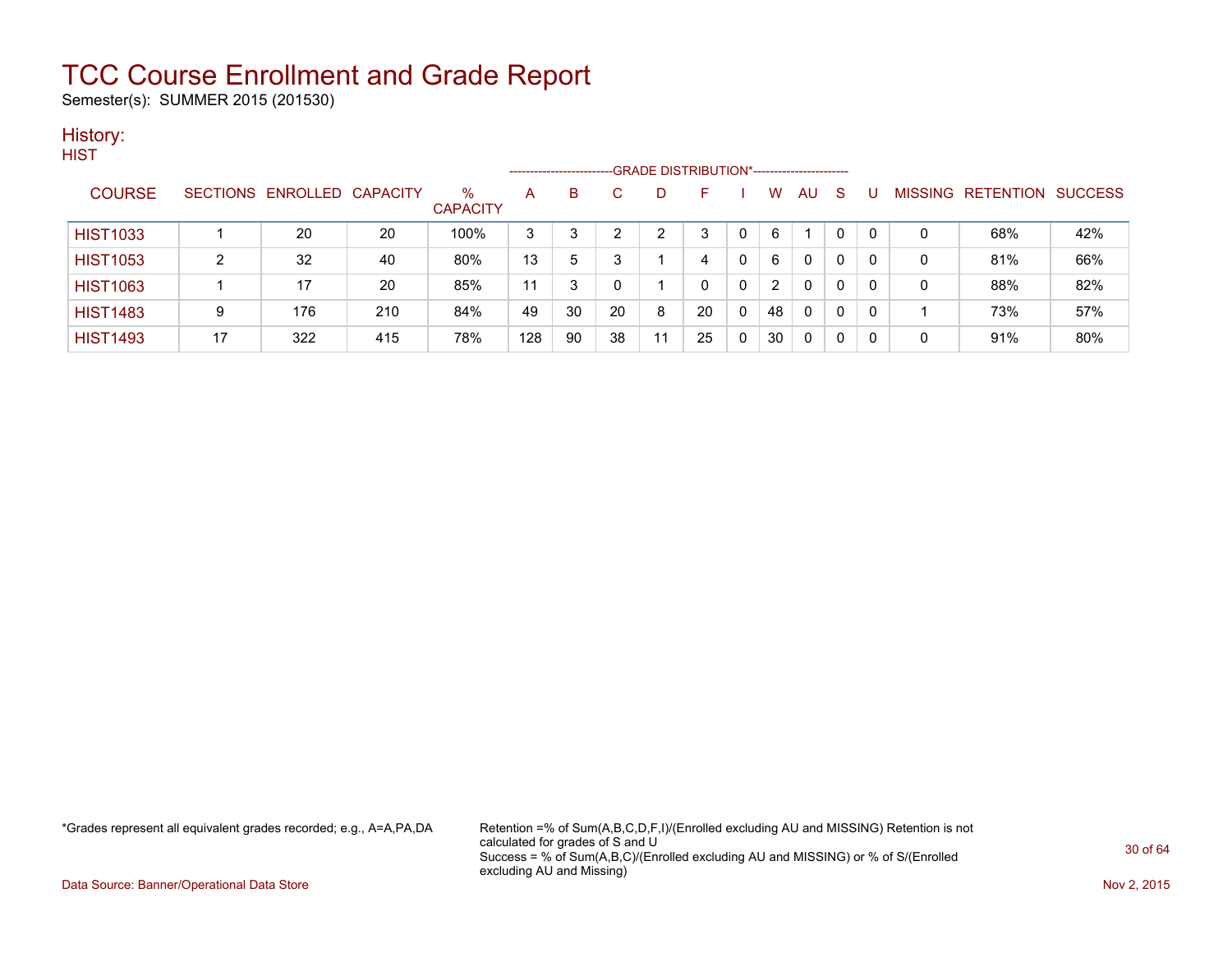Semester(s): SUMMER 2015 (201530)

#### Health Information Technology: **HITC**

|                 |                            |    |                      |    | ----------------------- | -GRADE DISTRIBUTION*----------------------- |   |   |     |          |          |                |                  |                |
|-----------------|----------------------------|----|----------------------|----|-------------------------|---------------------------------------------|---|---|-----|----------|----------|----------------|------------------|----------------|
| <b>COURSE</b>   | SECTIONS ENROLLED CAPACITY |    | %<br><b>CAPACITY</b> | A  | в                       | D                                           |   | w | AU. | S        |          | <b>MISSING</b> | <b>RETENTION</b> | <b>SUCCESS</b> |
| <b>HITC1231</b> | 20                         | 22 | 91%                  | 13 | 4                       | 0                                           | 0 |   | 0   | $\Omega$ | $\Omega$ | 0              | 95%              | 95%            |
| <b>HITC1412</b> |                            | 18 | 61%                  | 8  |                         |                                             |   | 0 | 0   | 0        | $\Omega$ | 0              | 100%             | 100%           |
| <b>HITC2342</b> | 17                         | 18 | 94%                  | 12 | 4                       |                                             | 0 | 0 | 0   | $\Omega$ | $\Omega$ | 0              | 100%             | 100%           |
| <b>HITC2993</b> | 24                         | 36 | 67%                  |    | 10                      | ົ                                           |   | 2 | 0   | 0        |          | 0              | 92%              | 83%            |

\*Grades represent all equivalent grades recorded; e.g., A=A,PA,DA Retention =% of Sum(A,B,C,D,F,I)/(Enrolled excluding AU and MISSING) Retention is not calculated for grades of S and U Success = % of Sum(A,B,C)/(Enrolled excluding AU and MISSING) or % of S/(Enrolled excluding AU and Missing)

Data Source: Banner/Operational Data Store Nov 2, 2015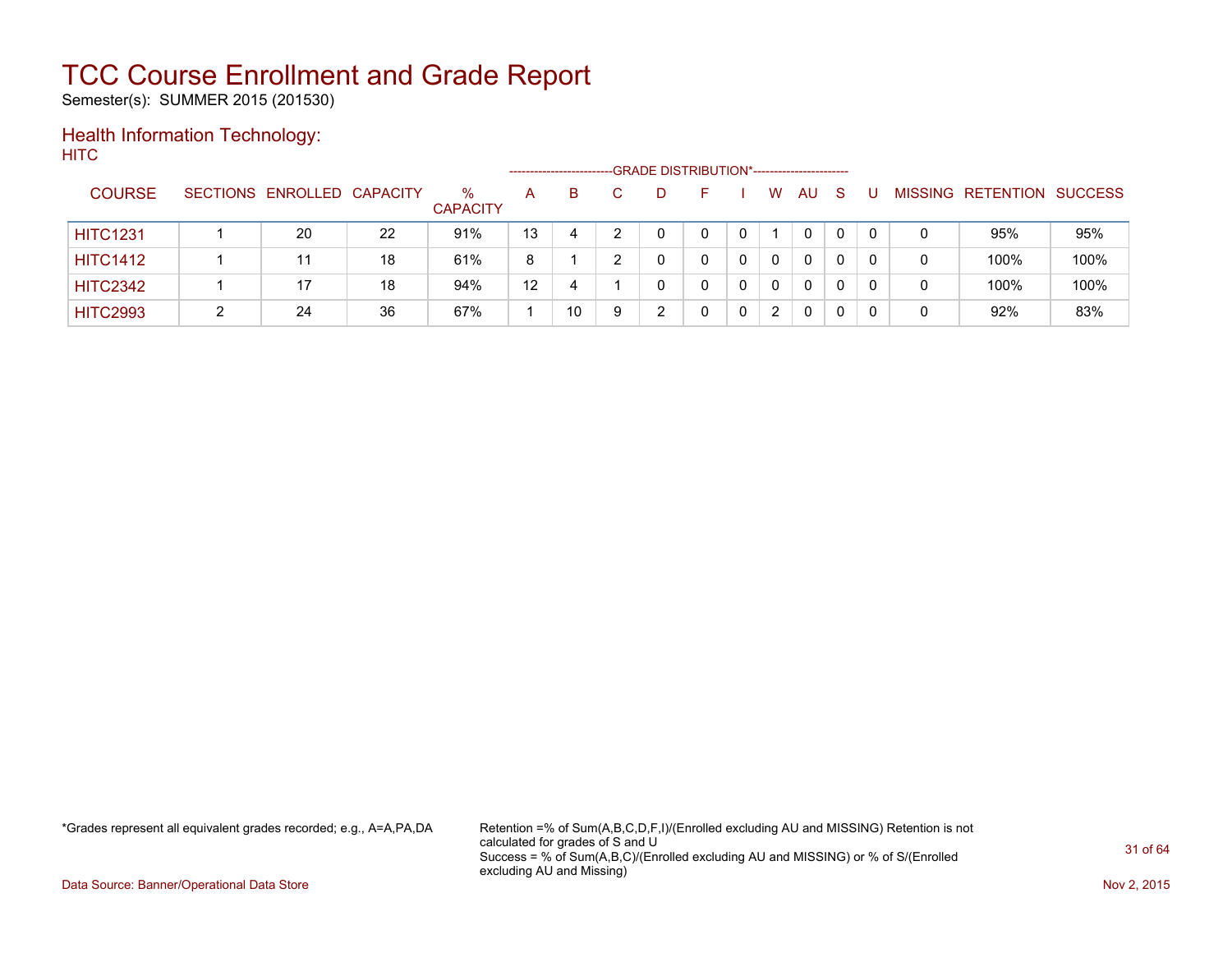Semester(s): SUMMER 2015 (201530)

#### Horticulture Technology: HORT.

| 1 IVIN 1        |                            |    |                      |   | ------------------------GRADE DISTRIBUTION*----------------------- |  |         |               |              |   |                           |     |
|-----------------|----------------------------|----|----------------------|---|--------------------------------------------------------------------|--|---------|---------------|--------------|---|---------------------------|-----|
| <b>COURSE</b>   | SECTIONS ENROLLED CAPACITY |    | %<br><b>CAPACITY</b> |   | A B C                                                              |  | DFIWAUS |               |              | U | MISSING RETENTION SUCCESS |     |
| <b>HORT1021</b> |                            | 15 | 67%                  | 4 |                                                                    |  |         | $\mathcal{P}$ | $\mathbf{0}$ |   | 100%                      | 70% |

\*Grades represent all equivalent grades recorded; e.g., A=A,PA,DA Retention =% of Sum(A,B,C,D,F,I)/(Enrolled excluding AU and MISSING) Retention is not calculated for grades of S and U Success = % of Sum(A,B,C)/(Enrolled excluding AU and MISSING) or % of S/(Enrolled excluding AU and Missing)

Data Source: Banner/Operational Data Store Nov 2, 2015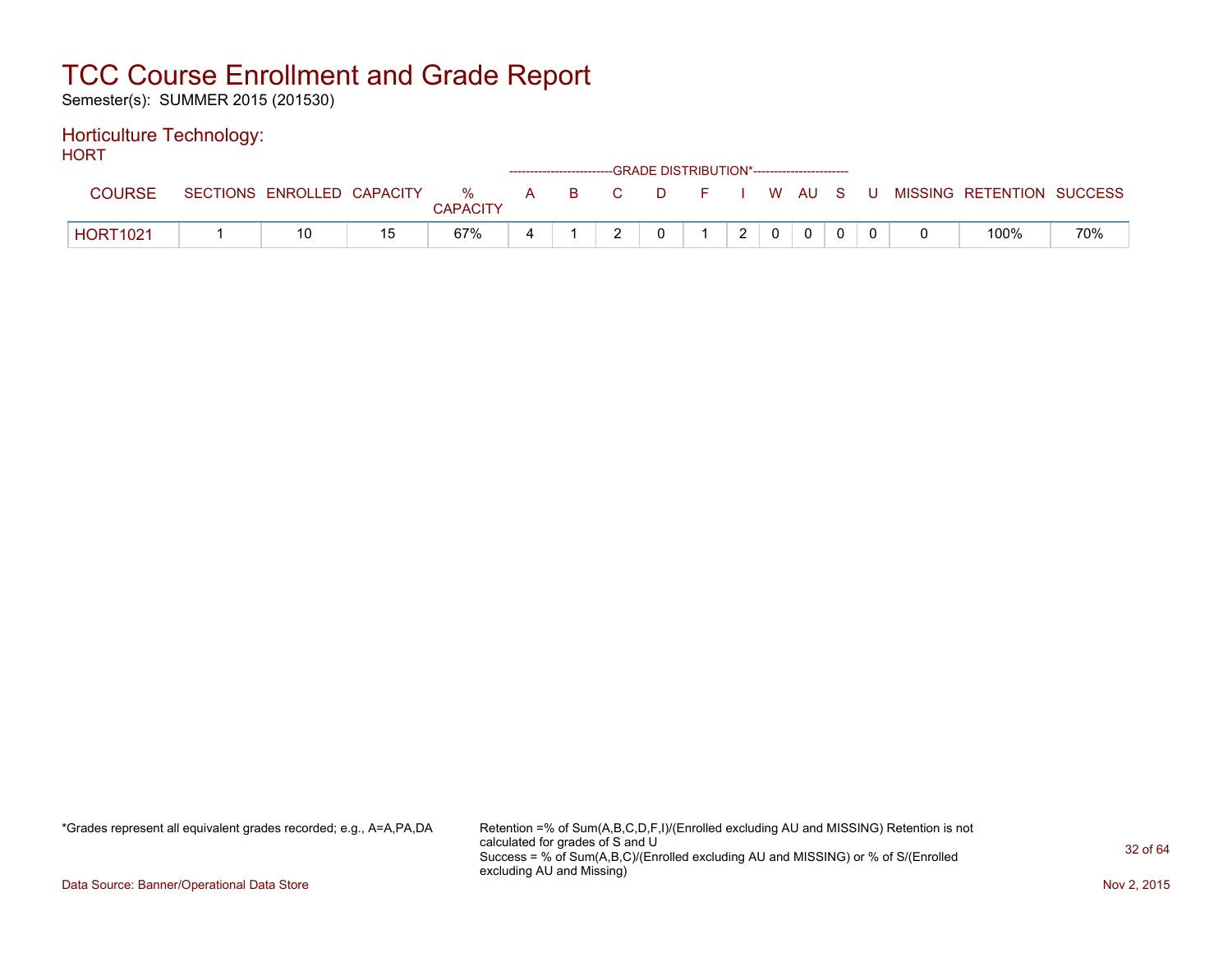Semester(s): SUMMER 2015 (201530)

#### Human Resources: **HDES**

| I INEO          |                            |    |                         |              | ------------------------GRADE DISTRIBUTION*----------------------- |    |      |    |       |          |     |                           |     |
|-----------------|----------------------------|----|-------------------------|--------------|--------------------------------------------------------------------|----|------|----|-------|----------|-----|---------------------------|-----|
| <b>COURSE</b>   | SECTIONS ENROLLED CAPACITY |    | $\%$<br><b>CAPACITY</b> | $\mathsf{A}$ | <b>B</b>                                                           | C. | . D. | E. |       | I W AU S | - U | MISSING RETENTION SUCCESS |     |
| <b>HRES1313</b> | 13                         | 20 | 65%                     |              |                                                                    |    |      |    | $0-1$ | $\Omega$ |     | 92%                       | 85% |

\*Grades represent all equivalent grades recorded; e.g., A=A,PA,DA Retention =% of Sum(A,B,C,D,F,I)/(Enrolled excluding AU and MISSING) Retention is not calculated for grades of S and U Success = % of Sum(A,B,C)/(Enrolled excluding AU and MISSING) or % of S/(Enrolled excluding AU and Missing)

Data Source: Banner/Operational Data Store Nov 2, 2015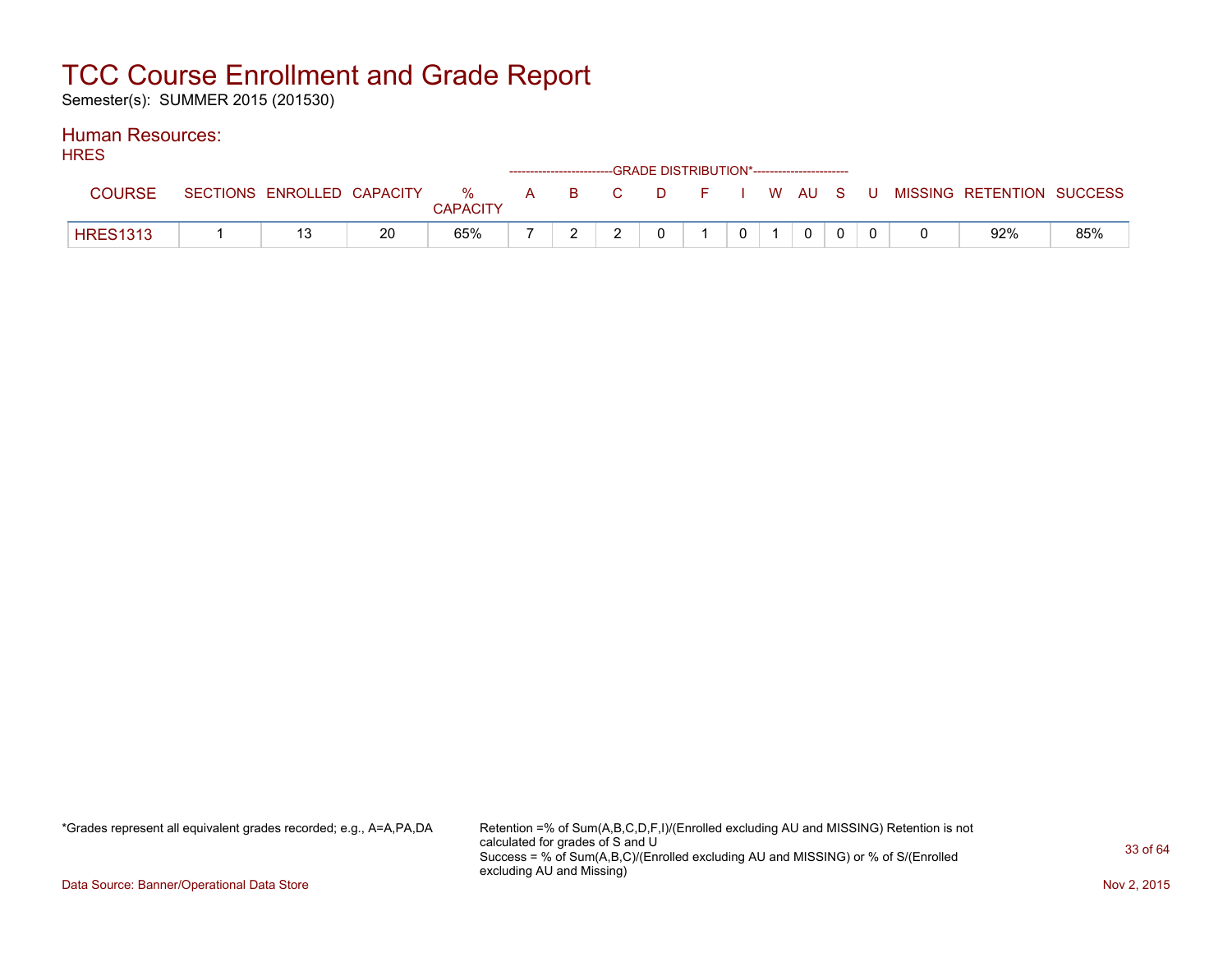Semester(s): SUMMER 2015 (201530)

#### Human Services: HSVC

| .               |                            |    |                         | -------------------- |   | -GRADE DISTRIBUTION*----------------------- |   |              |                |           |              |          |                |           |                |
|-----------------|----------------------------|----|-------------------------|----------------------|---|---------------------------------------------|---|--------------|----------------|-----------|--------------|----------|----------------|-----------|----------------|
| <b>COURSE</b>   | SECTIONS ENROLLED CAPACITY |    | $\%$<br><b>CAPACITY</b> | A                    | B | D                                           | ⊢ |              | W              | <b>AU</b> | <sub>S</sub> |          | <b>MISSING</b> | RETENTION | <b>SUCCESS</b> |
| <b>HSVC1113</b> | 16                         | 20 | 80%                     | 9                    | 3 |                                             | 0 | $\mathbf{0}$ | 3              | $\Omega$  | 0            |          | 0              | 81%       | 81%            |
| <b>HSVC1413</b> | 12                         | 20 | 60%                     |                      | 0 |                                             | 0 | າ            | $\overline{2}$ | 0         | 0            |          | 0              | 83%       | 58%            |
| <b>HSVC1443</b> |                            | 20 | 35%                     | 3                    |   |                                             | 0 | າ            | 0              | 0         | 0            | $\Omega$ | 0              | 100%      | 71%            |
| <b>HSVC2113</b> |                            |    | 100%                    | $\overline{2}$       | 3 |                                             | 0 |              | $\mathbf{2}$   | 0         | 0            | $\Omega$ | 0              | 71%       | 71%            |
| <b>HSVC2173</b> | 10                         | 10 | 100%                    | 10                   | 0 |                                             | 0 |              | 0              | 0         | 0            | 0        | 0              | 100%      | 100%           |

\*Grades represent all equivalent grades recorded; e.g., A=A,PA,DA Retention =% of Sum(A,B,C,D,F,I)/(Enrolled excluding AU and MISSING) Retention is not calculated for grades of S and U Success = % of Sum(A,B,C)/(Enrolled excluding AU and MISSING) or % of S/(Enrolled excluding AU and Missing)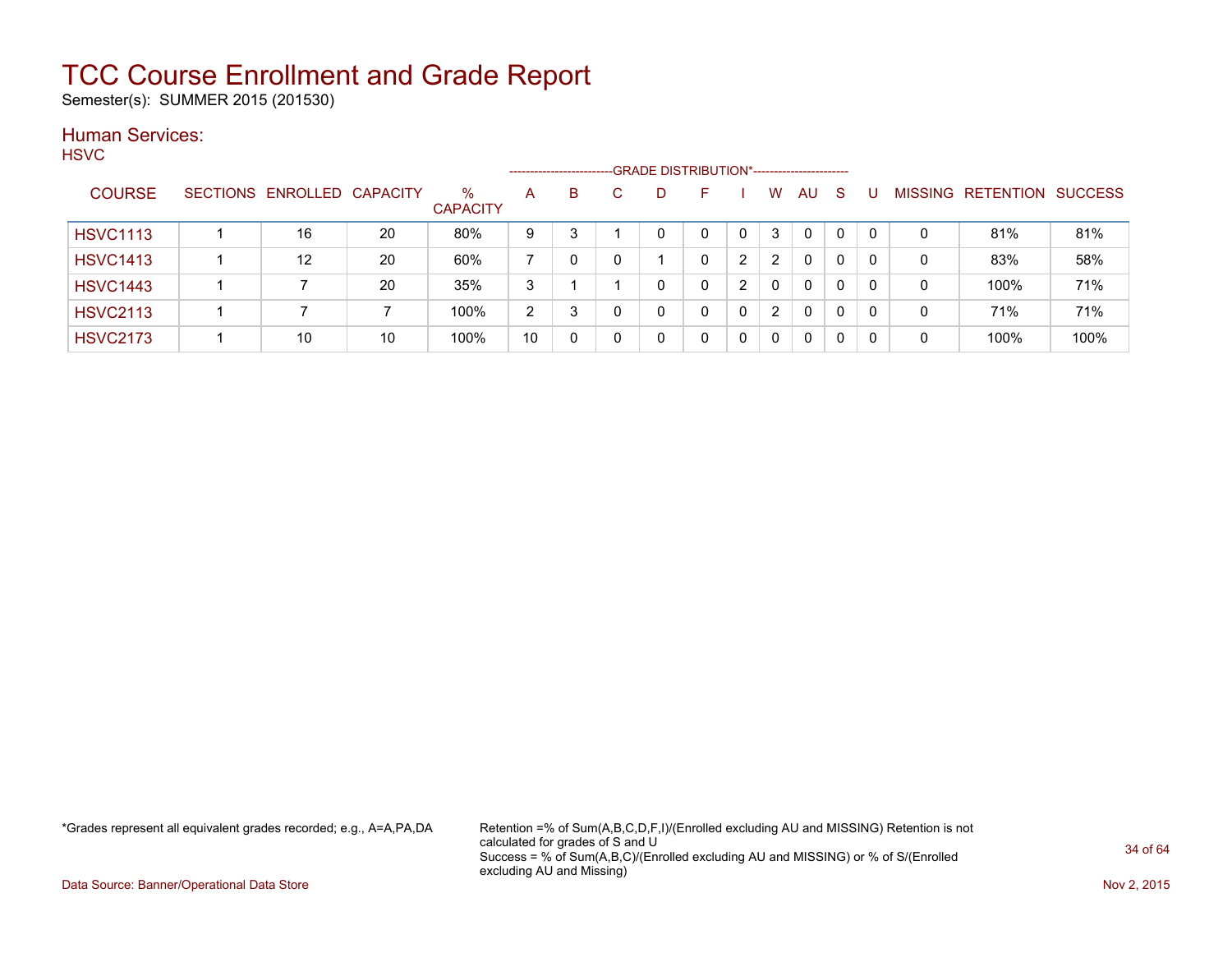Semester(s): SUMMER 2015 (201530)

#### Humanities:

|                 |    |                   |                 |                         |     | ------------------------- |    |   | --GRADE DISTRIBUTION*----------------------- |          |    |              |          |          |                |                  |                |
|-----------------|----|-------------------|-----------------|-------------------------|-----|---------------------------|----|---|----------------------------------------------|----------|----|--------------|----------|----------|----------------|------------------|----------------|
| <b>COURSE</b>   |    | SECTIONS ENROLLED | <b>CAPACITY</b> | $\%$<br><b>CAPACITY</b> | A   | B                         | C. | D | н                                            |          | w  | AU           | S        |          | <b>MISSING</b> | <b>RETENTION</b> | <b>SUCCESS</b> |
|                 |    |                   |                 |                         |     |                           |    |   |                                              |          |    |              |          |          |                |                  |                |
| <b>HUMN2113</b> | 12 | 256               | 285             | 90%                     | 134 | 46                        | 11 |   | 21                                           | 0        | 39 |              | 0        | $\Omega$ | $\mathbf 0$    | 85%              | 75%            |
| <b>HUMN2223</b> |    | 102               | 160             | 64%                     | 47  | 19                        | 12 | 4 | 4                                            |          | 13 |              | 0        | 0        |                | 87%              | 78%            |
| <b>HUMN2323</b> |    | 3                 | 10              | 30%                     |     | 0                         |    |   | 0                                            | 0        | 0  | $\mathbf{0}$ | 0        | 0        | $\mathbf 0$    | 100%             | 67%            |
| <b>HUMN2333</b> |    | 16                | 20              | 80%                     | 0   | 11                        | 2  |   | 3                                            | 0        |    | $\mathbf 0$  | 0        | 0        | $\mathbf 0$    | 100%             | 81%            |
| <b>HUMN2443</b> | 3  | 55                | 60              | 92%                     | 9   | 28                        | 6  | 5 | 4                                            | 0        | 3  | 0            | $\Omega$ | $\Omega$ | $\mathbf 0$    | 95%              | 78%            |
| <b>HUMN2553</b> |    | 11                | 20              | 55%                     | 3   | 5                         | 2  |   |                                              | 0        |    | $\mathbf{0}$ | $\Omega$ | $\Omega$ | $\mathbf 0$    | 91%              | 91%            |
| <b>HUMN2663</b> | 3  | 46                | 60              | 77%                     | 14  | 16                        | 3  | ົ | 6                                            | 0        | 5  | $\mathbf{0}$ | 0        | 0        | $\mathbf 0$    | 89%              | 72%            |
| <b>HUMN2991</b> |    | 2                 | 2               | 100%                    | 2   | 0                         |    |   | 0                                            | $\Omega$ | 0  | 0            | 0        | 0        | $\mathbf 0$    | 100%             | 100%           |

\*Grades represent all equivalent grades recorded; e.g., A=A,PA,DA Retention =% of Sum(A,B,C,D,F,I)/(Enrolled excluding AU and MISSING) Retention is not calculated for grades of S and U Success = % of Sum(A,B,C)/(Enrolled excluding AU and MISSING) or % of S/(Enrolled excluding AU and Missing)

Data Source: Banner/Operational Data Store Nov 2, 2015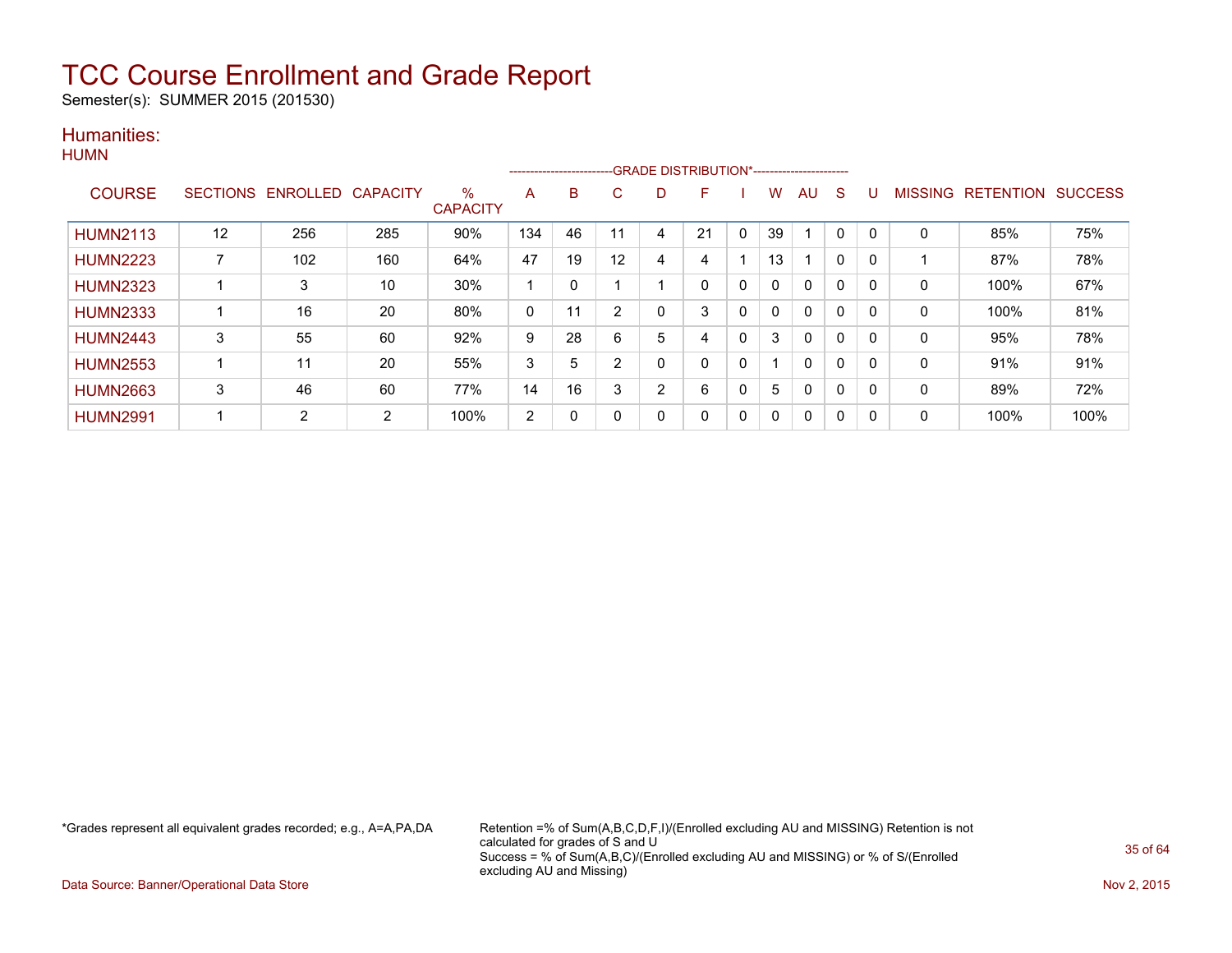Semester(s): SUMMER 2015 (201530)

#### Interpreter Education:

INED

|                 |                            |    |                         |   | ------------------------- | -GRADE DISTRIBUTION*----------------------- |              |              |   |              |              |  |                           |      |
|-----------------|----------------------------|----|-------------------------|---|---------------------------|---------------------------------------------|--------------|--------------|---|--------------|--------------|--|---------------------------|------|
| <b>COURSE</b>   | SECTIONS ENROLLED CAPACITY |    | $\%$<br><b>CAPACITY</b> | A | B                         |                                             |              |              | W | <b>AU</b>    | <sub>S</sub> |  | MISSING RETENTION SUCCESS |      |
| <b>INED1363</b> | 16                         | 15 | 107%                    | 6 | $5^{\circ}$               |                                             | າ            | $\mathbf{0}$ |   | $\mathbf{0}$ |              |  | 94%                       | 81%  |
| <b>INED1373</b> | 11                         | 15 | 73%                     | 6 |                           |                                             | <sup>n</sup> | 0            |   |              |              |  | 90%                       | 90%  |
| <b>INED2993</b> | 10                         | 11 | 91%                     | 9 |                           |                                             |              |              |   | $\mathbf{0}$ |              |  | 100%                      | 100% |

\*Grades represent all equivalent grades recorded; e.g., A=A,PA,DA Retention =% of Sum(A,B,C,D,F,I)/(Enrolled excluding AU and MISSING) Retention is not calculated for grades of S and U Success = % of Sum(A,B,C)/(Enrolled excluding AU and MISSING) or % of S/(Enrolled excluding AU and Missing)

Data Source: Banner/Operational Data Store Nov 2, 2015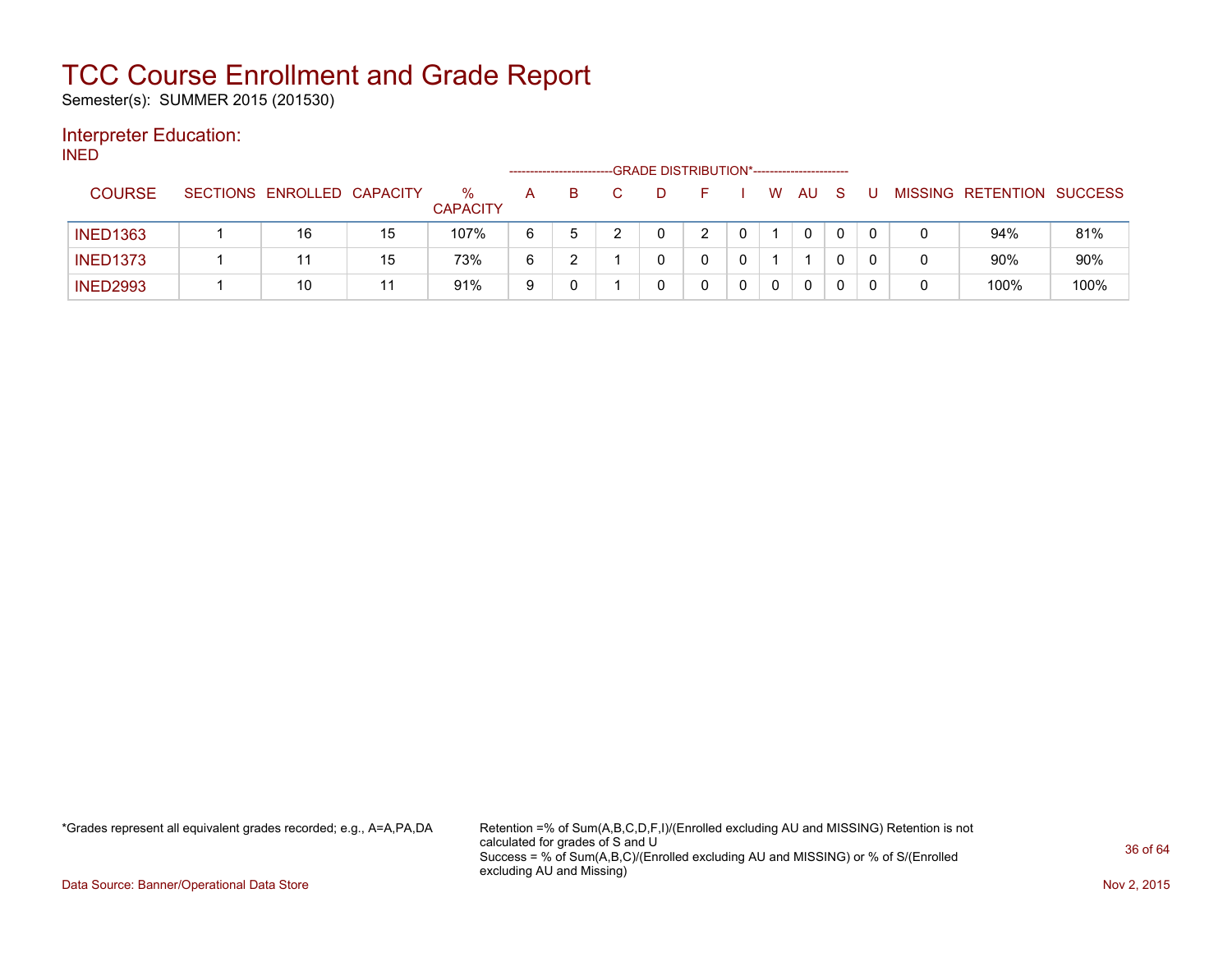Semester(s): SUMMER 2015 (201530)

#### Interior Design: INTD

| 11 N 1 L        |                            |    |                      |   | -------------------------- | -GRADE DISTRIBUTION*----------------------- |  |    |     |     |   |                           |      |
|-----------------|----------------------------|----|----------------------|---|----------------------------|---------------------------------------------|--|----|-----|-----|---|---------------------------|------|
| <b>COURSE</b>   | SECTIONS ENROLLED CAPACITY |    | %<br><b>CAPACITY</b> | A | B.                         |                                             |  | W. | AU. | - S | U | MISSING RETENTION SUCCESS |      |
| <b>INTD2343</b> |                            | 10 | 20%                  |   |                            |                                             |  |    | 0   |     |   | 100%                      | 100% |
| <b>INTD2403</b> |                            | 15 | 60%                  |   |                            |                                             |  |    | 0   |     |   | 100%                      | 100% |

\*Grades represent all equivalent grades recorded; e.g., A=A,PA,DA Retention =% of Sum(A,B,C,D,F,I)/(Enrolled excluding AU and MISSING) Retention is not calculated for grades of S and U Success = % of Sum(A,B,C)/(Enrolled excluding AU and MISSING) or % of S/(Enrolled excluding AU and Missing)

Data Source: Banner/Operational Data Store Nov 2, 2015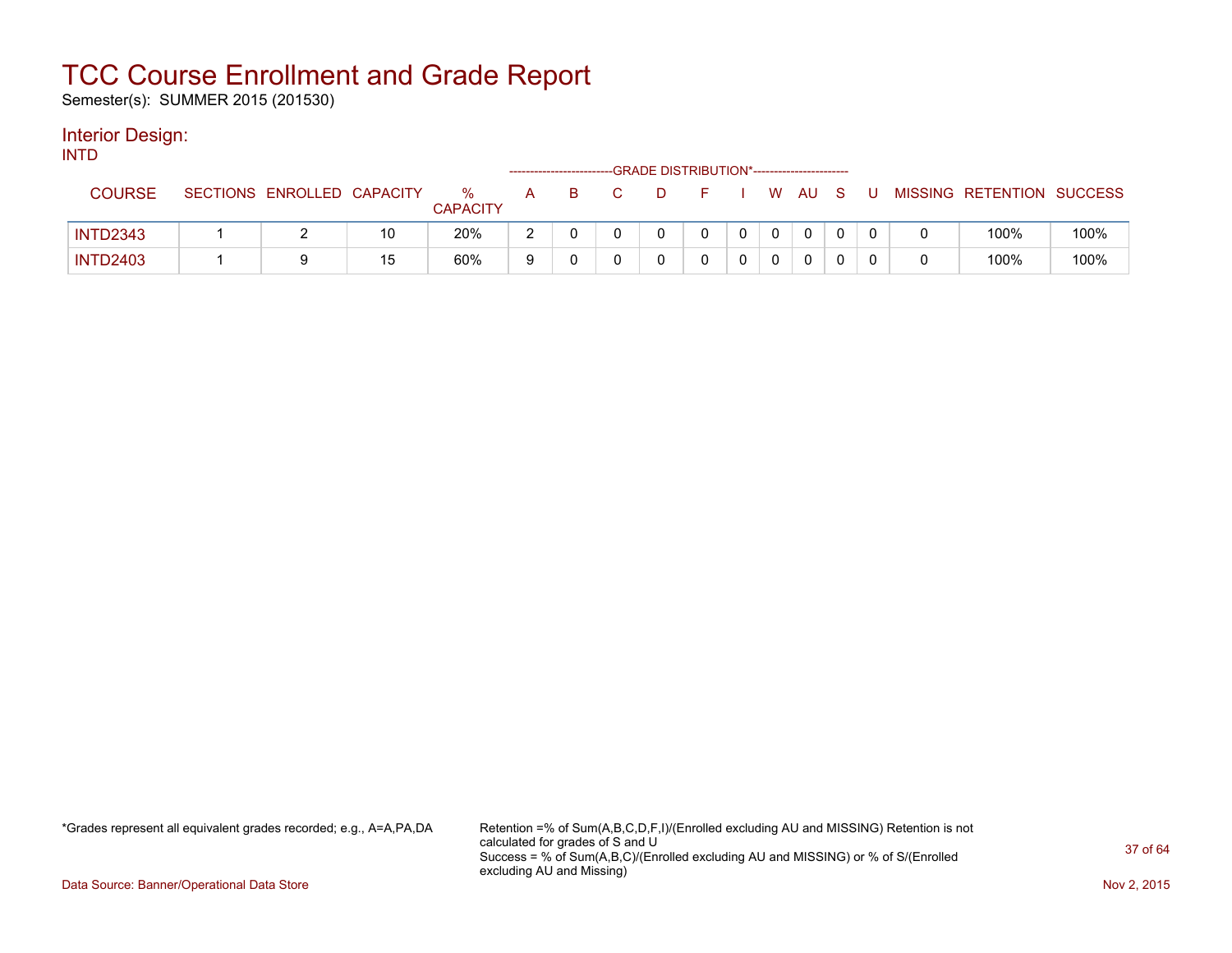Semester(s): SUMMER 2015 (201530)

#### Japanese:

| <b>JAPN</b>     |                            |    |                         |    |    |   | -GRADE DISTRIBUTION*----------------------- |   |          |              |              |  |                           |      |
|-----------------|----------------------------|----|-------------------------|----|----|---|---------------------------------------------|---|----------|--------------|--------------|--|---------------------------|------|
| <b>COURSE</b>   | SECTIONS ENROLLED CAPACITY |    | $\%$<br><b>CAPACITY</b> | A  | B. | D | F.                                          |   | W.       | AU           | <sub>S</sub> |  | MISSING RETENTION SUCCESS |      |
| <b>JAPN1103</b> | 12                         | 20 | 60%                     | 10 |    |   |                                             |   | $\Omega$ | $\mathbf{0}$ |              |  | 100%                      | 92%  |
| <b>JAPN2323</b> |                            | 18 | 94%                     | 16 |    |   |                                             | 0 | 0        | $\mathbf{0}$ |              |  | 100%                      | 100% |
| <b>JAPN2413</b> | 10                         | 20 | 50%                     | 9  |    |   |                                             |   |          | 0            |              |  | 90%                       | 90%  |

\*Grades represent all equivalent grades recorded; e.g., A=A,PA,DA Retention =% of Sum(A,B,C,D,F,I)/(Enrolled excluding AU and MISSING) Retention is not calculated for grades of S and U Success = % of Sum(A,B,C)/(Enrolled excluding AU and MISSING) or % of S/(Enrolled excluding AU and Missing)

Data Source: Banner/Operational Data Store Nov 2, 2015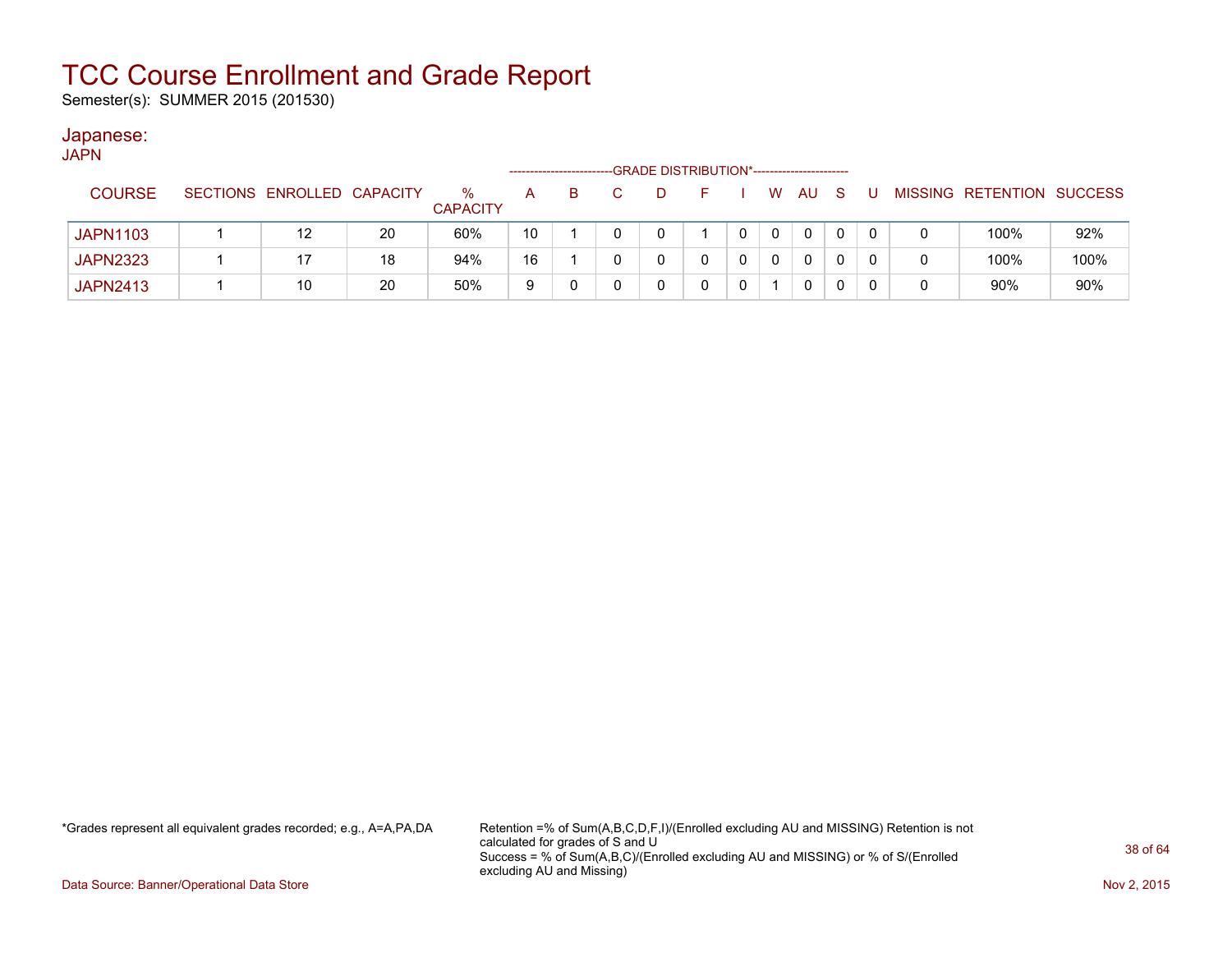Semester(s): SUMMER 2015 (201530)

#### Journalism Mass Communications: JRMC

|                 | ------------------------- |                 |                         |    |   |    |   |    |              |              |              |              |          |                |                  |                |
|-----------------|---------------------------|-----------------|-------------------------|----|---|----|---|----|--------------|--------------|--------------|--------------|----------|----------------|------------------|----------------|
| <b>COURSE</b>   | SECTIONS ENROLLED         | <b>CAPACITY</b> | $\%$<br><b>CAPACITY</b> | A  | B | C. | D | F  |              | w            | AU           | <sub>S</sub> |          | <b>MISSING</b> | <b>RETENTION</b> | <b>SUCCESS</b> |
| <b>JRMC1013</b> | 20                        | 20              | 100%                    | 16 |   |    |   | C. |              | 0            | $\Omega$     | 0            | $\Omega$ | 0              | 100%             | 85%            |
| <b>JRMC1103</b> |                           | 0               |                         | 0  | 0 |    |   | 0  |              |              | $\mathbf{0}$ | 0            |          | 0              | $0\%$            | 0%             |
| <b>JRMC2513</b> | 11                        | 20              | 55%                     | 11 | 0 |    |   | 0  | 0            | $\mathbf{0}$ | $\mathbf{0}$ | 0            |          | 0              | 100%             | 100%           |
| <b>JRMC2973</b> |                           |                 | 100%                    |    | 0 |    |   | 0  | $\mathbf{0}$ | $\mathbf{0}$ | $\mathbf{0}$ | 0            | $\Omega$ | 0              | 100%             | 100%           |
| <b>JRMC2983</b> |                           |                 | 100%                    |    | 0 |    |   | 0  | 0            | $\Omega$     | $\mathbf{0}$ | 0            | 0        | 0              | 100%             | 100%           |
| <b>JRMC2991</b> |                           |                 | 100%                    |    | 0 |    |   | 0  | 0            | $\mathbf 0$  | $\mathbf{0}$ | 0            | $\Omega$ | 0              | 100%             | 100%           |

\*Grades represent all equivalent grades recorded; e.g., A=A,PA,DA Retention =% of Sum(A,B,C,D,F,I)/(Enrolled excluding AU and MISSING) Retention is not calculated for grades of S and U Success = % of Sum(A,B,C)/(Enrolled excluding AU and MISSING) or % of S/(Enrolled excluding AU and Missing)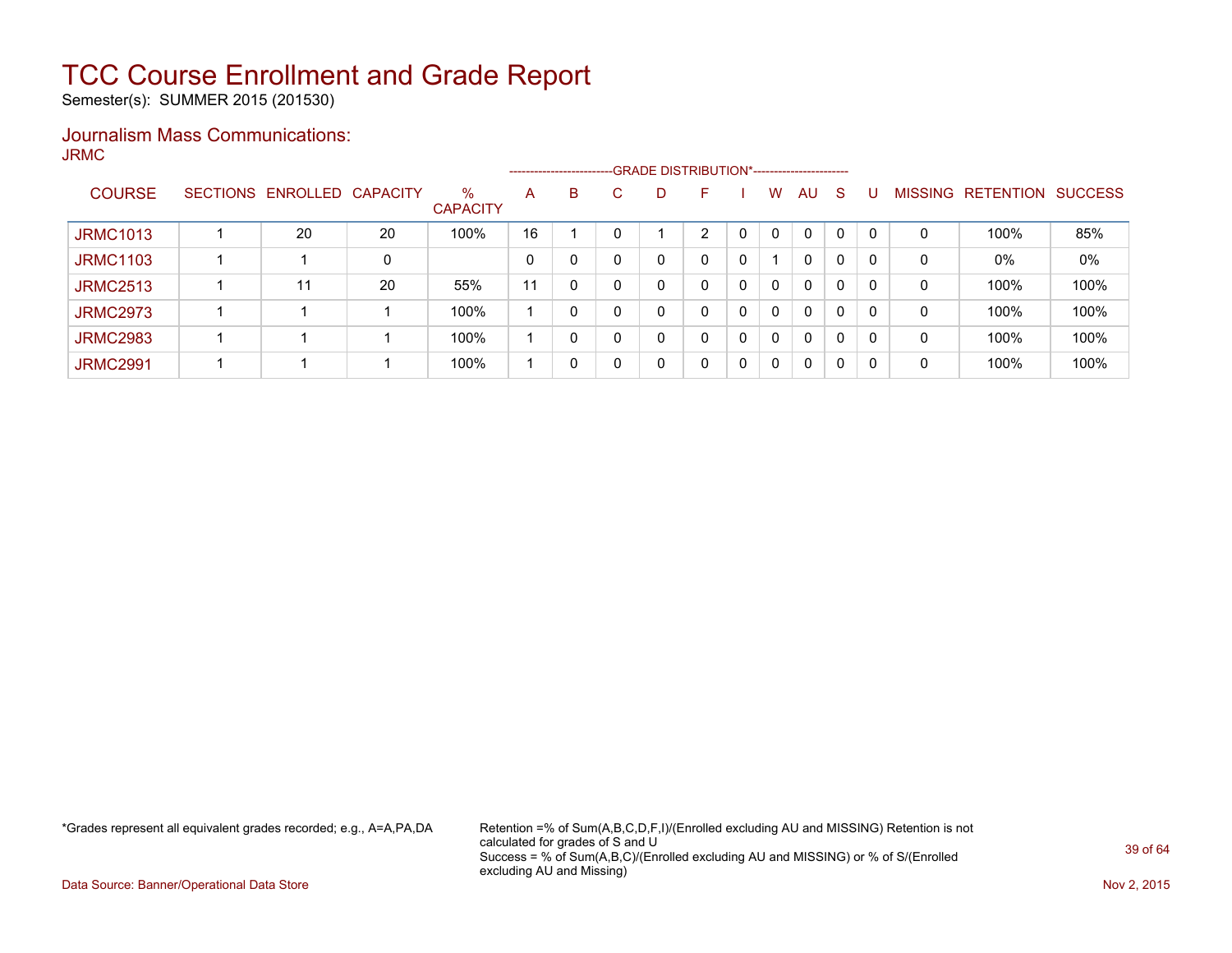Semester(s): SUMMER 2015 (201530)

#### Mathematics:

MATH

|                 |                |                   |                 |                         |              |     |                | ------------------------GRADE                DISTRIBUTION*---------------------- |                |          |                |                |              |          |                |                          |     |
|-----------------|----------------|-------------------|-----------------|-------------------------|--------------|-----|----------------|----------------------------------------------------------------------------------|----------------|----------|----------------|----------------|--------------|----------|----------------|--------------------------|-----|
| <b>COURSE</b>   |                | SECTIONS ENROLLED | <b>CAPACITY</b> | $\%$<br><b>CAPACITY</b> | A            | B   | C              | D                                                                                | F              |          | w              | AU             | S            | U        | <b>MISSING</b> | <b>RETENTION SUCCESS</b> |     |
| <b>MATH0003</b> | 4              | 78                | 80              | 98%                     | 17           | 11  | $\overline{7}$ | 4                                                                                | 9              | 0        | 30             | 0              | $\mathbf{0}$ | $\Omega$ | 0              | 62%                      | 45% |
| <b>MATH0013</b> | $\overline{7}$ | 121               | 140             | 86%                     | 29           | 25  | 12             | 7                                                                                | 23             | 0        | 24             |                | 0            | 0        | $\mathbf{0}$   | 80%                      | 55% |
| <b>MATH0055</b> |                | 15                | 20              | 75%                     | $\mathbf{0}$ |     | 7              | 4                                                                                |                | $\Omega$ | $\overline{2}$ | 0              | $\Omega$     | 0        | $\mathbf{0}$   | 87%                      | 53% |
| <b>MATH0105</b> | 4              | 71                | 80              | 89%                     | 19           | 13  | 14             | 4                                                                                | 10             | $\Omega$ | 11             | $\mathbf{0}$   | $\Omega$     | 0        | $\mathbf{0}$   | 85%                      | 65% |
| <b>MATH0123</b> | 11             | 183               | 220             | 83%                     | 51           | 29  | 27             | 12                                                                               | 21             |          | 42             | $\mathbf{0}$   | $\Omega$     | 0        | 0              | 77%                      | 58% |
| <b>MATH1473</b> | $\overline{2}$ | 35                | 40              | 88%                     | 3            | 9   | 10             | 4                                                                                | 5              | $\Omega$ | 4              | $\Omega$       | $\Omega$     | 0        | 0              | 89%                      | 63% |
| <b>MATH1513</b> | 23             | 505               | 655             | 77%                     | 130          | 121 | 94             | 29                                                                               | 53             | 0        | 78             | 0              | $\Omega$     | 0        | 0              | 85%                      | 68% |
| <b>MATH1613</b> | 5              | 94                | 140             | 67%                     | 36           | 24  | 13             | 3                                                                                | $\overline{7}$ | 0        | 11             | $\mathbf{0}$   | $\Omega$     | 0        | 0              | 88%                      | 78% |
| <b>MATH1715</b> |                | 20                | 40              | 50%                     | 11           | 4   |                |                                                                                  |                | $\Omega$ | $\overline{2}$ | $\Omega$       | $\Omega$     | 0        | $\mathbf{0}$   | 90%                      | 80% |
| <b>MATH2114</b> | 9              | 158               | 193             | 82%                     | 49           | 43  | 26             | 8                                                                                | 11             | $\Omega$ | 21             | $\mathbf{0}$   | $\Omega$     | 0        | $\mathbf{0}$   | 87%                      | 75% |
| <b>MATH2124</b> | 5              | 112               | 114             | 98%                     | 18           | 44  | 22             | 6                                                                                | 5              | 0        | 15             | $\overline{2}$ | $\Omega$     | 0        | 0              | 86%                      | 76% |
| <b>MATH2134</b> | 4              | 68                | 85              | 80%                     | 28           | 21  | 12             | 3                                                                                | 0              | $\Omega$ | 4              | $\mathbf{0}$   | $\Omega$     | 0        | $\mathbf{0}$   | 94%                      | 90% |
| <b>MATH2193</b> | 13             | 285               | 351             | 81%                     | 109          | 67  | 34             | 13                                                                               | 19             |          | 42             | 0              | $\Omega$     | 0        | 0              | 85%                      | 74% |
| <b>MATH2423</b> |                | 13                | 20              | 65%                     | 2            | 5   | $\overline{2}$ | 0                                                                                | 0              | 0        | 4              | 0              | 0            | 0        | $\mathbf{0}$   | 69%                      | 69% |
| <b>MATH2523</b> | $\overline{7}$ | 125               | 213             | 59%                     | 17           | 24  | 16             | 20                                                                               | 11             | 0        | 37             | $\mathbf{0}$   | $\Omega$     | 0        | $\mathbf{0}$   | 70%                      | 46% |
| <b>MATH2613</b> | 2              | 38                | 50              | 76%                     | 5            | 10  | 10             | 5                                                                                | 4              | $\Omega$ | 3              | 1              | $\Omega$     | 0        | $\mathbf{0}$   | 92%                      | 68% |

\*Grades represent all equivalent grades recorded; e.g., A=A,PA,DA Retention =% of Sum(A,B,C,D,F,I)/(Enrolled excluding AU and MISSING) Retention is not calculated for grades of S and U Success = % of Sum(A,B,C)/(Enrolled excluding AU and MISSING) or % of S/(Enrolled excluding AU and Missing)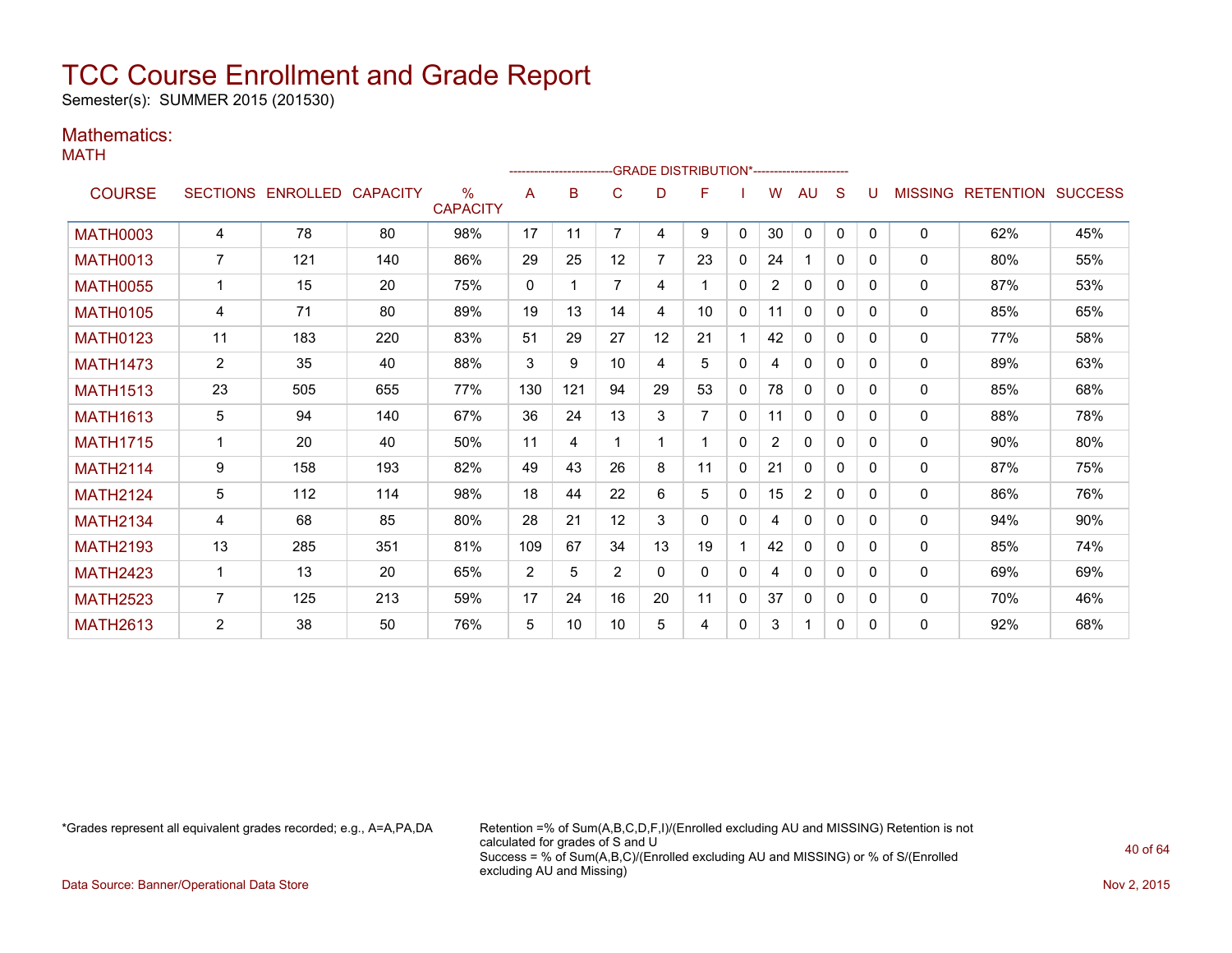Semester(s): SUMMER 2015 (201530)

#### Medical Assistant:

|--|--|

| .             |                            |    |               |   |      | ------------------------GRADE DISTRIBUTION*----------------------- |     |                |         |  |                           |      |
|---------------|----------------------------|----|---------------|---|------|--------------------------------------------------------------------|-----|----------------|---------|--|---------------------------|------|
| <b>COURSE</b> | SECTIONS ENROLLED CAPACITY |    | %<br>CAPACITY | A | BC D |                                                                    | DFI |                | , WAUSU |  | MISSING RETENTION SUCCESS |      |
| MDAS2336      |                            | 10 | 50%           |   |      |                                                                    |     | 0 <sup>1</sup> |         |  | 100%                      | 100% |

\*Grades represent all equivalent grades recorded; e.g., A=A,PA,DA Retention =% of Sum(A,B,C,D,F,I)/(Enrolled excluding AU and MISSING) Retention is not calculated for grades of S and U Success = % of Sum(A,B,C)/(Enrolled excluding AU and MISSING) or % of S/(Enrolled excluding AU and Missing)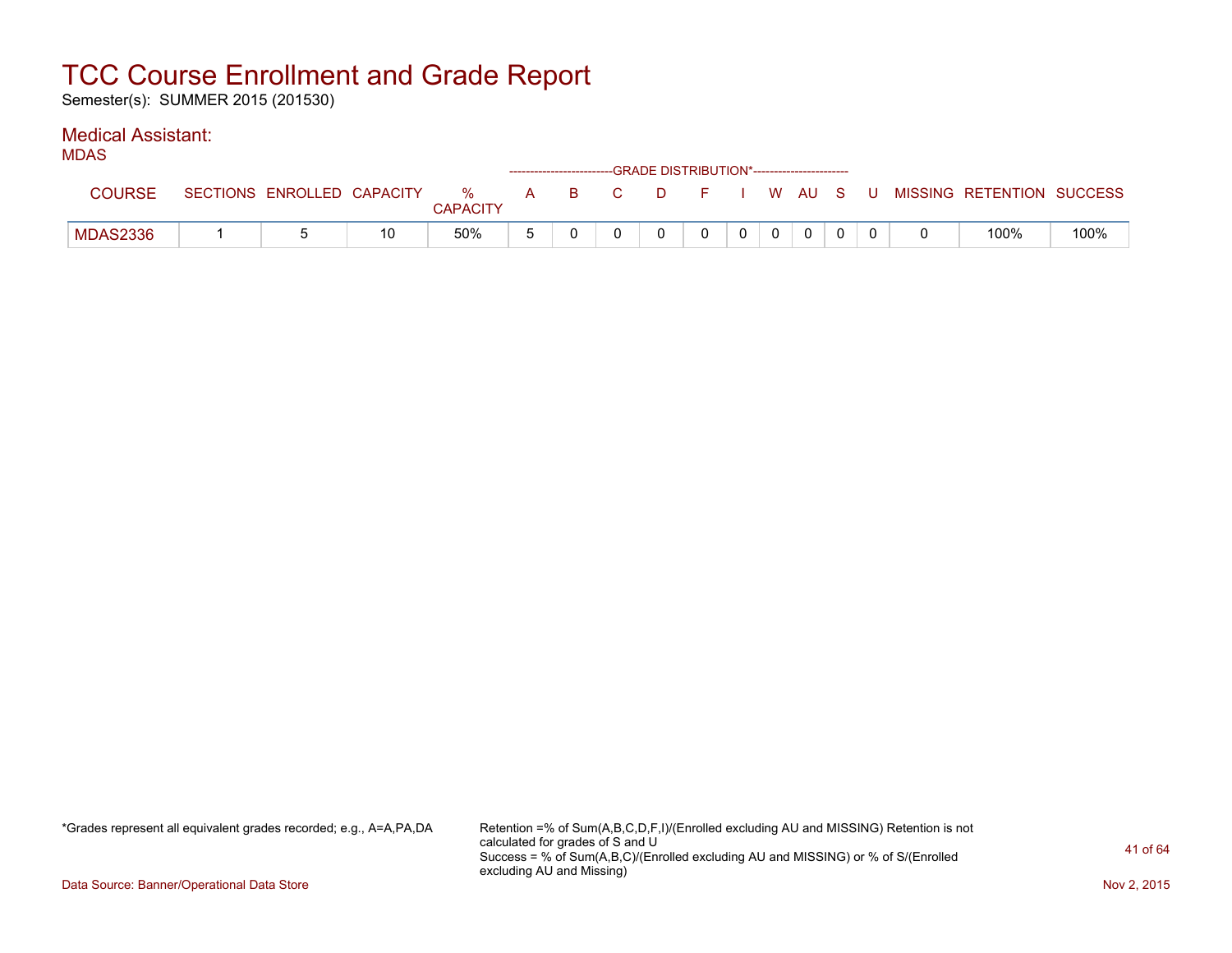Semester(s): SUMMER 2015 (201530)

#### Medical Laboratory Technology: MDLT

|                 |                            |    |                         | -------------------- |    |              | -GRADE DISTRIBUTION*----------------------- |          |              |              |  |                   |                |
|-----------------|----------------------------|----|-------------------------|----------------------|----|--------------|---------------------------------------------|----------|--------------|--------------|--|-------------------|----------------|
| <b>COURSE</b>   | SECTIONS ENROLLED CAPACITY |    | $\%$<br><b>CAPACITY</b> | A                    | B. | $\mathbf{D}$ | н.                                          | W        | AU.          | <sub>S</sub> |  | MISSING RETENTION | <b>SUCCESS</b> |
| <b>MDLT1203</b> | 9                          | 15 | 60%                     | <sub>5</sub>         |    |              |                                             | $\Omega$ | $\mathbf{0}$ | $\mathbf{0}$ |  | 100%              | 78%            |
| MDLT1212        | 9                          | 15 | 60%                     | 3                    |    |              |                                             | $\Omega$ | $\mathbf{0}$ | 0            |  | 100%              | 78%            |
| <b>MDLT1222</b> | 9                          | 15 | 60%                     | 8                    | 0  |              |                                             | $\Omega$ | $\mathbf{0}$ | 0            |  | 100%              | 89%            |
| <b>MDLT2466</b> | 9                          | 9  | 100%                    | 9                    | 0  |              |                                             | 0        | $\mathbf{0}$ |              |  | 100%              | 100%           |

\*Grades represent all equivalent grades recorded; e.g., A=A,PA,DA Retention =% of Sum(A,B,C,D,F,I)/(Enrolled excluding AU and MISSING) Retention is not calculated for grades of S and U Success = % of Sum(A,B,C)/(Enrolled excluding AU and MISSING) or % of S/(Enrolled excluding AU and Missing)

Data Source: Banner/Operational Data Store Nov 2, 2015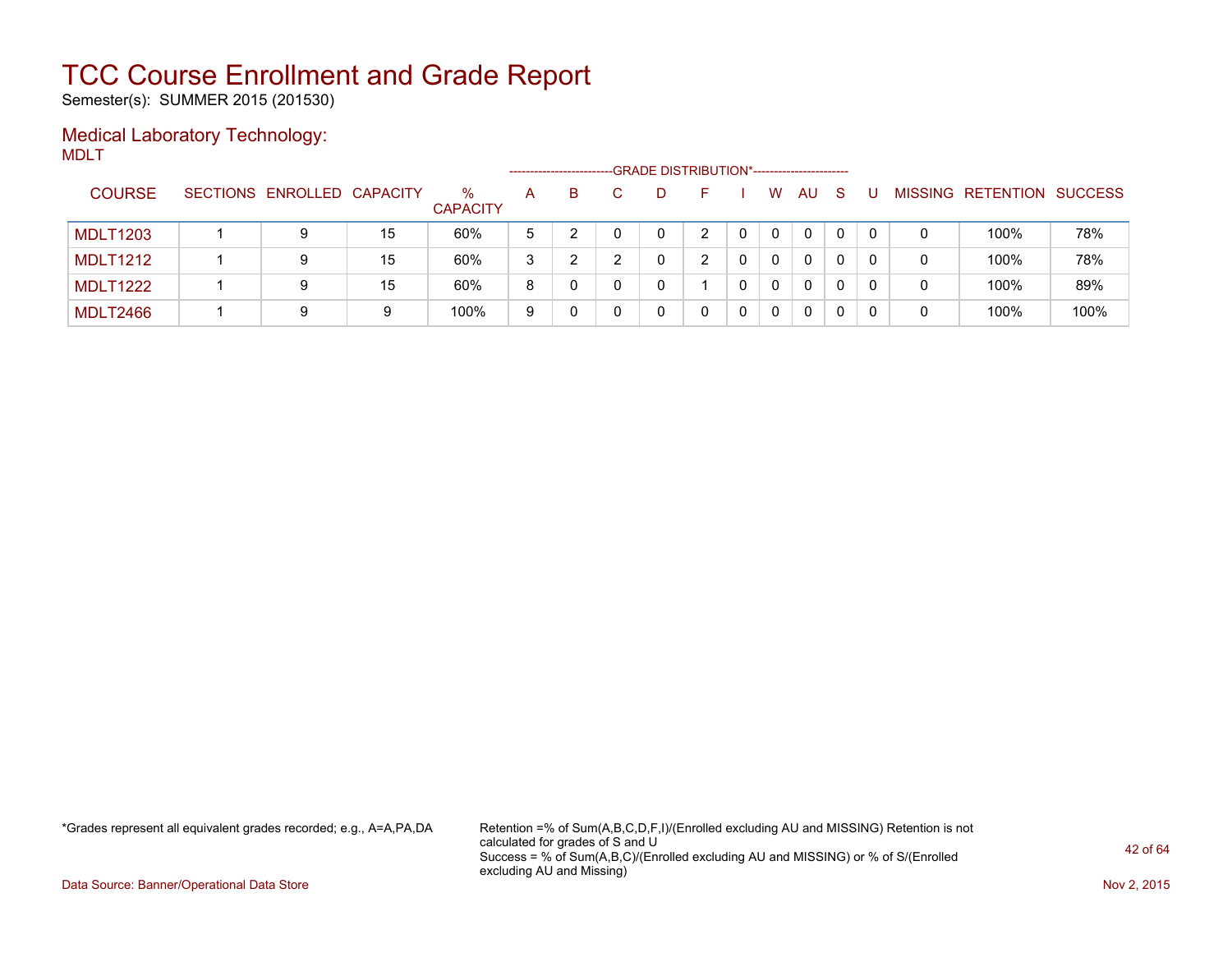Semester(s): SUMMER 2015 (201530)

#### Management: **MGMT**

| ו ועושועו       |  |                            |    |                         | ------------------ |    | -GRADE DISTRIBUTION*----------------------- |   |            |                      |              |    |   |                           |     |
|-----------------|--|----------------------------|----|-------------------------|--------------------|----|---------------------------------------------|---|------------|----------------------|--------------|----|---|---------------------------|-----|
| <b>COURSE</b>   |  | SECTIONS ENROLLED CAPACITY |    | $\%$<br><b>CAPACITY</b> | A                  | B. | D                                           |   |            | W                    | AU           | -S |   | MISSING RETENTION SUCCESS |     |
| <b>MGMT1353</b> |  | 13                         | 20 | 65%                     | 4                  |    |                                             | ົ |            |                      | $\mathbf{0}$ | 0  |   | 92%                       | 77% |
| <b>MGMT2123</b> |  | 14                         | 20 | 70%                     | 9                  |    |                                             |   | 0          | 3                    | 0            | 0  |   | 79%                       | 79% |
| <b>MGMT2323</b> |  | 10                         | 20 | 50%                     | 3                  | ົ  |                                             |   | $^{\circ}$ | 3                    | $\Omega$     | 0  | 0 | 70%                       | 50% |
| <b>MGMT2363</b> |  | 40                         | 43 | 93%                     | 19                 | 9  |                                             |   |            | $\mathbf{2}^{\circ}$ | 0            | 0  | 0 | 95%                       | 88% |

\*Grades represent all equivalent grades recorded; e.g., A=A,PA,DA Retention =% of Sum(A,B,C,D,F,I)/(Enrolled excluding AU and MISSING) Retention is not calculated for grades of S and U Success = % of Sum(A,B,C)/(Enrolled excluding AU and MISSING) or % of S/(Enrolled excluding AU and Missing)

Data Source: Banner/Operational Data Store Nov 2, 2015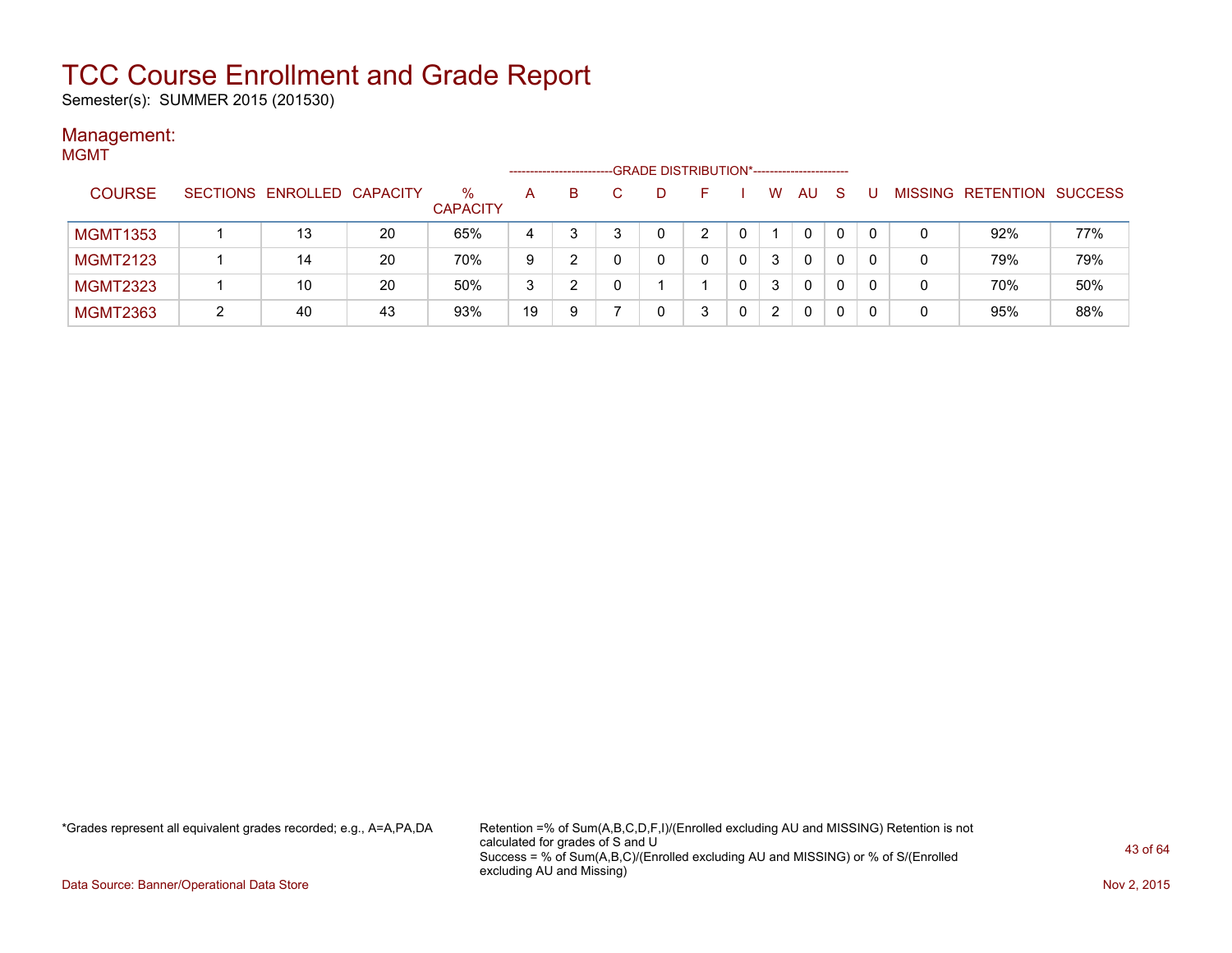Semester(s): SUMMER 2015 (201530)

#### Marketing: **MKTG**

|                 |                            |    |                         |                | ---------------------- |              | --GRADE DISTRIBUTION*----------------------- |   |          |          |    |              |   |         |                  |                |
|-----------------|----------------------------|----|-------------------------|----------------|------------------------|--------------|----------------------------------------------|---|----------|----------|----|--------------|---|---------|------------------|----------------|
| <b>COURSE</b>   | SECTIONS ENROLLED CAPACITY |    | $\%$<br><b>CAPACITY</b> | A              | B                      |              | D.                                           | F |          | w        | AU | S            | U | MISSING | <b>RETENTION</b> | <b>SUCCESS</b> |
| <b>MKTG1403</b> |                            | 10 | 10%                     |                | 0                      | 0            |                                              |   | 0        | $\Omega$ | 0  | $\mathbf{0}$ | 0 | 0       | 100%             | 100%           |
| <b>MKTG1423</b> | 2                          | 10 | 20%                     | $\overline{2}$ |                        | 0            |                                              |   | 0        | 0        | 0  | 0            | 0 | 0       | 100%             | 100%           |
| <b>MKTG1433</b> |                            | 10 | 10%                     |                |                        |              |                                              |   | 0        | 0        | 0  | 0            | 0 | 0       | 100%             | 100%           |
| <b>MKTG2293</b> | 9                          | 20 | 45%                     | 5              |                        | $\mathbf{0}$ |                                              |   | 0        |          | 0  | 0            | 0 | 0       | 89%              | 67%            |
| <b>MKTG2343</b> | 8                          | 20 | 40%                     | 3              |                        | 0            |                                              |   | 0        | 4        | 0  | 0            | 0 | 0       | 50%              | 50%            |
| <b>MKTG2423</b> | 20                         | 20 | 100%                    | 6              | 8                      | 4            |                                              |   | $\Omega$ |          | 0  | 0            | 0 | 0       | 95%              | 90%            |

\*Grades represent all equivalent grades recorded; e.g., A=A,PA,DA Retention =% of Sum(A,B,C,D,F,I)/(Enrolled excluding AU and MISSING) Retention is not calculated for grades of S and U Success = % of Sum(A,B,C)/(Enrolled excluding AU and MISSING) or % of S/(Enrolled excluding AU and Missing)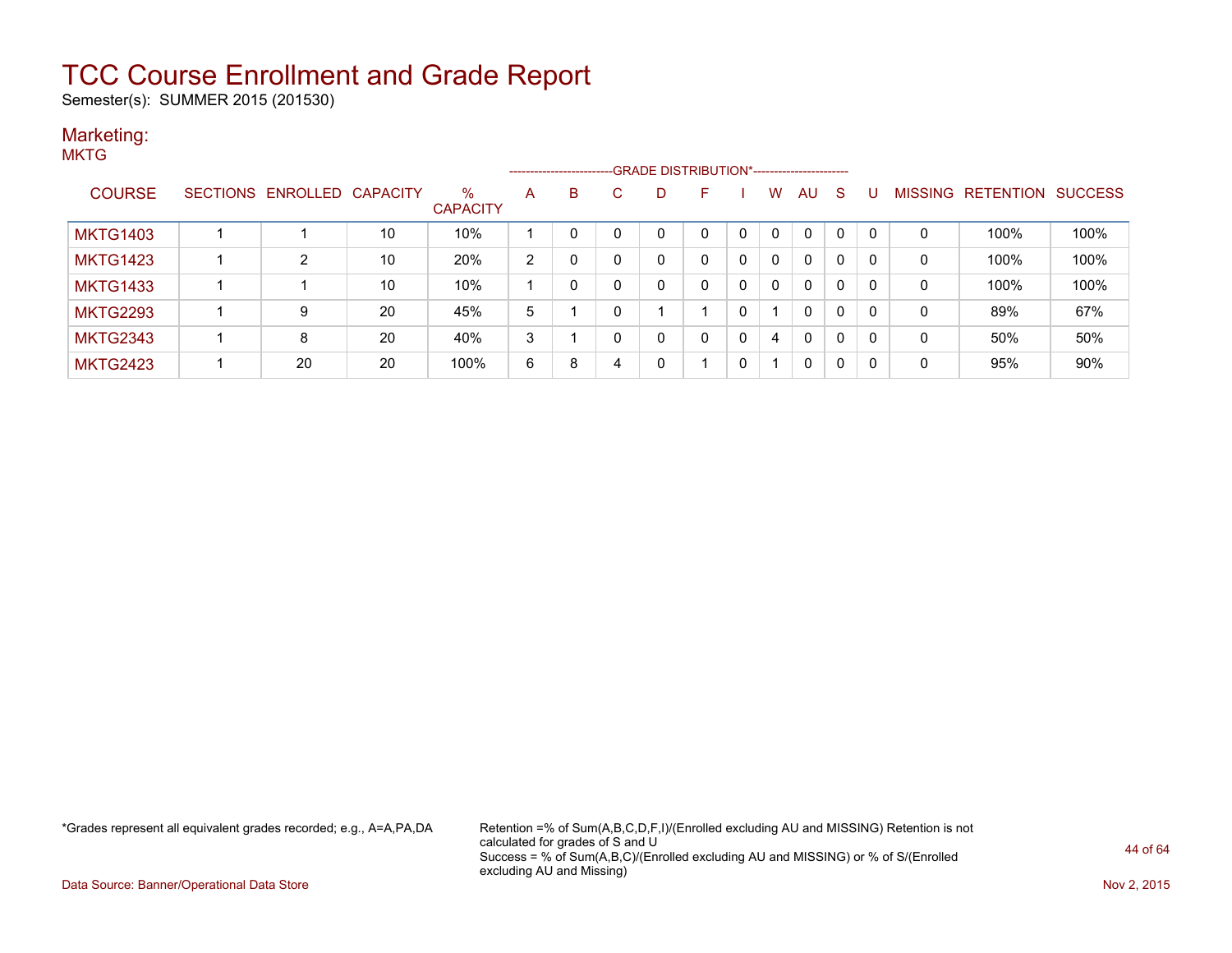Semester(s): SUMMER 2015 (201530)

#### Music:

| iviujiu. |  |
|----------|--|
| MUSC     |  |

|                 |                 |                 |                 |                      |                |              |              |   | -GRADE DISTRIBUTION*---------------------- |              |                |              |              |          |                |                  |                |
|-----------------|-----------------|-----------------|-----------------|----------------------|----------------|--------------|--------------|---|--------------------------------------------|--------------|----------------|--------------|--------------|----------|----------------|------------------|----------------|
| <b>COURSE</b>   | <b>SECTIONS</b> | <b>ENROLLED</b> | <b>CAPACITY</b> | %<br><b>CAPACITY</b> | A              | B            | C            | D | F                                          |              | W              | AU           | S            |          | <b>MISSING</b> | <b>RETENTION</b> | <b>SUCCESS</b> |
| <b>MUSC1023</b> | 1               | 8               | 24              | 33%                  | 5              | 3            | 0            | 0 | $\Omega$                                   | $\mathbf{0}$ | $\mathbf{0}$   | $\mathbf{0}$ | $\mathbf{0}$ | $\Omega$ | $\mathbf 0$    | 100%             | 100%           |
| <b>MUSC1072</b> | 1               | 6               | 16              | 38%                  | 4              | 2            | 0            | 0 | 0                                          | 0            | 0              | 0            | 0            | 0        | $\mathbf 0$    | 100%             | 100%           |
| <b>MUSC1171</b> |                 | 4               | 16              | 25%                  | $\overline{2}$ | 0            | 0            | 0 | $\mathbf{0}$                               | 0            | $\overline{2}$ | 0            | 0            | 0        | 0              | 50%              | 50%            |
| <b>MUSC1191</b> | 13              | 37              | 130             | 28%                  | 31             | 2            | 0            | 0 | $\mathbf{0}$                               | 0            |                | 3            | $\mathbf{0}$ | 0        | 0              | 97%              | 97%            |
| <b>MUSC1201</b> | 3               | 7               | 30              | 23%                  | 7              | 0            | $\mathbf{0}$ | 0 | 0                                          | 0            | 0              | 0            | 0            | 0        | 0              | 100%             | 100%           |
| <b>MUSC1241</b> | 3               | 14              | 30              | 47%                  | 13             | 0            | 0            | 0 | $\mathbf{0}$                               |              | 0              | $\mathbf{0}$ | $\Omega$     | 0        | 0              | 100%             | 93%            |
| <b>MUSC1251</b> | $\overline{2}$  | 4               | 20              | 20%                  | 4              | 0            | 0            | 0 | $\mathbf{0}$                               | 0            | 0              | 0            | 0            | 0        | 0              | 100%             | 100%           |
| <b>MUSC1311</b> | 1               | 4               | 10              | 40%                  | 4              | 0            | $\Omega$     | 0 | 0                                          | 0            | 0              | 0            | 0            | 0        | 0              | 100%             | 100%           |
| <b>MUSC1321</b> | 1               |                 | 10              | 10%                  |                | 0            | 0            | 0 | 0                                          | 0            | 0              | $\mathbf{0}$ | 0            | 0        | 0              | 100%             | 100%           |
| <b>MUSC1431</b> | 1               | -1              | 10              | 10%                  | 1              | $\mathbf{0}$ | 0            | 0 | $\mathbf{0}$                               | 0            | 0              | 0            | $\mathbf{0}$ | 0        | 0              | 100%             | 100%           |
| <b>MUSC1612</b> | 1               | 3               | 6               | 50%                  | $\overline{2}$ | 0            | $\Omega$     | 0 | $\mathbf{0}$                               | 0            |                | $\mathbf{0}$ | $\mathbf{0}$ | 0        | $\mathbf 0$    | 67%              | 67%            |
| <b>MUSC1622</b> | 1               |                 | 3               | 33%                  |                | $\Omega$     | 0            | 0 | 0                                          | 0            | 0              | $\mathbf{0}$ | 0            | 0        | 0              | 100%             | 100%           |
| <b>MUSC1642</b> | 1               |                 | 1               | 100%                 | 1              | 0            | 0            | 0 | 0                                          | 0            | 0              | 0            | 0            | 0        | 0              | 100%             | 100%           |
| <b>MUSC2991</b> |                 | 8               | 10              | 80%                  | 8              | 0            | 0            | 0 | 0                                          | 0            | 0              | 0            | 0            | 0        | 0              | 100%             | 100%           |

\*Grades represent all equivalent grades recorded; e.g., A=A,PA,DA Retention =% of Sum(A,B,C,D,F,I)/(Enrolled excluding AU and MISSING) Retention is not calculated for grades of S and U Success = % of Sum(A,B,C)/(Enrolled excluding AU and MISSING) or % of S/(Enrolled excluding AU and Missing)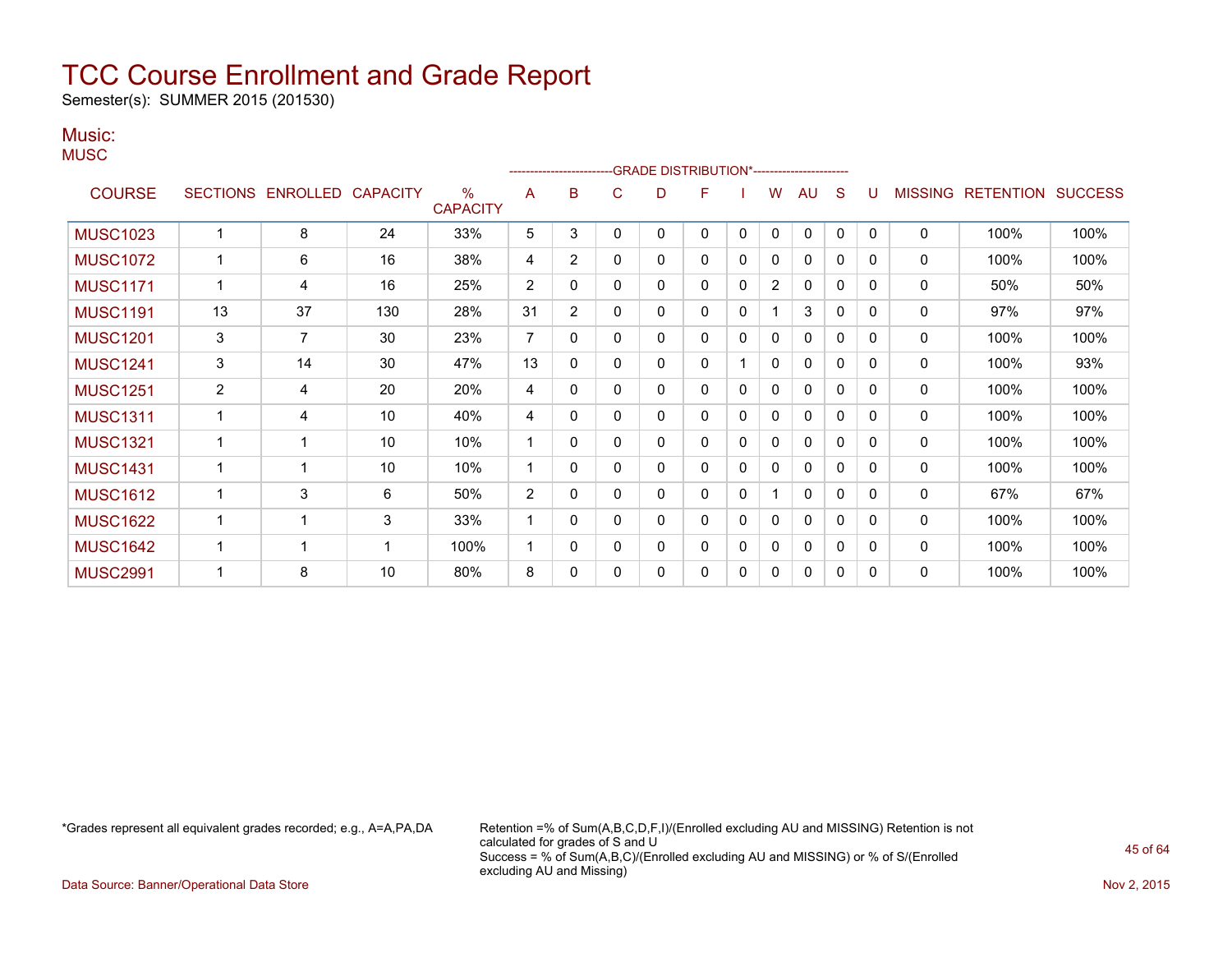Semester(s): SUMMER 2015 (201530)

#### Nursing: **NURS**

| .               |   |                            |    |                      | --------------------- |    |          | -GRADE DISTRIBUTION*----------------------- |   |          |    |   |          |                |           |                |
|-----------------|---|----------------------------|----|----------------------|-----------------------|----|----------|---------------------------------------------|---|----------|----|---|----------|----------------|-----------|----------------|
| <b>COURSE</b>   |   | SECTIONS ENROLLED CAPACITY |    | %<br><b>CAPACITY</b> | A                     | B  | D        |                                             |   | w        | AU | S |          | <b>MISSING</b> | RETENTION | <b>SUCCESS</b> |
| <b>NURS2303</b> |   | 19                         | 20 | 95%                  | 14                    | 4  | $\Omega$ |                                             |   | 0        | 0  | 0 | $\Gamma$ | 0              | 100%      | 100%           |
| <b>NURS2512</b> |   | 18                         | 18 | 100%                 | 18                    |    | 0        |                                             |   | $\Omega$ | 0  | 0 |          | 0              | 100%      | 100%           |
| <b>NURS2543</b> |   | 20                         | 21 | 95%                  | $\mathcal{D}$         | 15 | 0        |                                             |   | 0        | 0  | 0 | -0       | 0              | 100%      | 100%           |
| <b>NURS2992</b> |   | 10                         | 10 | 100%                 | 10                    |    | $\cap$   |                                             |   | $\Omega$ | 0  | 0 |          | 0              | 100%      | 100%           |
| <b>NURS2993</b> | 3 | 14                         | 30 | 47%                  | 3                     | 9  |          |                                             | 0 | $\Omega$ | 0  | 0 |          | 0              | 100%      | 100%           |

\*Grades represent all equivalent grades recorded; e.g., A=A,PA,DA Retention =% of Sum(A,B,C,D,F,I)/(Enrolled excluding AU and MISSING) Retention is not calculated for grades of S and U Success = % of Sum(A,B,C)/(Enrolled excluding AU and MISSING) or % of S/(Enrolled excluding AU and Missing)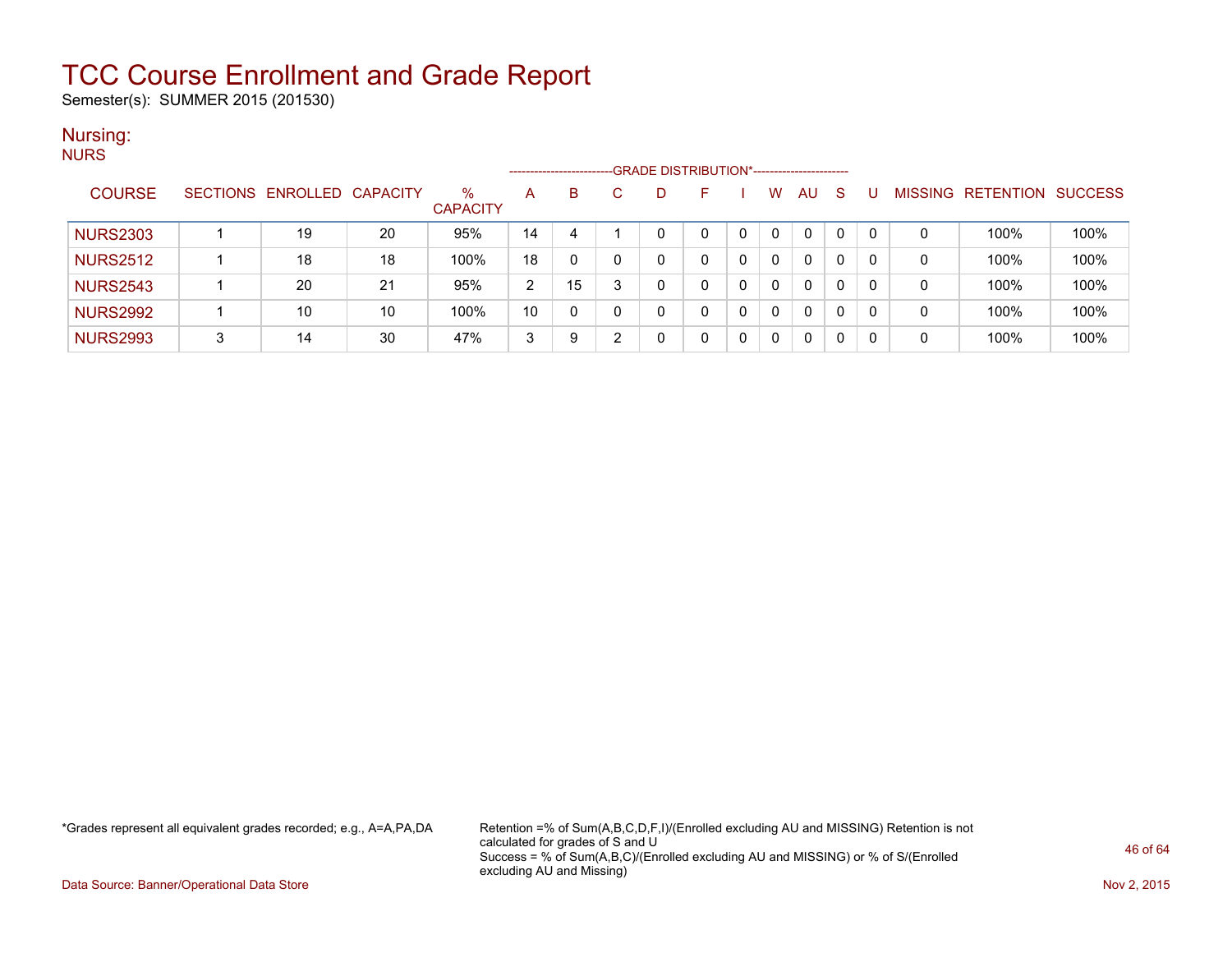Semester(s): SUMMER 2015 (201530)

#### Occupational Therapy Assistant: OCTA

| ----          |                            |    |                         |              |    | -GRADE DISTRIBUTION*----------------------- |    |  |              |     |                           |      |
|---------------|----------------------------|----|-------------------------|--------------|----|---------------------------------------------|----|--|--------------|-----|---------------------------|------|
| <b>COURSE</b> | SECTIONS ENROLLED CAPACITY |    | $\%$<br><b>CAPACITY</b> | $\mathsf{A}$ | B. |                                             | ·⊢ |  | I W AU       | . U | MISSING RETENTION SUCCESS |      |
| OCTA1203      |                            | 20 | 45%                     |              |    |                                             |    |  | $\mathbf{0}$ |     | 100%                      | 100% |
| OCTA2991      | 36                         | 40 | 90%                     | 35           |    |                                             |    |  | $\mathbf{0}$ |     | 100%                      | 100% |

\*Grades represent all equivalent grades recorded; e.g., A=A,PA,DA Retention =% of Sum(A,B,C,D,F,I)/(Enrolled excluding AU and MISSING) Retention is not calculated for grades of S and U Success = % of Sum(A,B,C)/(Enrolled excluding AU and MISSING) or % of S/(Enrolled excluding AU and Missing)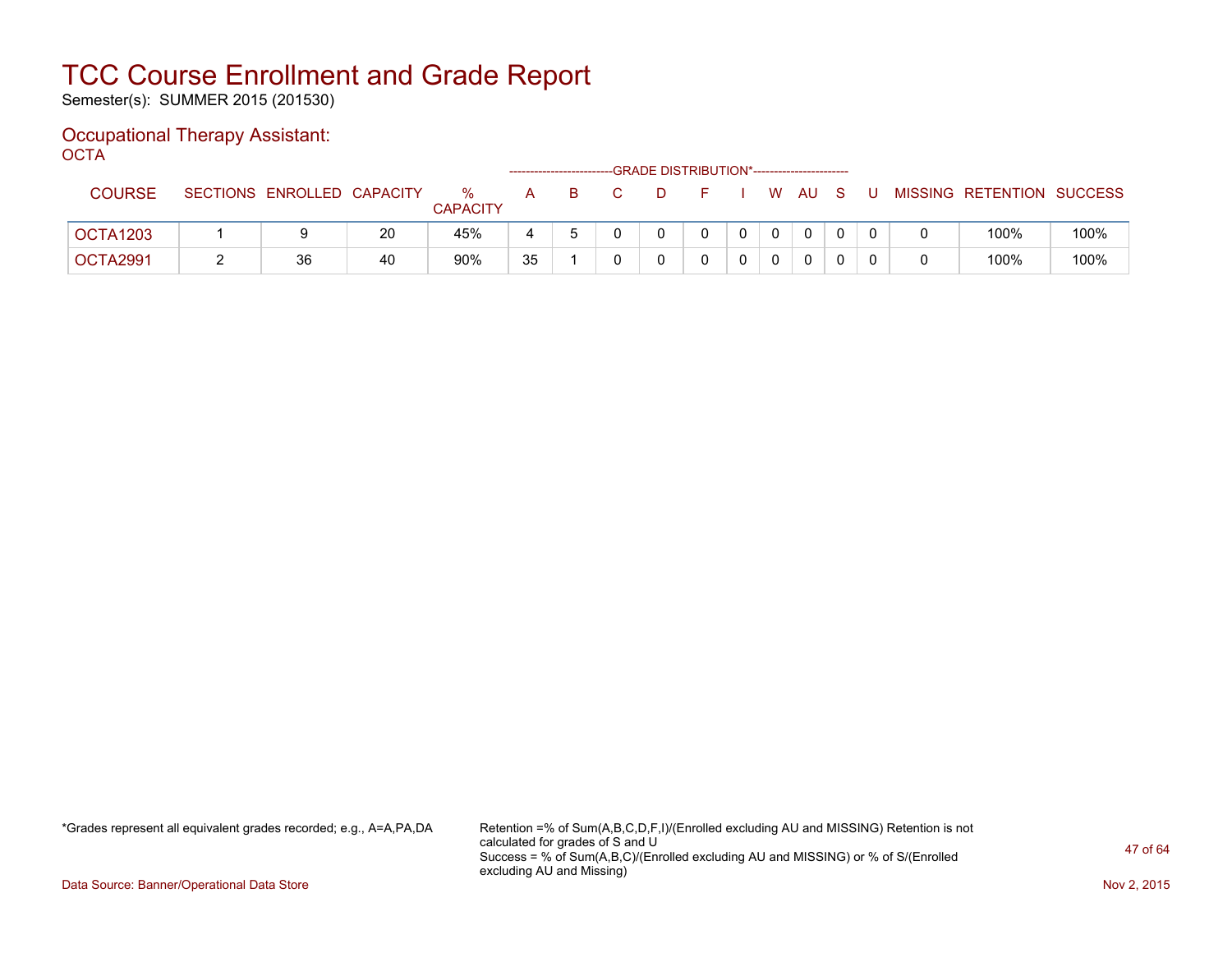Semester(s): SUMMER 2015 (201530)

#### Physical Education:

PHED

|                 |                            |    |                         |    |    |   | -GRADE DISTRIBUTION*----------------------- |          |    |   |                |                   |      |
|-----------------|----------------------------|----|-------------------------|----|----|---|---------------------------------------------|----------|----|---|----------------|-------------------|------|
| <b>COURSE</b>   | SECTIONS ENROLLED CAPACITY |    | $\%$<br><b>CAPACITY</b> | A  | B. |   | н.                                          | w        | AU | S | <b>MISSING</b> | RETENTION SUCCESS |      |
| <b>PHED1113</b> | 18                         | 20 | 90%                     |    | 6  | 4 |                                             | 0        | 0  | 0 | 0              | 100%              | 94%  |
| <b>PHED2212</b> | 24                         | 25 | 96%                     | 22 |    |   |                                             | $\Omega$ | 0  | 0 | 0              | 100%              | 100% |
| <b>PHED2603</b> | 19                         | 20 | 95%                     | 13 |    |   |                                             |          | 0  | 0 |                | 95%               | 89%  |
| <b>PHED2662</b> | 18                         | 20 | 90%                     | 16 |    |   |                                             |          |    |   | 0              | 94%               | 94%  |

\*Grades represent all equivalent grades recorded; e.g., A=A,PA,DA Retention =% of Sum(A,B,C,D,F,I)/(Enrolled excluding AU and MISSING) Retention is not calculated for grades of S and U Success = % of Sum(A,B,C)/(Enrolled excluding AU and MISSING) or % of S/(Enrolled excluding AU and Missing)

Data Source: Banner/Operational Data Store Nov 2, 2015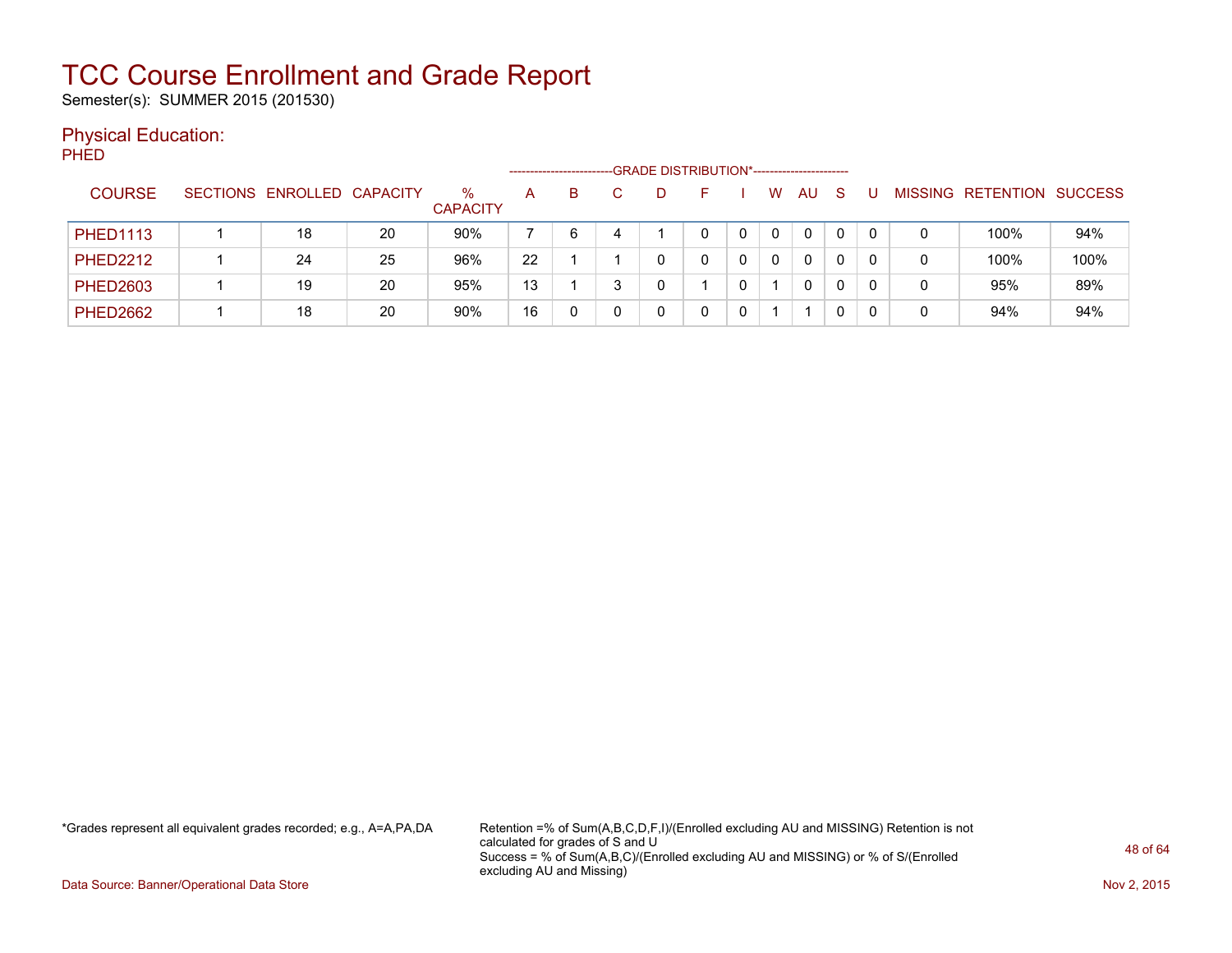Semester(s): SUMMER 2015 (201530)

#### Philosophy:

|                 |                            |    |                         | --------------------- |   |   | -GRADE DISTRIBUTION*----------------------- |    |   |   |              |              |   |   |                   |                |
|-----------------|----------------------------|----|-------------------------|-----------------------|---|---|---------------------------------------------|----|---|---|--------------|--------------|---|---|-------------------|----------------|
| <b>COURSE</b>   | SECTIONS ENROLLED CAPACITY |    | $\%$<br><b>CAPACITY</b> | A                     | B |   |                                             | н. |   | w | AU           | -S           |   |   | MISSING RETENTION | <b>SUCCESS</b> |
| <b>PHIL1113</b> | 18                         | 20 | 90%                     |                       | 5 | 6 |                                             | ົ  |   | 4 | $\mathbf{0}$ | 0            |   | 0 | 78%               | 67%            |
| <b>PHIL1143</b> | 26                         | 60 | 43%                     | 14                    | າ |   |                                             | 4  | 0 | 3 | 0            | 0            |   | 0 | 88%               | 69%            |
| <b>PHIL1213</b> | 4                          | 20 | 20%                     | 0                     | 0 |   |                                             |    |   |   | 0            | $\mathbf{0}$ | 0 | 0 | 75%               | 50%            |
| <b>PHIL1223</b> | 6                          | 20 | 30%                     |                       | 4 |   |                                             | 0  | 0 |   | $\mathbf{0}$ | 0            |   | 0 | 100%              | 83%            |
| <b>PHIL2153</b> | 9                          | 20 | 45%                     | 2                     |   |   | ົ                                           |    |   | 4 | 0            | 0            |   | 0 | 56%               | 22%            |

\*Grades represent all equivalent grades recorded; e.g., A=A,PA,DA Retention =% of Sum(A,B,C,D,F,I)/(Enrolled excluding AU and MISSING) Retention is not calculated for grades of S and U Success = % of Sum(A,B,C)/(Enrolled excluding AU and MISSING) or % of S/(Enrolled excluding AU and Missing)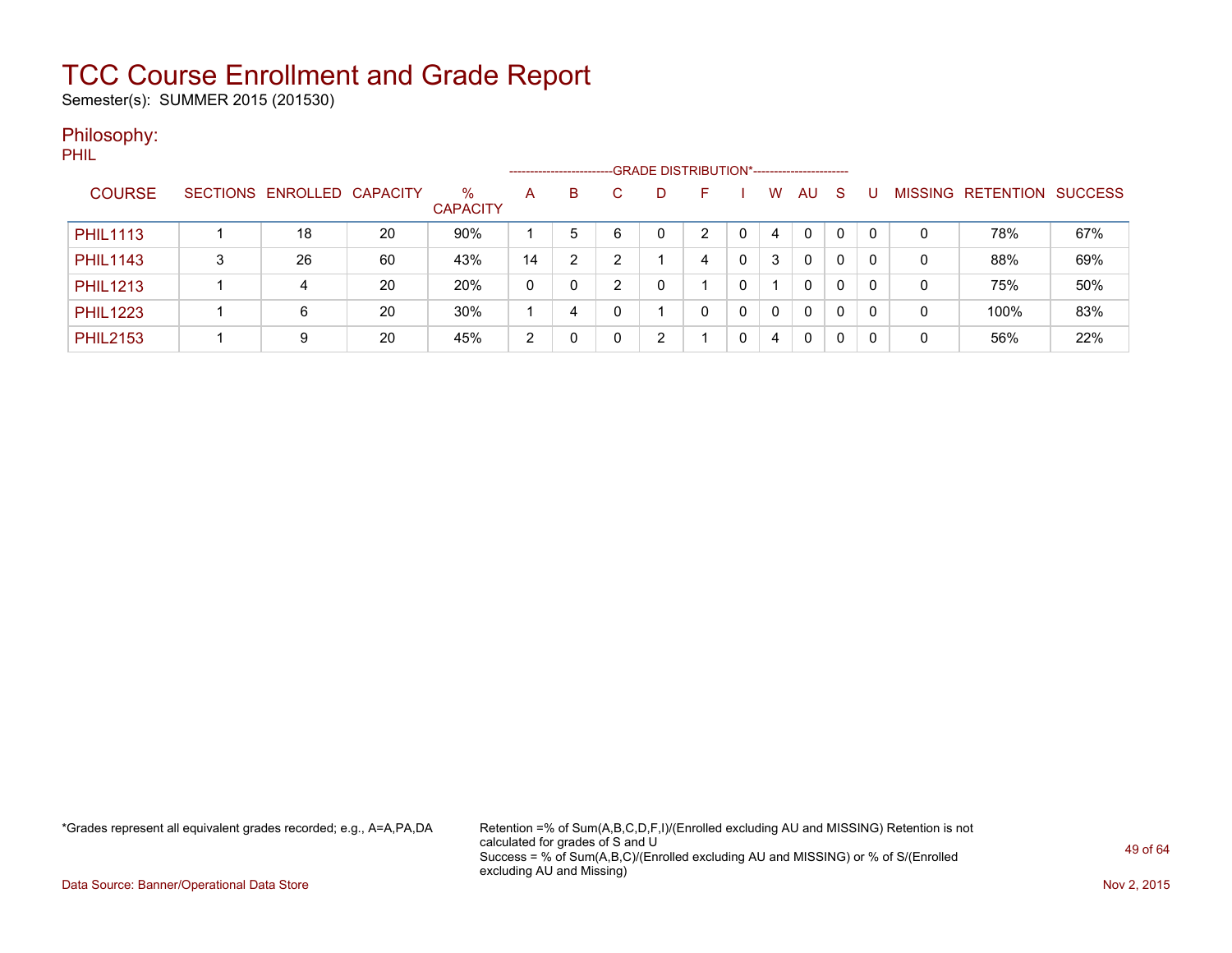Semester(s): SUMMER 2015 (201530)

#### Physical Science:

PH<sub>SC</sub>

| .               |                            |    |                      |    | -------------------------- |                |    | -GRADE DISTRIBUTION*----------------------- |                |   |                |                |   |                           |     |
|-----------------|----------------------------|----|----------------------|----|----------------------------|----------------|----|---------------------------------------------|----------------|---|----------------|----------------|---|---------------------------|-----|
| <b>COURSE</b>   | SECTIONS ENROLLED CAPACITY |    | %<br><b>CAPACITY</b> | A  | -B                         | $\overline{C}$ | D. | <b>E</b> F                                  |                |   | W AU S         |                | U | MISSING RETENTION SUCCESS |     |
| <b>PHSC1114</b> | 67                         | 83 | 81%                  | 21 | 23                         | 14             |    |                                             | $\overline{0}$ | 5 | $\overline{0}$ | $\overline{0}$ |   | 93%                       | 87% |
| <b>PHSC2151</b> | 16                         | 20 | 80%                  | ົ  |                            |                |    |                                             |                |   |                |                |   | 100%                      | 81% |

\*Grades represent all equivalent grades recorded; e.g., A=A,PA,DA Retention =% of Sum(A,B,C,D,F,I)/(Enrolled excluding AU and MISSING) Retention is not calculated for grades of S and U Success = % of Sum(A,B,C)/(Enrolled excluding AU and MISSING) or % of S/(Enrolled excluding AU and Missing)

Data Source: Banner/Operational Data Store Nov 2, 2015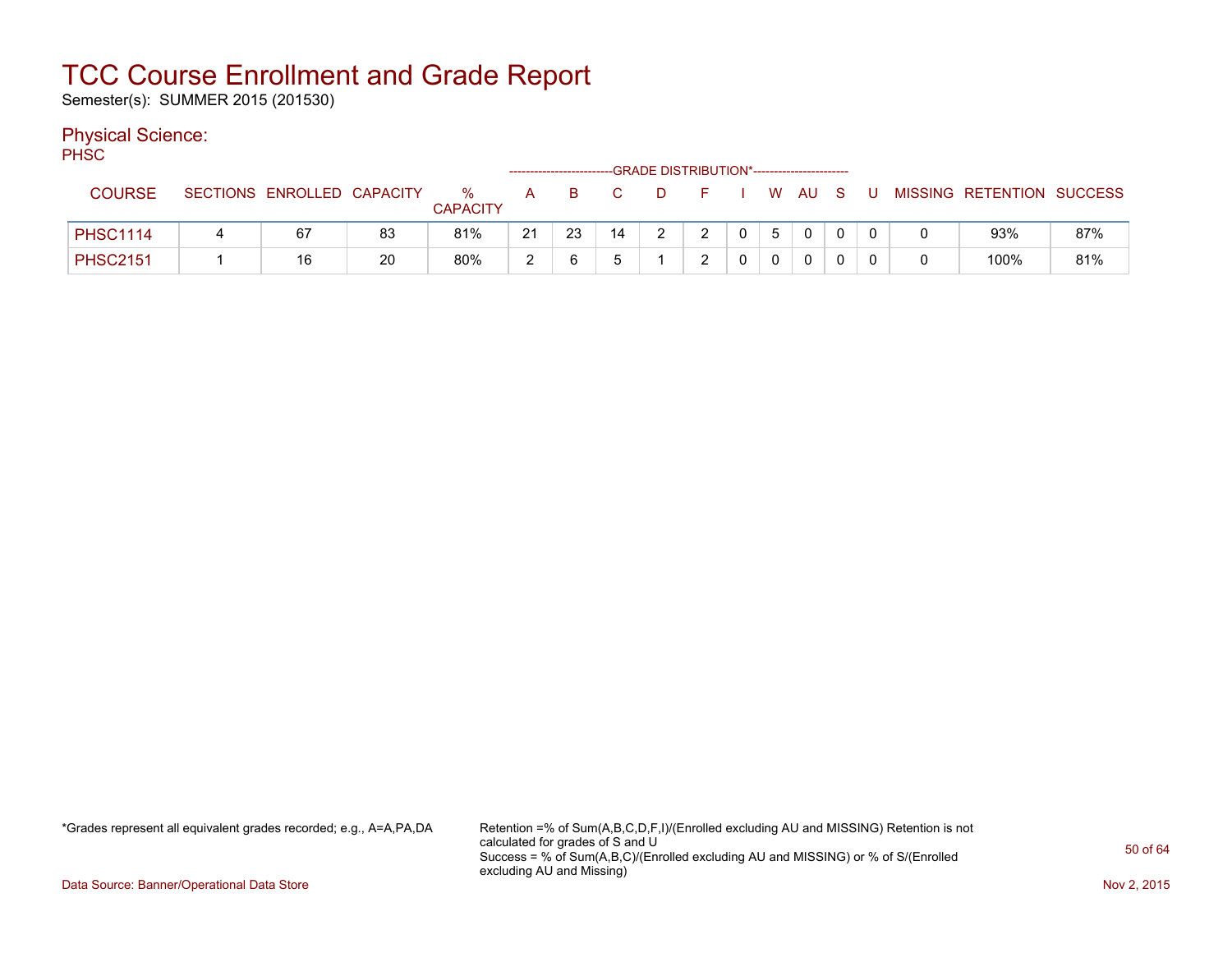Semester(s): SUMMER 2015 (201530)

#### Physical Therapist Assistant: PHTA

| .               |                            |    |                         |              |    |    | ------------------------GRADE DISTRIBUTION*----------------------- |    |  |              |     |                           |     |
|-----------------|----------------------------|----|-------------------------|--------------|----|----|--------------------------------------------------------------------|----|--|--------------|-----|---------------------------|-----|
| <b>COURSE</b>   | SECTIONS ENROLLED CAPACITY |    | $\%$<br><b>CAPACITY</b> | $\mathsf{A}$ | B. | C. | D.                                                                 | н. |  | WAUS         | - U | MISSING RETENTION SUCCESS |     |
| <b>PHTA2486</b> | 30                         | 34 | 88%                     | 28           |    |    |                                                                    |    |  | $\mathbf{0}$ |     | 100%                      | 97% |

\*Grades represent all equivalent grades recorded; e.g., A=A,PA,DA Retention =% of Sum(A,B,C,D,F,I)/(Enrolled excluding AU and MISSING) Retention is not calculated for grades of S and U Success = % of Sum(A,B,C)/(Enrolled excluding AU and MISSING) or % of S/(Enrolled excluding AU and Missing)

Data Source: Banner/Operational Data Store Nov 2, 2015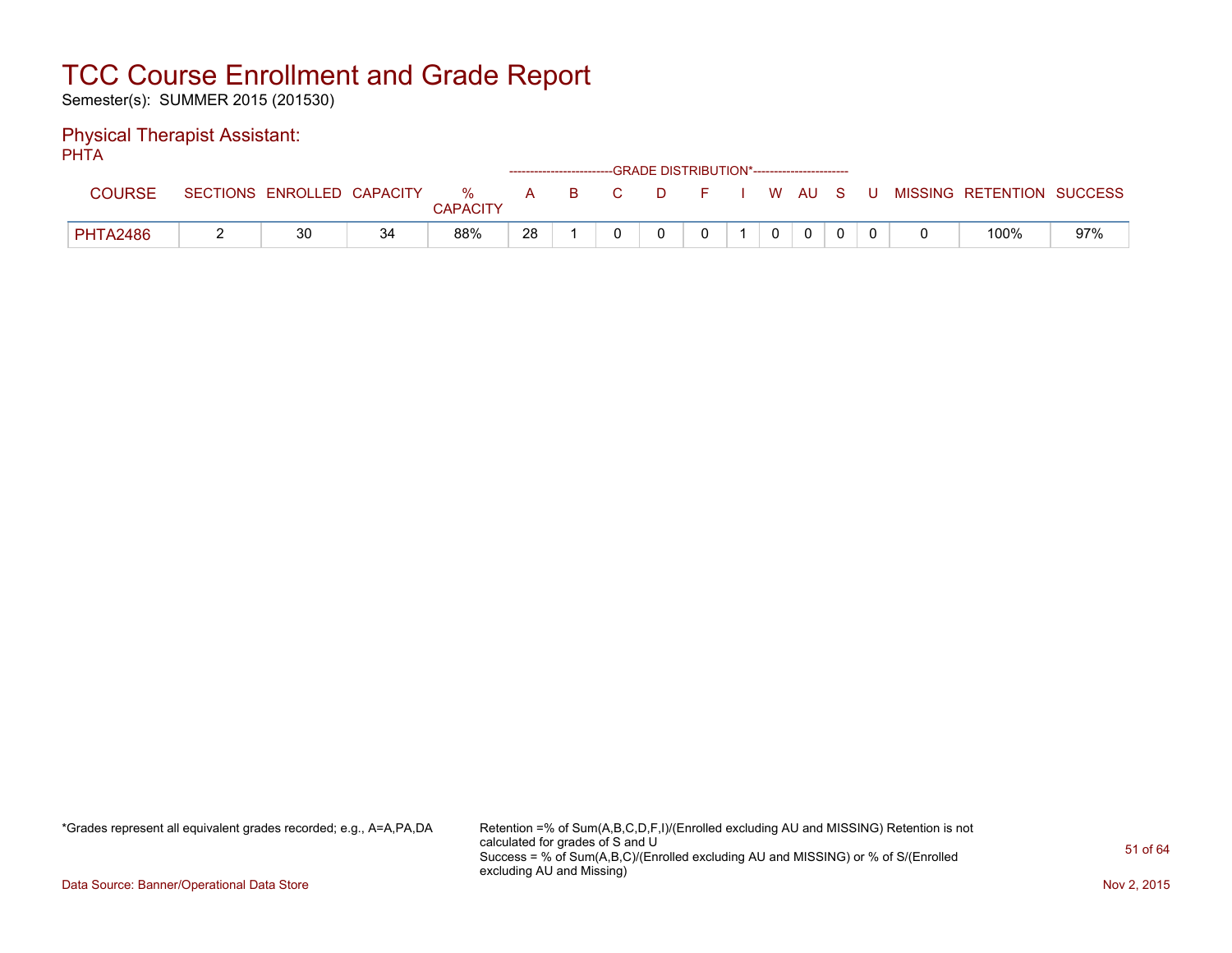Semester(s): SUMMER 2015 (201530)

#### Physics:

| <b>PHYS</b>     |   |                            |     |                 |    |    |    |                                             |   |    |          |    |   |   |                   |                |
|-----------------|---|----------------------------|-----|-----------------|----|----|----|---------------------------------------------|---|----|----------|----|---|---|-------------------|----------------|
|                 |   |                            |     |                 |    |    |    | -GRADE DISTRIBUTION*----------------------- |   |    |          |    |   |   |                   |                |
| <b>COURSE</b>   |   | SECTIONS ENROLLED CAPACITY |     | %               | A  | B. |    | D                                           |   | W  | AU.      | -S | U |   | MISSING RETENTION | <b>SUCCESS</b> |
|                 |   |                            |     | <b>CAPACITY</b> |    |    |    |                                             |   |    |          |    |   |   |                   |                |
| <b>PHYS1114</b> |   | 136                        | 164 | 83%             | 59 | 43 | 11 | 3                                           | 0 | 18 |          |    | 0 | 0 | 87%               | 84%            |
| <b>PHYS1214</b> |   | 63                         | 72  | 88%             | 29 | 17 | 10 | $\overline{2}$                              | 0 | 4  | $\Omega$ | 0  | 0 | 0 | 94%               | 89%            |
| <b>PHYS2034</b> | ົ | 55                         | 48  | 115%            | 38 | 8  | 4  | 0                                           | 0 | 5  | 0        | 0  | 0 | 0 | 91%               | 91%            |
| <b>PHYS2124</b> | 3 | 76                         | 72  | 106%            | 39 | 28 | 8  | 0                                           | 0 |    | 0        |    |   | 0 | 99%               | 99%            |

\*Grades represent all equivalent grades recorded; e.g., A=A,PA,DA Retention =% of Sum(A,B,C,D,F,I)/(Enrolled excluding AU and MISSING) Retention is not calculated for grades of S and U Success = % of Sum(A,B,C)/(Enrolled excluding AU and MISSING) or % of S/(Enrolled excluding AU and Missing)

Data Source: Banner/Operational Data Store Nov 2, 2015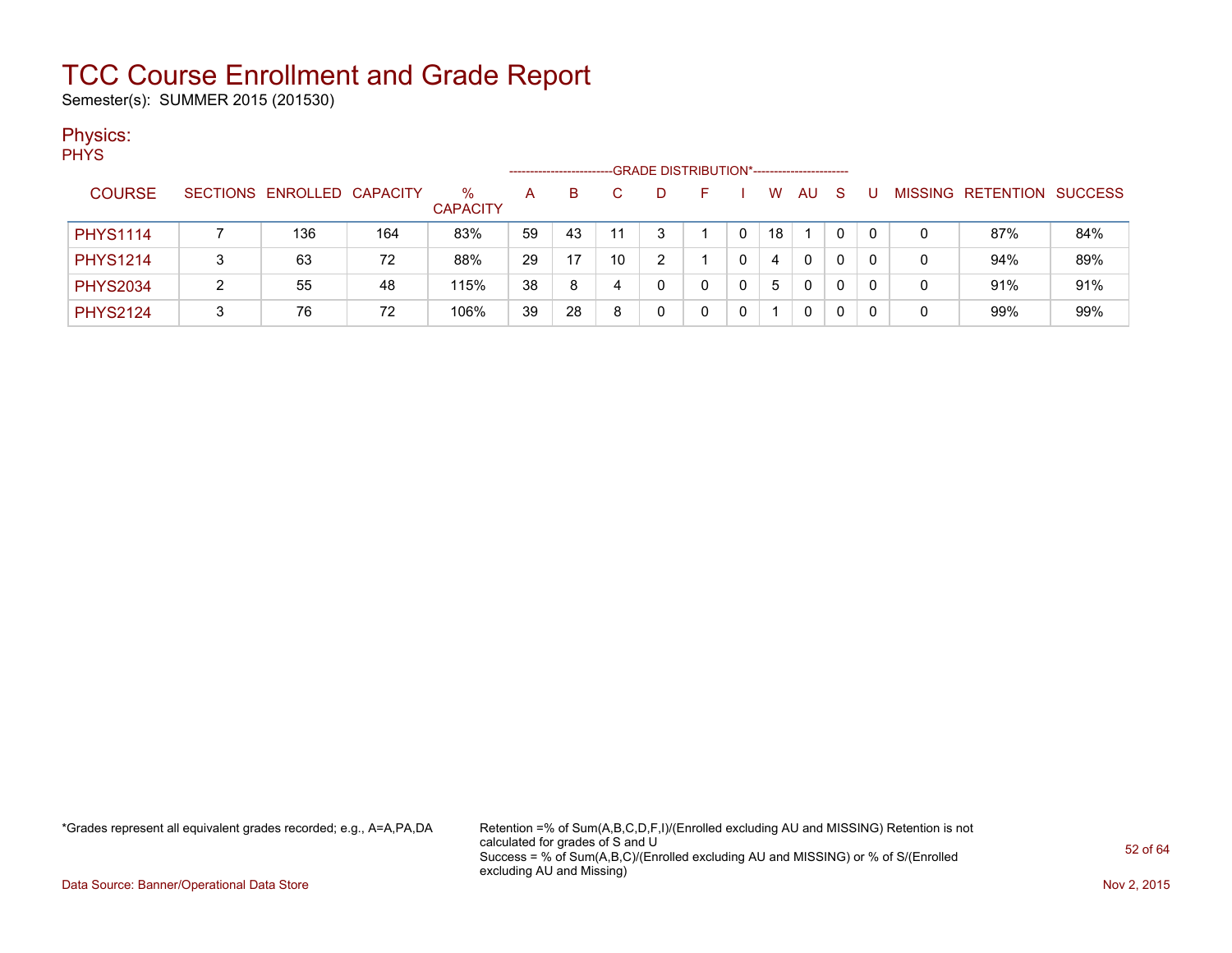Semester(s): SUMMER 2015 (201530)

#### Paralegal:

| PLGL            |                            |    |                         | ------------------------- |    |                |      | -GRADE DISTRIBUTION*----------------------- |          |          |     |                           |     |
|-----------------|----------------------------|----|-------------------------|---------------------------|----|----------------|------|---------------------------------------------|----------|----------|-----|---------------------------|-----|
| <b>COURSE</b>   | SECTIONS ENROLLED CAPACITY |    | $\%$<br><b>CAPACITY</b> | A                         | B. | $\overline{C}$ | . D. | F I W AU S                                  |          |          | . U | MISSING RETENTION SUCCESS |     |
| <b>PLGL1213</b> |                            | 20 | 30%                     |                           |    |                |      |                                             | $\Omega$ | $\Omega$ |     | 83%                       | 67% |
| <b>PLGL2453</b> |                            | 20 | 35%                     |                           |    |                |      |                                             |          | 0        |     | 86%                       | 86% |

\*Grades represent all equivalent grades recorded; e.g., A=A,PA,DA Retention =% of Sum(A,B,C,D,F,I)/(Enrolled excluding AU and MISSING) Retention is not calculated for grades of S and U Success = % of Sum(A,B,C)/(Enrolled excluding AU and MISSING) or % of S/(Enrolled excluding AU and Missing)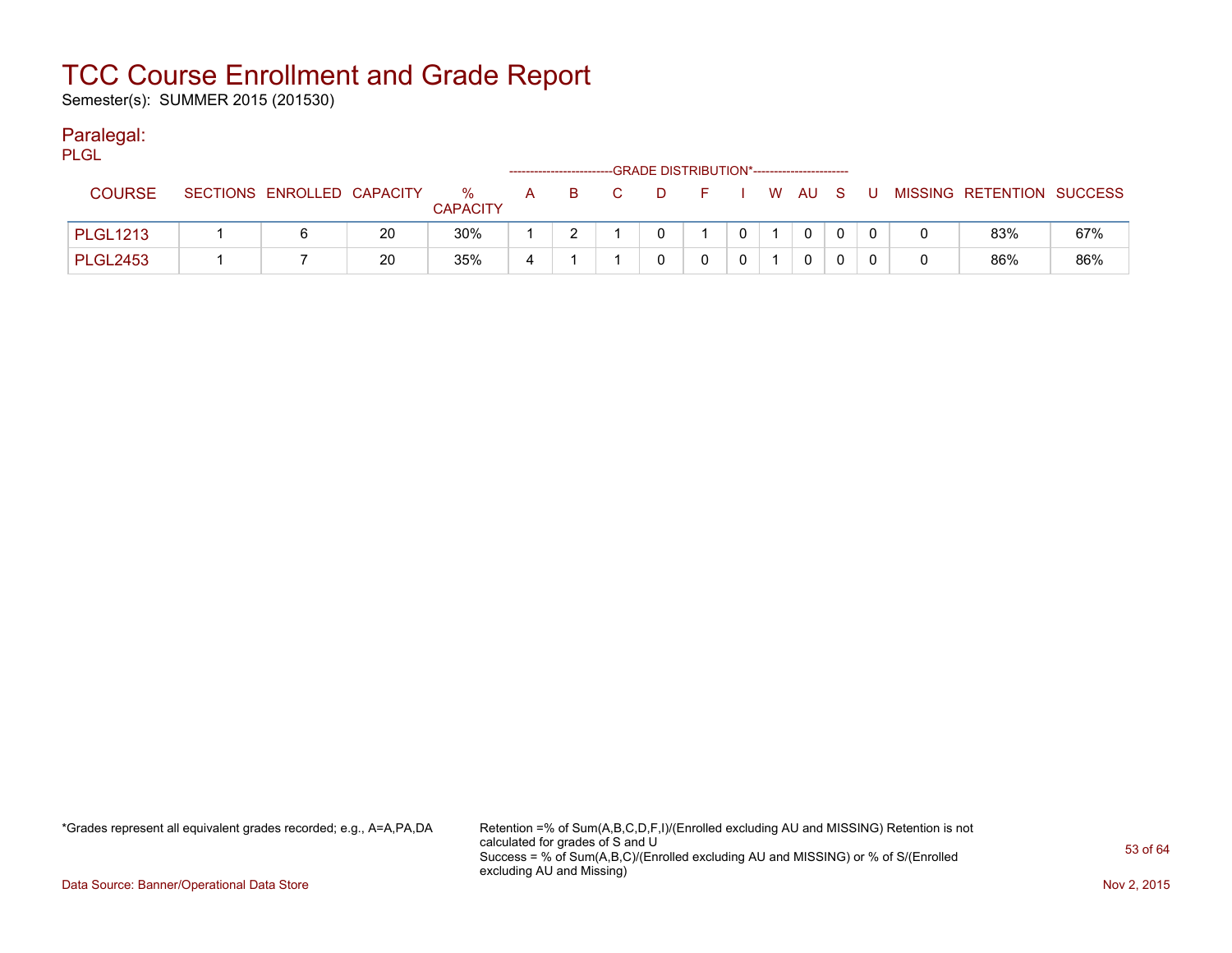Semester(s): SUMMER 2015 (201530)

#### Political Science:

POLS

| ---             |    |                            |     |               |     |     |    |    | ------------------------GRADE DISTRIBUTION*----------------------- |          |    |        |  |                           |     |
|-----------------|----|----------------------------|-----|---------------|-----|-----|----|----|--------------------------------------------------------------------|----------|----|--------|--|---------------------------|-----|
| <b>COURSE</b>   |    | SECTIONS ENROLLED CAPACITY |     | %<br>CAPACITY | А   | B.  |    | D. |                                                                    |          |    | W AU S |  | MISSING RETENTION SUCCESS |     |
| <b>POLS1113</b> | 23 | 463                        | 565 | 82%           | 228 | 101 | 49 | 28 | 28                                                                 | $\Omega$ | 29 |        |  | 94%                       | 82% |

\*Grades represent all equivalent grades recorded; e.g., A=A,PA,DA Retention =% of Sum(A,B,C,D,F,I)/(Enrolled excluding AU and MISSING) Retention is not calculated for grades of S and U Success = % of Sum(A,B,C)/(Enrolled excluding AU and MISSING) or % of S/(Enrolled excluding AU and Missing)

Data Source: Banner/Operational Data Store Nov 2, 2015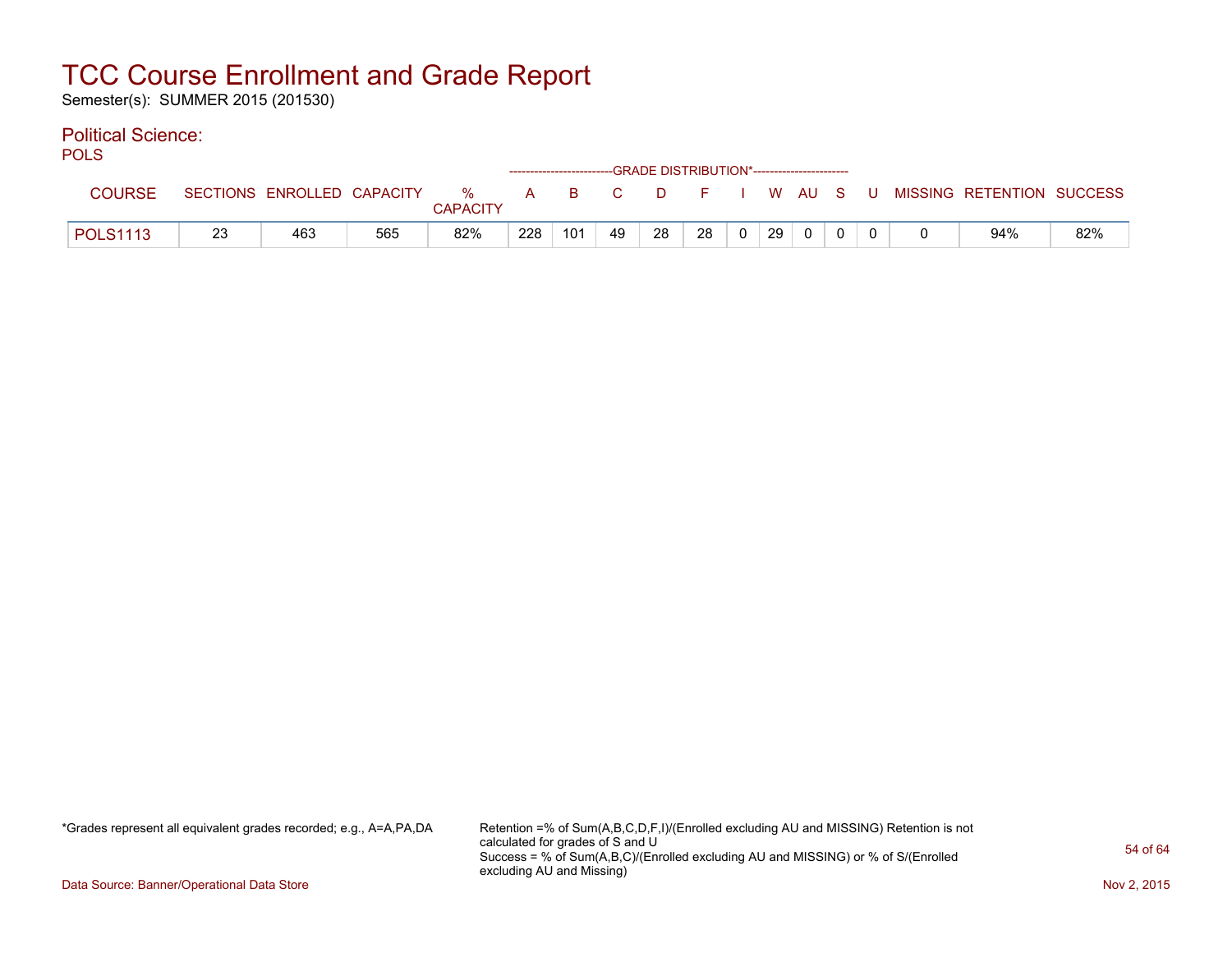Semester(s): SUMMER 2015 (201530)

#### Psychology:

PSYC

|                 |                 |          |                 |                         |     |          | --------------------------GRADE DISTRIBUTION*----------------------- |    |    |          |                |              |             |          |                |                  |                |
|-----------------|-----------------|----------|-----------------|-------------------------|-----|----------|----------------------------------------------------------------------|----|----|----------|----------------|--------------|-------------|----------|----------------|------------------|----------------|
| <b>COURSE</b>   | <b>SECTIONS</b> | ENROLLED | <b>CAPACITY</b> | $\%$<br><b>CAPACITY</b> | A   | B        | C.                                                                   | D  | F  |          | w              | AU           | S           |          | <b>MISSING</b> | <b>RETENTION</b> | <b>SUCCESS</b> |
| <b>PSYC1113</b> | 15              | 305      | 370             | 82%                     | 118 | 84       | 50                                                                   | 13 | 17 | $\Omega$ | 23             | $\Omega$     |             | $\Omega$ | 0              | 92%              | 83%            |
| <b>PSYC1313</b> |                 | 16       | 20              | 80%                     | 8   | 4        |                                                                      | 2  |    | 0        | $\mathbf{0}$   | $\mathbf{0}$ | $\mathbf 0$ | $\Omega$ | 0              | 100%             | 81%            |
| <b>PSYC2023</b> |                 | 136      | 165             | 82%                     | 91  | 23       | 8                                                                    | 2  |    | 0        | 11             | $\Omega$     | 0           | $\Omega$ | 0              | 92%              | 90%            |
| <b>PSYC2133</b> |                 | 6        | 15              | 40%                     | 2   | $\Omega$ |                                                                      | 0  | 0  | 2        | 2              | $\Omega$     | 0           | 0        | 0              | 67%              | 33%            |
| <b>PSYC2193</b> | 2               | 25       | 40              | 62%                     | 17  | 2        | 3                                                                    | 0  | 3  | 0        | 0              | $\mathbf{0}$ | $\Omega$    | $\Omega$ | 0              | 100%             | 88%            |
| <b>PSYC2523</b> |                 | 14       | 20              | 70%                     | 4   | $\Omega$ |                                                                      |    | 2  | 0        | 3              | $\mathbf{0}$ | 0           | $\Omega$ | 0              | 79%              | 57%            |
| <b>PSYC2813</b> |                 | 9        | 15              | 60%                     |     | 6        |                                                                      | 0  | 0  | 0        | $\overline{2}$ | $\mathbf{0}$ | $\Omega$    | 0        | 0              | 78%              | 78%            |

\*Grades represent all equivalent grades recorded; e.g., A=A,PA,DA Retention =% of Sum(A,B,C,D,F,I)/(Enrolled excluding AU and MISSING) Retention is not calculated for grades of S and U Success = % of Sum(A,B,C)/(Enrolled excluding AU and MISSING) or % of S/(Enrolled excluding AU and Missing)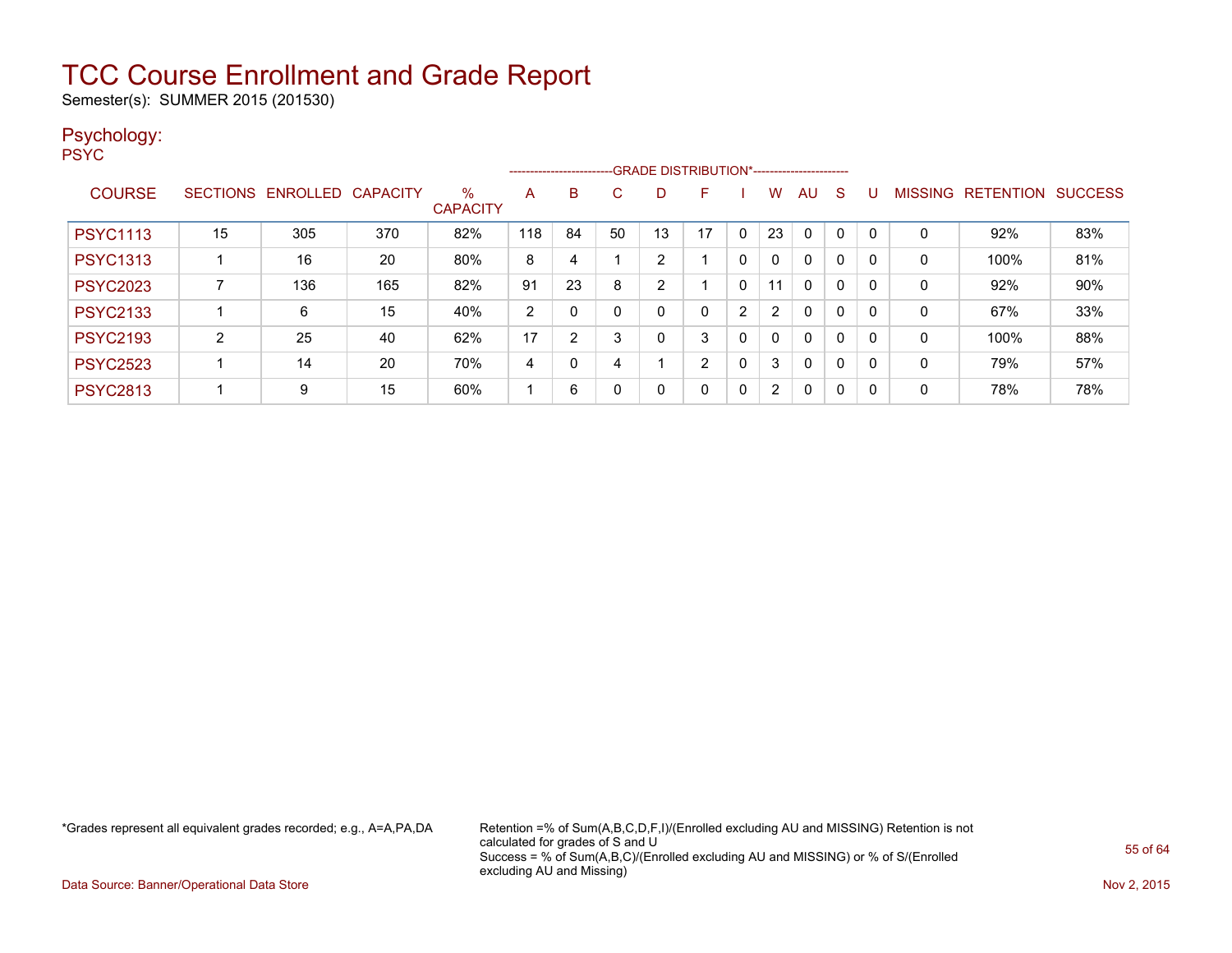Semester(s): SUMMER 2015 (201530)

#### Radiography: RADT

|                 |   |                            |             |                         |                | ------------------------ |              |          | --GRADE DISTRIBUTION*----------------------- |              |          |              |          |          |                |                  |                |
|-----------------|---|----------------------------|-------------|-------------------------|----------------|--------------------------|--------------|----------|----------------------------------------------|--------------|----------|--------------|----------|----------|----------------|------------------|----------------|
| <b>COURSE</b>   |   | SECTIONS ENROLLED CAPACITY |             | $\%$<br><b>CAPACITY</b> | A              | B                        | C            | D        | F.                                           |              | W        | AU           | S        | U        | <b>MISSING</b> | <b>RETENTION</b> | <b>SUCCESS</b> |
| <b>RADT1212</b> |   | 18                         | 20          | 90%                     | $\overline{2}$ | 4                        | 3            | 0        | C                                            | $\mathbf{0}$ |          | 0            | $\Omega$ | $\Omega$ | 0              | 61%              | 50%            |
| <b>RADT1224</b> | 2 | 27                         | 35          | 77%                     | 21             | 6                        | 0            | 0        |                                              | 0            | $\Omega$ | $\mathbf{0}$ | 0        | 0        | 0              | 100%             | 100%           |
| <b>RADT1324</b> |   | 13                         | $\mathbf 0$ |                         | 12             |                          | 0            | $\Omega$ |                                              | $\mathbf{0}$ | $\Omega$ | $\mathbf{0}$ | 0        | 0        | 0              | 100%             | 100%           |
| <b>RADT1333</b> |   | 13                         | 0           |                         | 13             | 0                        | $\mathbf{0}$ | 0        |                                              | $\mathbf{0}$ | $\Omega$ | $\mathbf{0}$ | $\Omega$ | 0        | 0              | 100%             | 100%           |
| <b>RADT1344</b> |   | 13                         | 0           |                         | 12             |                          | 0            | 0        |                                              | 0            |          | $\mathbf{0}$ | $\Omega$ | 0        | 0              | 100%             | 100%           |
| <b>RADT2301</b> |   | 24                         | 30          | 80%                     | 10             | 13                       |              | 0        |                                              | 0            | $\Omega$ | $\mathbf{0}$ | $\Omega$ | 0        | 0              | 100%             | 100%           |
| <b>RADT2314</b> | 2 | 24                         | 30          | 80%                     | 22             | 2                        | 0            | 0        |                                              | 0            | $\Omega$ | 0            | 0        | 0        | 0              | 100%             | 100%           |

\*Grades represent all equivalent grades recorded; e.g., A=A,PA,DA Retention =% of Sum(A,B,C,D,F,I)/(Enrolled excluding AU and MISSING) Retention is not calculated for grades of S and U Success = % of Sum(A,B,C)/(Enrolled excluding AU and MISSING) or % of S/(Enrolled excluding AU and Missing)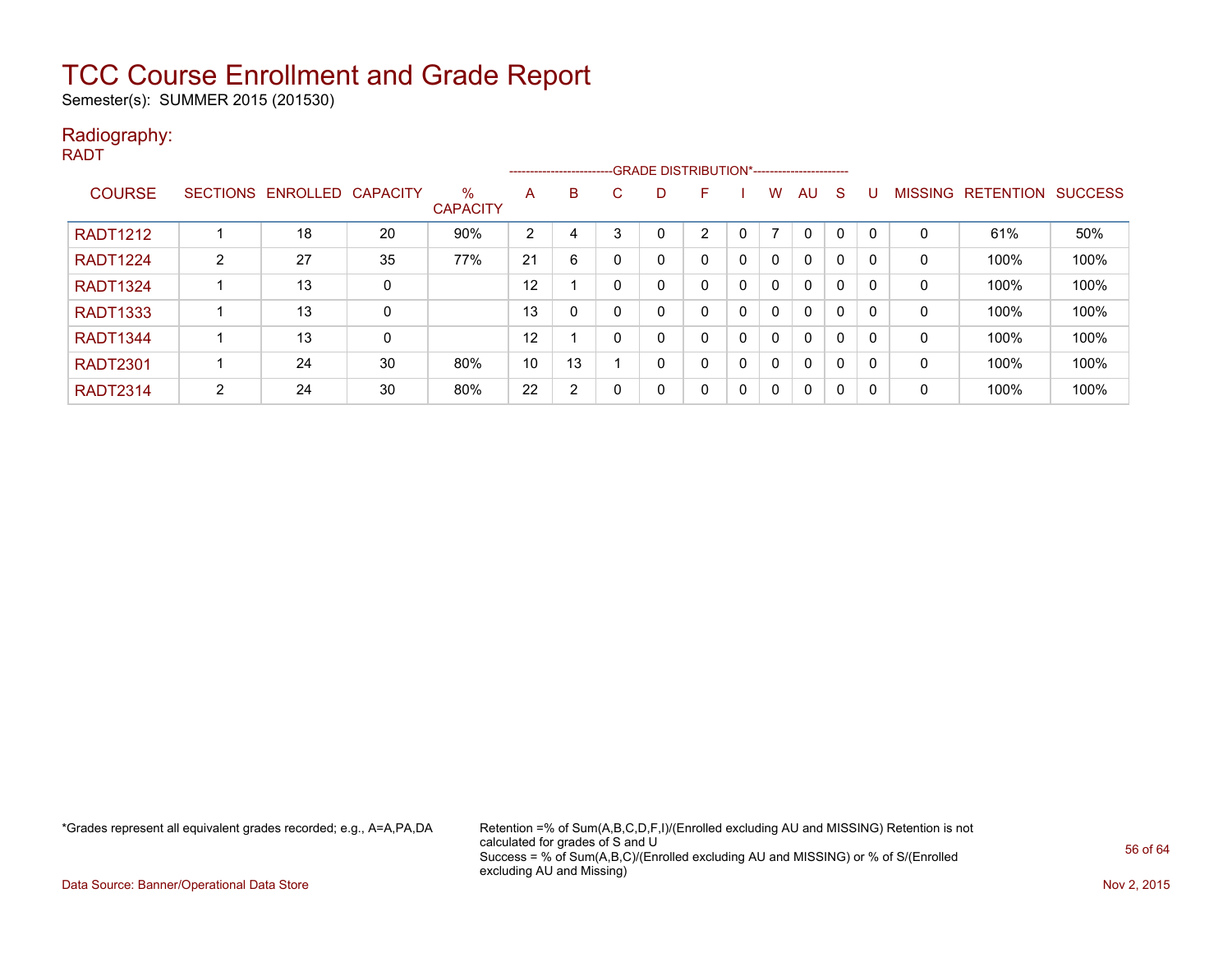Semester(s): SUMMER 2015 (201530)

#### Religious Studies:

RELG

|                 |                            |    |                 | -- GRADE DISTRIBUTION*------------------------<br>--------------------<br>$\%$<br>MISSING RETENTION SUCCESS<br>B<br><sub>S</sub><br>AU<br>W<br>A<br>D<br>н. |   |   |  |  |  |   |   |   |  |   |      |      |
|-----------------|----------------------------|----|-----------------|-------------------------------------------------------------------------------------------------------------------------------------------------------------|---|---|--|--|--|---|---|---|--|---|------|------|
| <b>COURSE</b>   | SECTIONS ENROLLED CAPACITY |    | <b>CAPACITY</b> |                                                                                                                                                             |   |   |  |  |  |   |   |   |  |   |      |      |
| <b>RELG1213</b> | 10                         | 20 | 50%             | 4                                                                                                                                                           | 5 |   |  |  |  |   | 0 | 0 |  |   | 100% | 100% |
| <b>RELG1223</b> | 10                         | 20 | 50%             | 8                                                                                                                                                           |   |   |  |  |  |   | 0 |   |  | 0 | 90%  | 90%  |
| <b>RELG2113</b> | 19                         | 20 | 95%             | 13                                                                                                                                                          | ົ |   |  |  |  | 2 | 0 |   |  | 0 | 89%  | 79%  |
| <b>RELG2123</b> | 19                         | 20 | 95%             | 2                                                                                                                                                           | 5 | 6 |  |  |  | 5 | 0 |   |  |   | 74%  | 68%  |

\*Grades represent all equivalent grades recorded; e.g., A=A,PA,DA Retention =% of Sum(A,B,C,D,F,I)/(Enrolled excluding AU and MISSING) Retention is not calculated for grades of S and U Success = % of Sum(A,B,C)/(Enrolled excluding AU and MISSING) or % of S/(Enrolled excluding AU and Missing)

Data Source: Banner/Operational Data Store Nov 2, 2015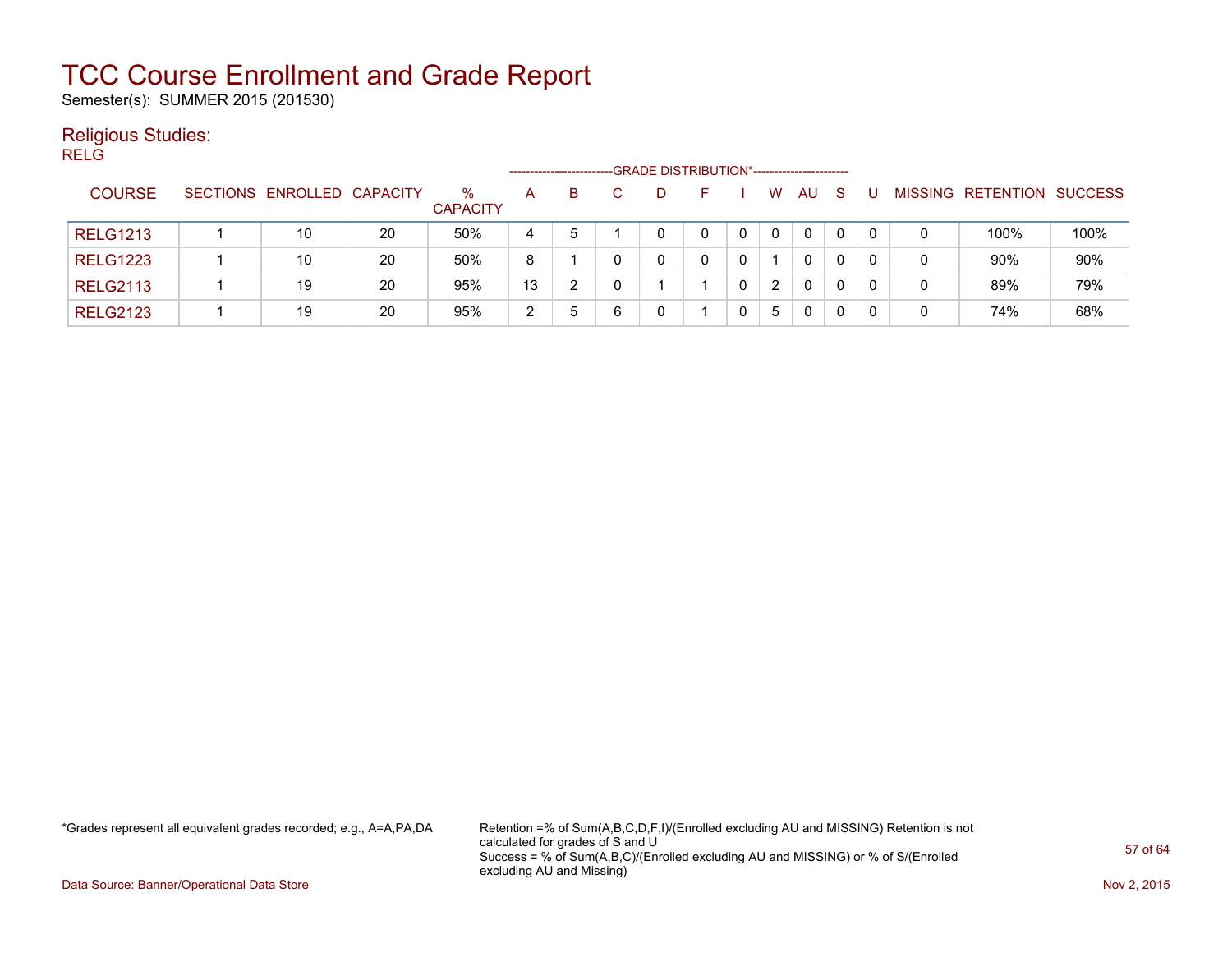Semester(s): SUMMER 2015 (201530)

#### Respiratory Care:

RESP

|                 |          |                   |    |                         |    |   |   | -GRADE DISTRIBUTION*----------------------- |             |        |   |                           |      |
|-----------------|----------|-------------------|----|-------------------------|----|---|---|---------------------------------------------|-------------|--------|---|---------------------------|------|
| <b>COURSE</b>   | SECTIONS | ENROLLED CAPACITY |    | $\%$<br><b>CAPACITY</b> | A  | B | D | E.                                          |             | W AU S | U | MISSING RETENTION SUCCESS |      |
| <b>RESP1522</b> |          |                   | 22 | 77%                     |    |   |   |                                             | $\mathbf 0$ |        |   | 100%                      | 100% |
| <b>RESP2102</b> |          |                   | 20 | 85%                     | 14 |   |   |                                             |             |        |   | 100%                      | 100% |

\*Grades represent all equivalent grades recorded; e.g., A=A,PA,DA Retention =% of Sum(A,B,C,D,F,I)/(Enrolled excluding AU and MISSING) Retention is not calculated for grades of S and U Success = % of Sum(A,B,C)/(Enrolled excluding AU and MISSING) or % of S/(Enrolled excluding AU and Missing)

Data Source: Banner/Operational Data Store Nov 2, 2015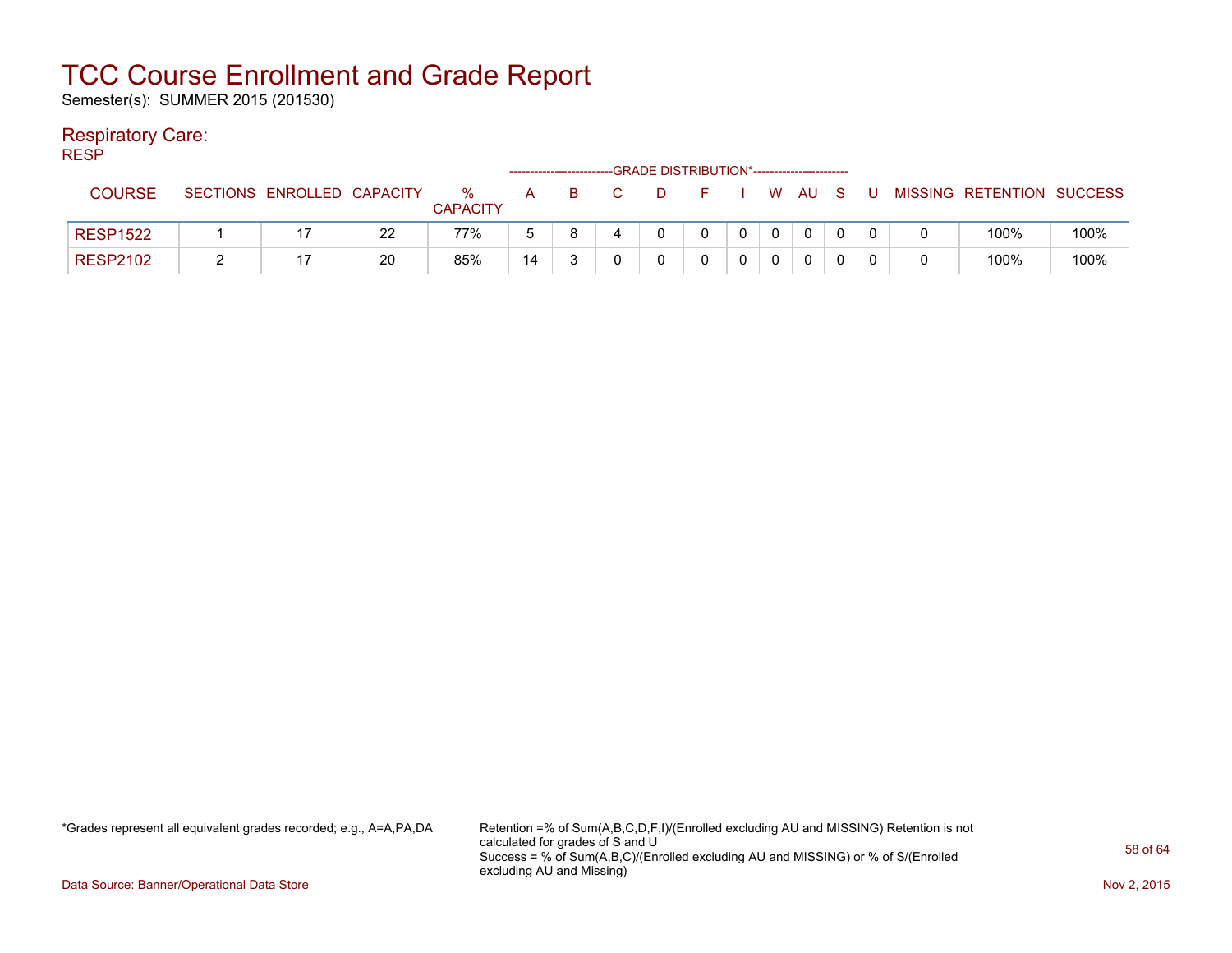Semester(s): SUMMER 2015 (201530)

#### Sociology: **SOCI**

|                 |                            |     |                         |                | --------------------- |    |   | -GRADE DISTRIBUTION*----------------------- |   |                |              |              |              |   |                   |                |
|-----------------|----------------------------|-----|-------------------------|----------------|-----------------------|----|---|---------------------------------------------|---|----------------|--------------|--------------|--------------|---|-------------------|----------------|
| <b>COURSE</b>   | SECTIONS ENROLLED CAPACITY |     | $\%$<br><b>CAPACITY</b> | A              | B                     |    | D | F                                           |   | w              | AU           | <sub>S</sub> |              |   | MISSING RETENTION | <b>SUCCESS</b> |
| SOCI1113        | 128                        | 165 | 78%                     | 68             | 33                    | 11 |   |                                             | 0 | 9              | 0            | 0            | $\mathbf{0}$ |   | 93%               | 88%            |
| <b>SOCI1133</b> | 3                          | 8   | 38%                     | $\overline{2}$ |                       |    |   | 0                                           |   | 0              | $\mathbf{0}$ | 0            | 0            | 0 | 100%              | 67%            |
| <b>SOCI2043</b> | 12                         | 20  | 60%                     | 3              | າ                     | 5  |   | 0                                           | 0 | 2              | $\mathbf{0}$ | $\Omega$     | $\mathbf{0}$ | 0 | 83%               | 83%            |
| <b>SOCI2113</b> | 9                          | 20  | 45%                     | 3              | າ                     |    |   |                                             | 0 | $\overline{2}$ | 0            | $\Omega$     | 0            | 0 | 78%               | 67%            |
| <b>SOCI2813</b> | 2                          | 15  | 13%                     | 0              |                       |    |   | 0                                           |   |                | 0            | 0            | 0            | 0 | 50%               | 50%            |

\*Grades represent all equivalent grades recorded; e.g., A=A,PA,DA Retention =% of Sum(A,B,C,D,F,I)/(Enrolled excluding AU and MISSING) Retention is not calculated for grades of S and U Success = % of Sum(A,B,C)/(Enrolled excluding AU and MISSING) or % of S/(Enrolled excluding AU and Missing)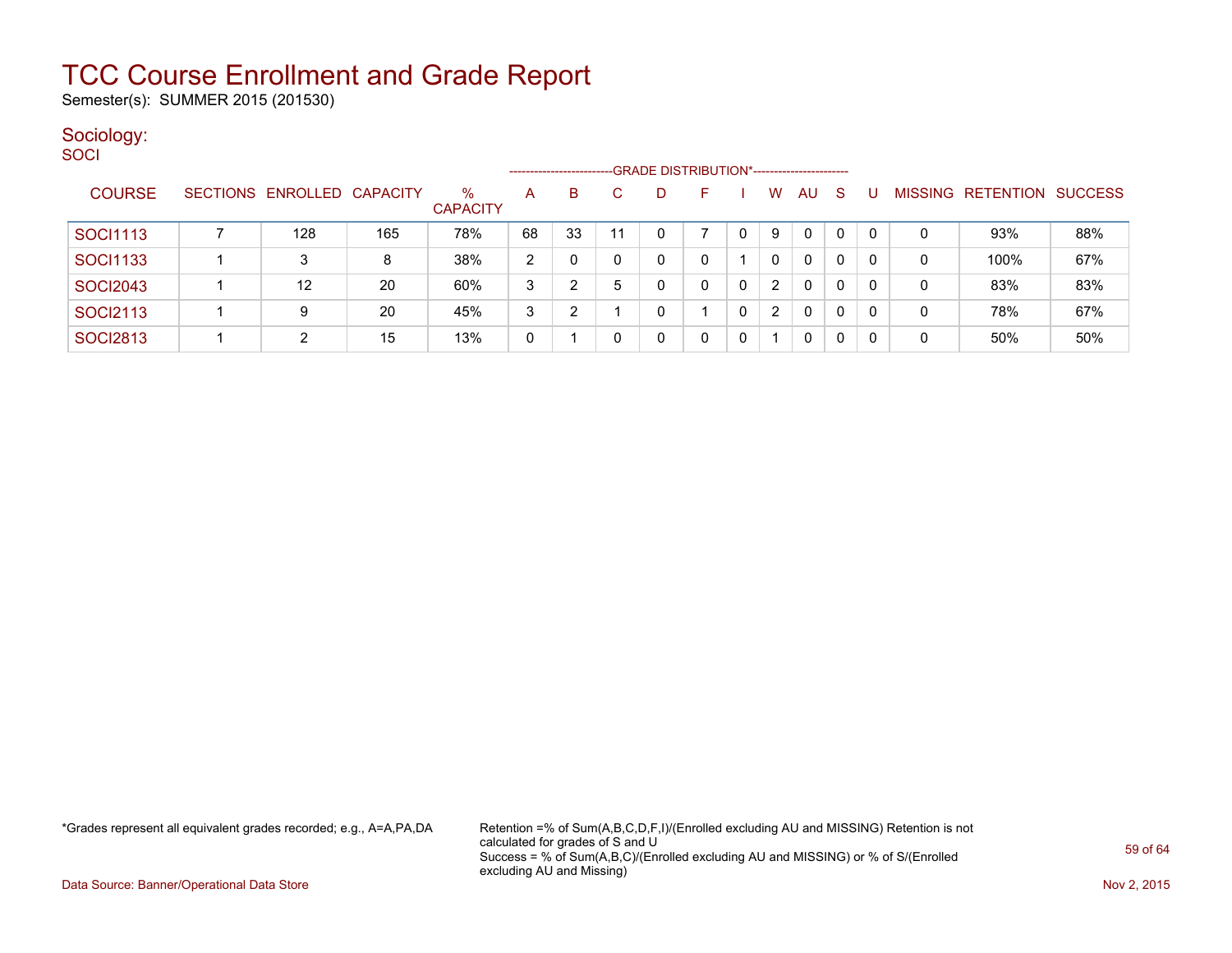Semester(s): SUMMER 2015 (201530)

#### Spanish:

| ۰. |  |
|----|--|

|                 |   |                            |     |                      |    | ----------------------- |    |   |    |   |                   |              |              |   |   |                                  |      |
|-----------------|---|----------------------------|-----|----------------------|----|-------------------------|----|---|----|---|-------------------|--------------|--------------|---|---|----------------------------------|------|
| <b>COURSE</b>   |   | SECTIONS ENROLLED CAPACITY |     | %<br><b>CAPACITY</b> | А  | B                       | C. |   | н. |   | w                 | AU           | S            | U |   | <b>MISSING RETENTION SUCCESS</b> |      |
| <b>SPAN1103</b> |   | 119                        | 140 | 85%                  | 51 | 32                      | 17 | 5 |    | 0 | $12 \overline{ }$ |              |              | 0 | 0 | 90%                              | 85%  |
| <b>SPAN1213</b> | 4 | 60                         | 80  | 75%                  | 28 |                         | 6  | 5 |    |   | 11                | 2            | 0            | 0 | 0 | 81%                              | 71%  |
| <b>SPAN1313</b> |   | 9                          | 20  | 45%                  | 4  | 3                       |    |   |    | 0 |                   |              | $\mathbf 0$  | 0 | 0 | 100%                             | 100% |
| <b>SPAN1413</b> |   |                            | 20  | 35%                  | 6  |                         | 0  |   | U  | 0 |                   | $\Omega$     | $\mathbf{0}$ | 0 | 0 | 100%                             | 100% |
| <b>SPAN2113</b> |   | 12                         | 20  | 60%                  | 5  |                         | っ  |   | U. | 0 |                   | 0            | $\mathbf 0$  | 0 | 0 | 92%                              | 92%  |
| <b>SPAN2443</b> |   |                            |     | 100%                 |    | 0                       | 0  |   |    | 0 | -0                | $\mathbf{0}$ | 0            | 0 | 0 | 100%                             | 100% |

\*Grades represent all equivalent grades recorded; e.g., A=A,PA,DA Retention =% of Sum(A,B,C,D,F,I)/(Enrolled excluding AU and MISSING) Retention is not calculated for grades of S and U Success = % of Sum(A,B,C)/(Enrolled excluding AU and MISSING) or % of S/(Enrolled excluding AU and Missing)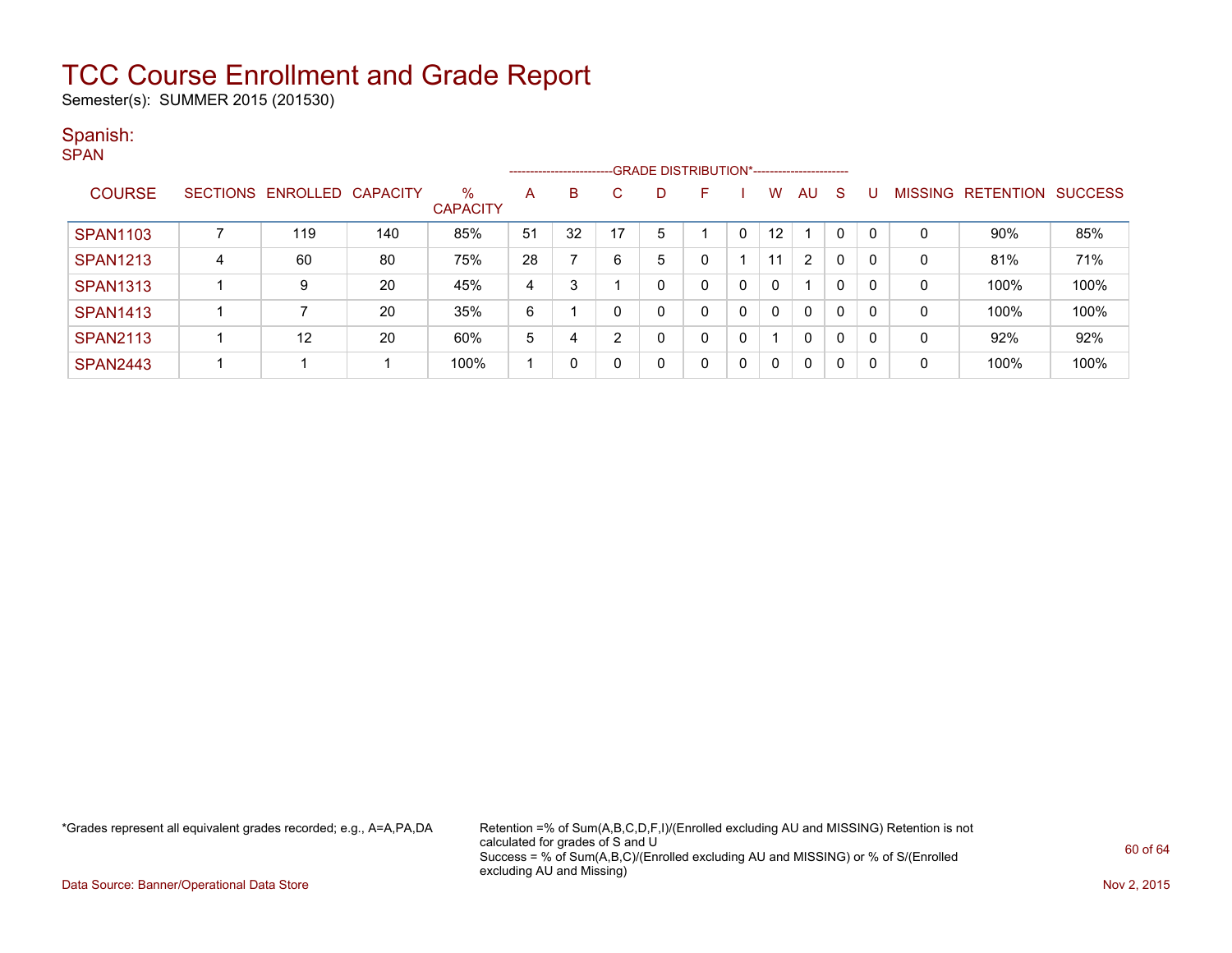Semester(s): SUMMER 2015 (201530)

#### Speech:

SPCH

| .               |    |                            |     |                      |     | ------------------------ |    | -GRADE DISTRIBUTION*----------------------- |    |                |    |              |              |   |                           |     |
|-----------------|----|----------------------------|-----|----------------------|-----|--------------------------|----|---------------------------------------------|----|----------------|----|--------------|--------------|---|---------------------------|-----|
| COURSE          |    | SECTIONS ENROLLED CAPACITY |     | %<br><b>CAPACITY</b> | A   | B                        |    | D.                                          |    |                |    | W AU S       |              | U | MISSING RETENTION SUCCESS |     |
| <b>SPCH1113</b> | 23 | 404                        | 470 | 86%                  | 200 | 94                       | 29 | 13                                          | 16 | 3 <sup>1</sup> | 49 | $\mathbf{0}$ | $\mathbf{0}$ |   | 88%                       | 80% |
| SPCH2053        |    |                            | 20  | 60%                  | ี่ค |                          |    |                                             |    |                | 4  |              |              |   | 67%                       | 58% |

\*Grades represent all equivalent grades recorded; e.g., A=A,PA,DA Retention =% of Sum(A,B,C,D,F,I)/(Enrolled excluding AU and MISSING) Retention is not calculated for grades of S and U Success = % of Sum(A,B,C)/(Enrolled excluding AU and MISSING) or % of S/(Enrolled excluding AU and Missing)

Data Source: Banner/Operational Data Store Nov 2, 2015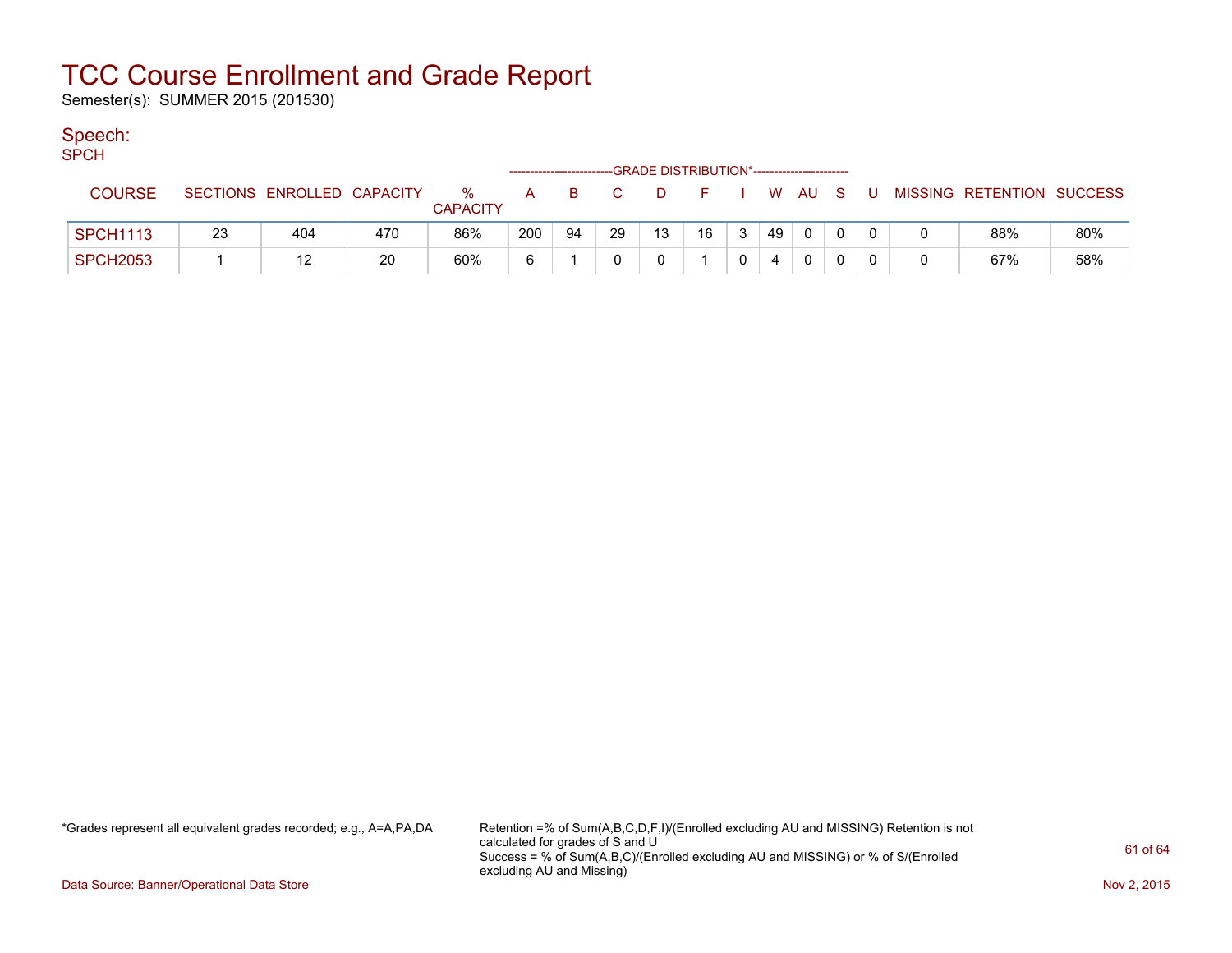Semester(s): SUMMER 2015 (201530)

#### Surgical Technology:

**SRGT** 

|                 |                            |   |                         |          |   |    | --------------------------GRADE DISTRIBUTION*----------------------- |   |          |              |              |              |          |                |                  |                |
|-----------------|----------------------------|---|-------------------------|----------|---|----|----------------------------------------------------------------------|---|----------|--------------|--------------|--------------|----------|----------------|------------------|----------------|
| <b>COURSE</b>   | SECTIONS ENROLLED CAPACITY |   | $\%$<br><b>CAPACITY</b> | A        | B | C. | D                                                                    | F |          | W            | AU           | S            |          | <b>MISSING</b> | <b>RETENTION</b> | <b>SUCCESS</b> |
| <b>SRGT1124</b> | 3                          | 0 |                         | $\Omega$ | 2 |    |                                                                      | 0 | $\Omega$ | 0            | $\Omega$     | $\Omega$     | $\Omega$ | 0              | 100%             | 100%           |
| <b>SRGT1341</b> | 3                          | 0 |                         | 3        | 0 |    | 0                                                                    | 0 | 0        | $\Omega$     | $\mathbf{0}$ | $\mathbf{0}$ | 0        | 0              | 100%             | 100%           |
| <b>SRGT2221</b> | 3                          | 0 |                         | 0        | 2 |    |                                                                      | 0 | 0        | $\mathbf{0}$ | $\mathbf{0}$ | $\mathbf{0}$ | 0        | 0              | 100%             | 67%            |
| <b>SRGT2323</b> | 3                          | 0 |                         | 0        | 2 |    | 0                                                                    | 0 | 0        | $\mathbf{0}$ | $\mathbf{0}$ | $\mathbf{0}$ | $\Omega$ | 0              | 100%             | 100%           |
| <b>SRGT2332</b> | 3                          | 0 |                         | 3        | 0 |    | 0                                                                    | 0 | 0        | $\mathbf{0}$ | $\mathbf{0}$ | 0            | $\Omega$ | 0              | 100%             | 100%           |
| <b>SRGT2434</b> | 3                          | 0 |                         | 0        |   | 2  | 0                                                                    | 0 | 0        | $\Omega$     | $\mathbf{0}$ | 0            | $\Omega$ | 0              | 100%             | 100%           |
| <b>SRGT2442</b> | 3                          | 0 |                         | 3        | 0 |    | 0                                                                    | 0 | 0        | $\mathbf{0}$ | $\mathbf{0}$ | $\Omega$     | 0        | 0              | 100%             | 100%           |

\*Grades represent all equivalent grades recorded; e.g., A=A,PA,DA Retention =% of Sum(A,B,C,D,F,I)/(Enrolled excluding AU and MISSING) Retention is not calculated for grades of S and U Success = % of Sum(A,B,C)/(Enrolled excluding AU and MISSING) or % of S/(Enrolled excluding AU and Missing)

Data Source: Banner/Operational Data Store Nov 2, 2015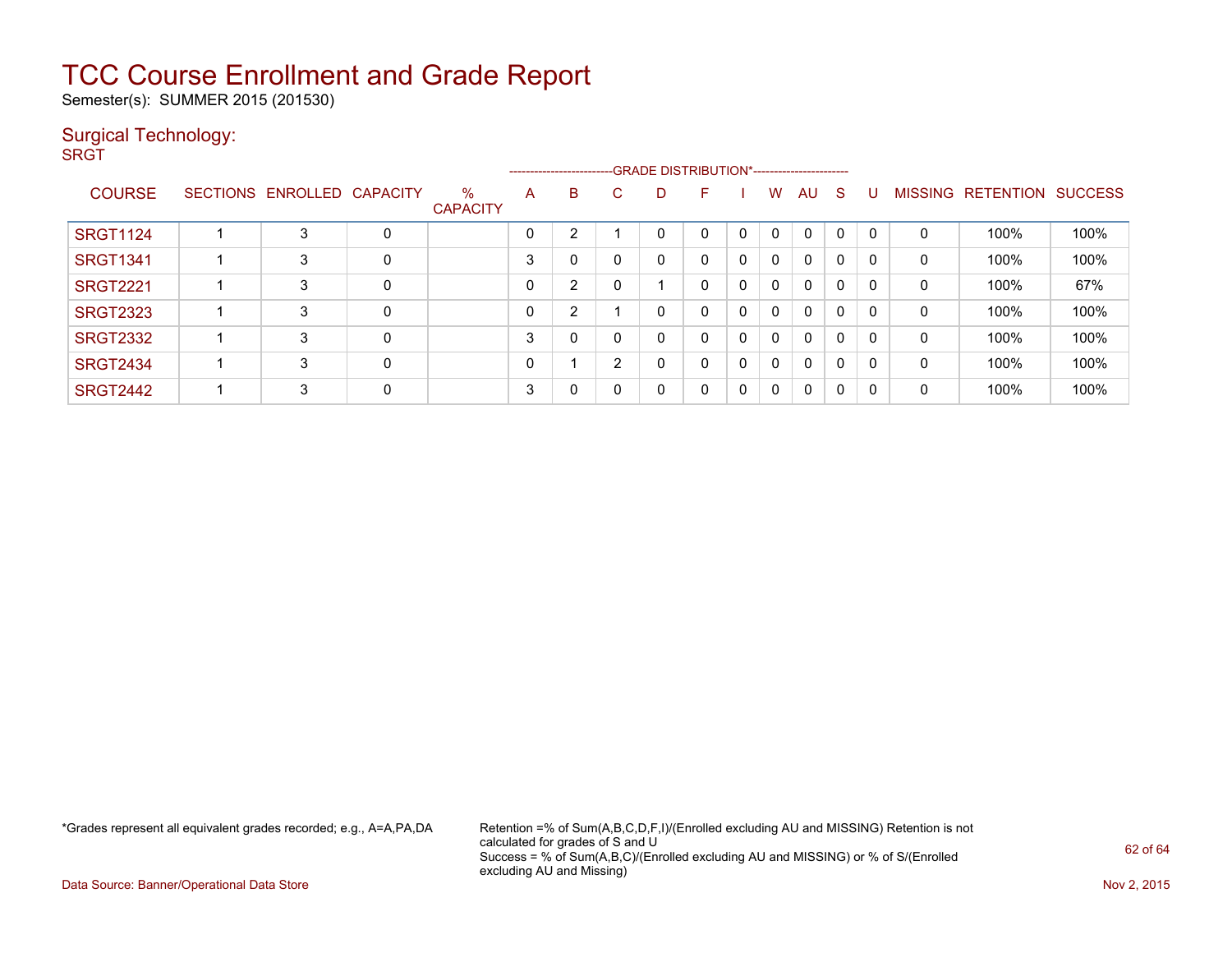Semester(s): SUMMER 2015 (201530)

#### Theatre: THEA

| IHEA            |                            |    |                      |   |   | -GRADE DISTRIBUTION*----------------------- |              |    |          |    |   |   |                           |      |
|-----------------|----------------------------|----|----------------------|---|---|---------------------------------------------|--------------|----|----------|----|---|---|---------------------------|------|
| <b>COURSE</b>   | SECTIONS ENROLLED CAPACITY |    | %<br><b>CAPACITY</b> | Α | в |                                             |              | W. | AU.      | -S | U |   | MISSING RETENTION SUCCESS |      |
| <b>THEA1093</b> |                            | 24 | 29%                  |   |   |                                             | $\mathbf{0}$ |    | $\Omega$ |    |   | 0 | 100%                      | 100% |
| <b>THEA1133</b> |                            | 10 | 70%                  | b |   |                                             |              |    |          |    |   | 0 | 83%                       | 83%  |
| <b>THEA1241</b> | 4                          | 4  | 100%                 | ົ |   |                                             | $\Omega$     |    |          |    |   | 0 | 100%                      | 100% |

\*Grades represent all equivalent grades recorded; e.g., A=A,PA,DA Retention =% of Sum(A,B,C,D,F,I)/(Enrolled excluding AU and MISSING) Retention is not calculated for grades of S and U Success = % of Sum(A,B,C)/(Enrolled excluding AU and MISSING) or % of S/(Enrolled excluding AU and Missing)

Data Source: Banner/Operational Data Store Nov 2, 2015